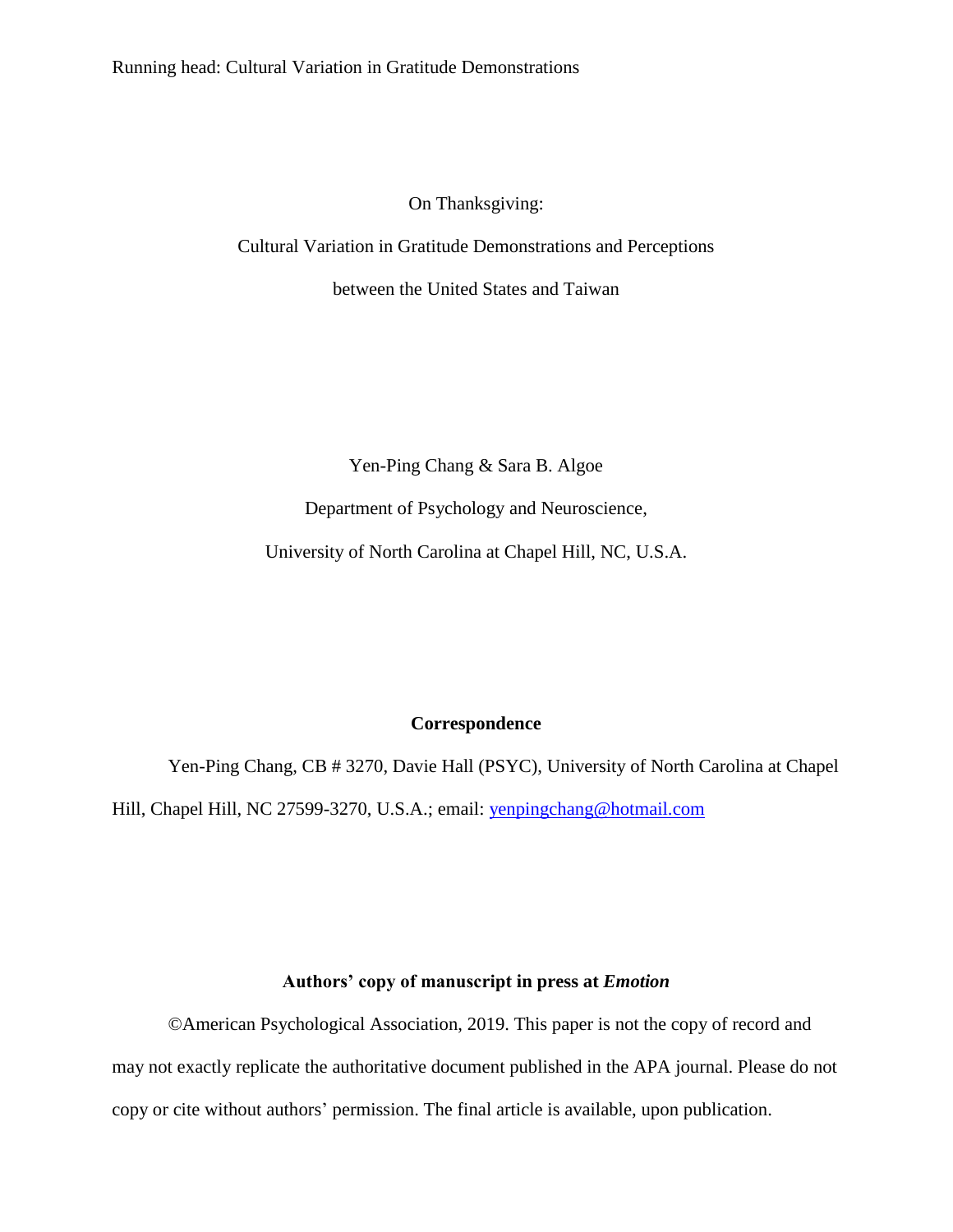### Abstract

We propose a methodological paradigm for testing the functions of an emotion using culture. Taking gratitude as an example, we predicted that, for gratitude to function, people in Confucian cultures would use self-improvement (cultivating personal skills and living up to social roles) to communicate gratitude, whereas people in individualist cultures would use bodily contact. Indeed, while Taiwanese (Confucian) and American (individualist) participants showed gratitude similarly via verbal acknowledgment and reciprocating kindness (Studies 1  $\&$  2), participants from both countries also demonstrated their uniquely hypothesized respective cultural behaviors when showing gratitude, prioritizing such behaviors more in daily life than did participants from the comparison culture (Study 1). Additionally, compared to the gratitude demonstration uniquely hypothesized for the comparison culture, American and Taiwanese participants reported applying their unique cultural demonstrations similarly to applying the *a priori* culturally-similar demonstrations (e.g., reciprocity; Study 2), implying that the culture-specific demonstrations are as common as the non-specific within the respective cultures. Finally, Americans perceived gratitude through others' bodily contact (v. self-improvement) similarly to perceiving gratitude through reciprocity—that is, the two behaviors communicated similar information for Americans—whereas it was self-improvement but not bodily contact that communicated gratitude similarly to reciprocity for the Taiwanese (Study 3). Together, this research deconfounds gratitude's underlying relational function from its ostensible manifestations, and demonstrates the utility of studying culture to further functionalist emotion theories. We also developed and demonstrate a new method for de-biasing cross-cultural comparisons along the way.

Keywords: Gratitude, Emotion, Culture, Self-improvement, Touch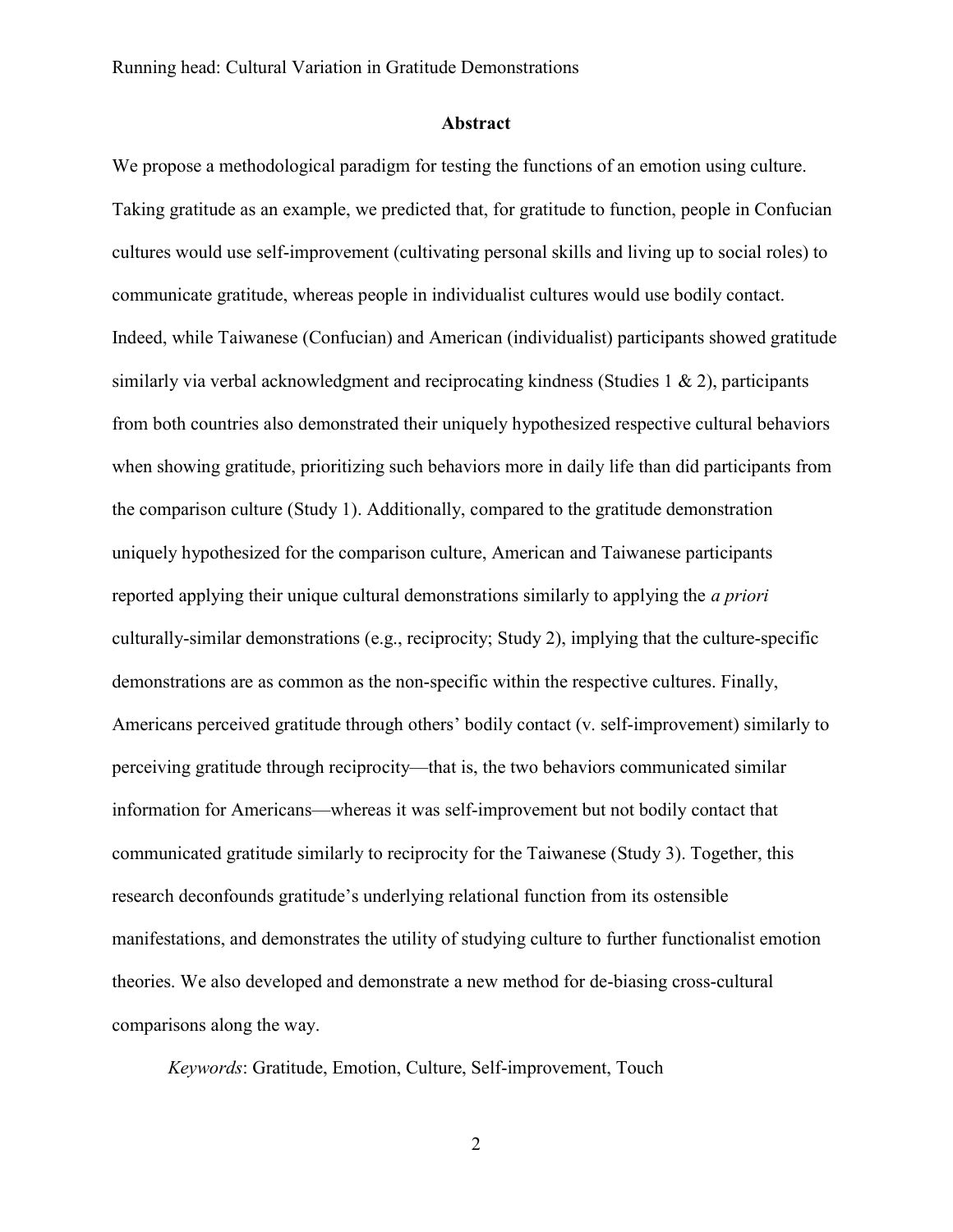### Introduction

In Italy, finishing the plate at a dinner party shows the feeling of gratitude to the host by implying the food is tasty, whereas in Hong Kong, leaving a little behind communicates the same emotion by implying the food is abundant. This cultural contrast in "how to thank" is apparent; it is thus curious why scant endeavor has been made to investigate how culture influences the communication of the emotion of *gratitude*—including both gratitude demonstrations and perceptions.

Building on existing research on the many influences of culture on emotion experience (e.g., Boiger et al., 2018; Mesquita, Boiger, & De Leersnyder, 2016) and expression (see Matsumoto, Yoo, & Fontaine, 2008), we aim to delve into how culture can inform not only theory about gratitude but also the methodological utility of culture in emotion research. We thus describe and demonstrate a cultural paradigm for emotion research, using gratitude as an example emotion. Beyond substantive contributions, we also developed and demonstrate here a new statistical procedure that tackles a long known issue in cross-cultural comparisons: culture often distorts respondents' use of rating scales regardless of the content of the scales (see Boer, Hanke, & He, 2018). Addressing this methodological challenge not only helps practically realize the cultural paradigm that we propose; the method itself is readily adoptable for psychological constructs that have been known to cause similar cross-sample scale distortions.

It might be worth noting that, although guided by emotion (expression) research, we intentionally avoid the term emotion expression and replace it with demonstration throughout. This is because expression has been mostly reserved in the literature for a rather specific, fixedlevel unit of analysis focusing on the face—i.e., facial expressions of emotions (e.g., Darwin, 2009; Ekman, 2007; Gendron, Roberson, van der Vyver, & Barrett, 2014; Keltner, 1996; Lazarus, 1991,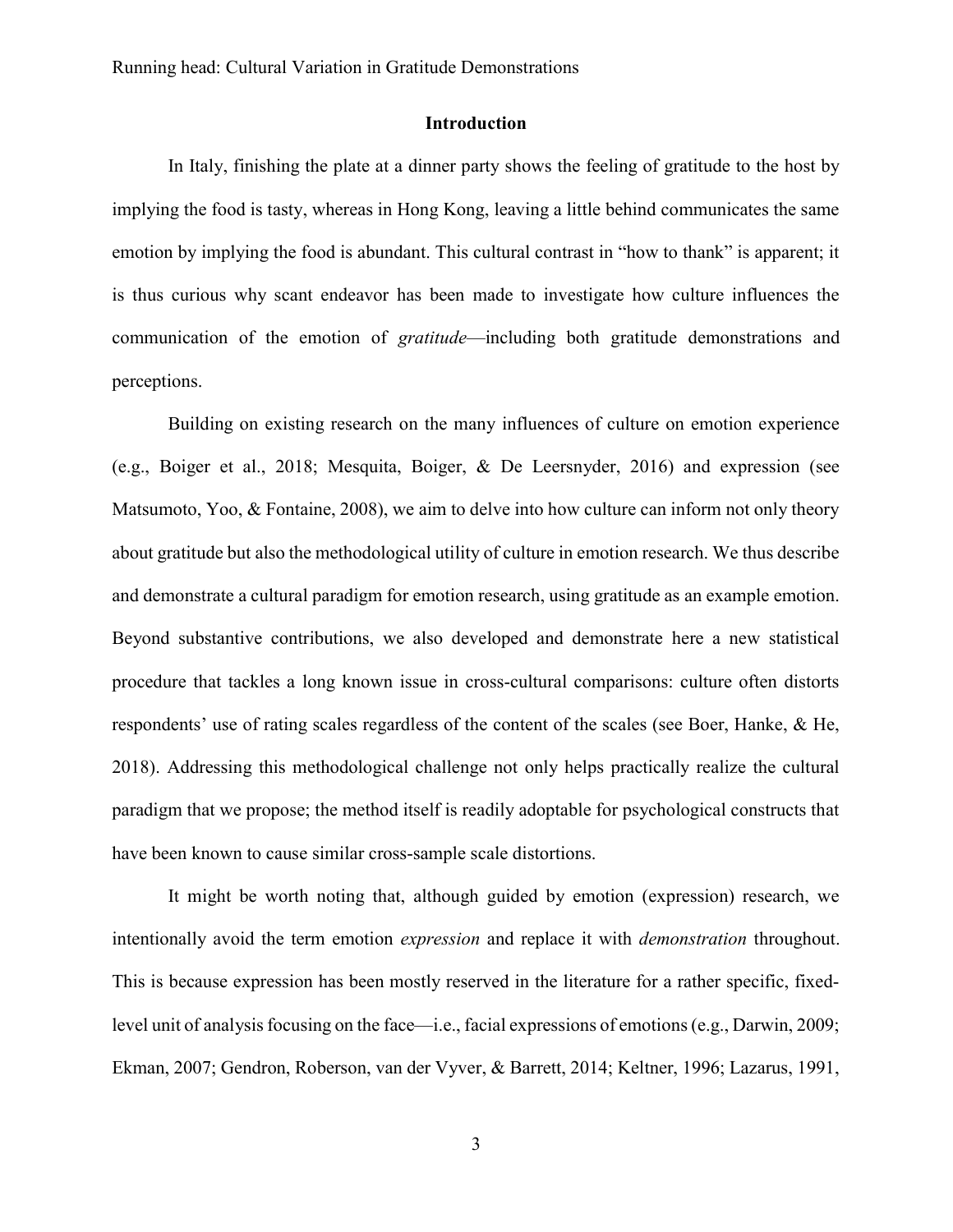p. 69). Nonetheless, a large body of research has now documented that individuals may convey emotional states through several communicative channels other than the face (e.g., Haidt, 2003; Hertenstein, Keltner, App, Bulleit, & Jaskolka, 2006; Russell, Bachorowski, & Fernández-Dols, 2003; Weidman, Tracy, & Elliot, 2016). Emotions can further induce and, thus, manifest themselves through actions (e.g., seeing pride in social others via their behavioral continuation and persistence; Weidman et al., 2016), interactions (e.g., seeing contempt in relationship partners via sarcasm in arguments;Carstensen, Graff, Levenson, & Gottman, 1996) and even inactions (e.g., seeing frustration via social withdrawal and the so-called "stonewalling"; Gottman & Levenson, 2000). As a result, the emotions that one experiences may be directly demonstrated by, indirectly inferred from, and communicated through intended or unintended behavioral effects of the emotions. <sup>1</sup> Consequently, culture may have the potential to moderate how emotions and, specifically, gratitude are socially communicated by setting up different norms for how various emotions should be demonstrated.<sup>2</sup>

Tackling this issue, we follow these steps in the current cultural investigation into gratitude. First, we introduce the functionalist theory of gratitude that guides the present research. We then bring in the perspective of culture, putting the social function of gratitude theorized in this theory into the cultural context. We argue that such a relational-regulatory function of gratitude may be realized via different demonstrations by people in different parts of the world, because cultures have their own relational norms that may require unique regulatory behavior to achieve the same

 $\overline{a}$ 

<sup>&</sup>lt;sup>1</sup> This prediction can be formally deduced from the social projection theory (Krueger, 2007), which states that one interprets the minds of others following how one interprets one's own mind. An example for emotion might be "I kick a vending machine when feeling annoyed; therefore they must be feeling annoyed too when doing the same." This formula has been specifically applied in research on social communication of emotions (e.g., Chang, Algoe,  $\&$ Chen, 2017), but we save it from the main text because it is not the current focus and is not necessary in its full form to support the rather simple point that emotions are communicated beyond the face.

<sup>&</sup>lt;sup>2</sup> There is research on whether the emotion of gratitude would arise in similar social contexts in different cultures and what other emotions would tag along (Morgan, Gulliford, & Kristjánsson, 2014). The findings are informative but not what we focus on here: the differences in gratitude demonstrations *after* gratitude has arisen.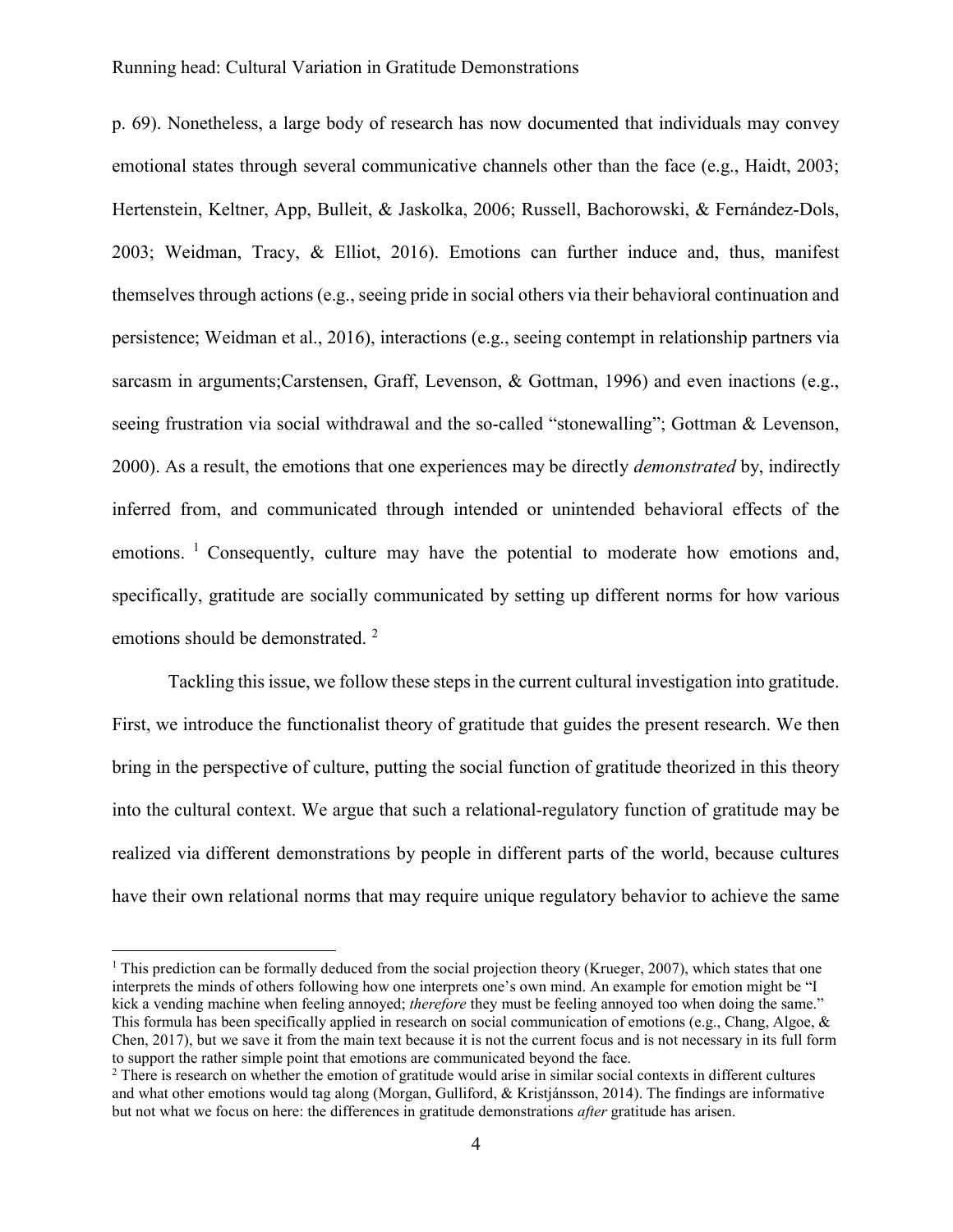functional goal. Following these differential yet theoretically predictable demonstrations, people from each culture will then perceive the demonstrations as conveying gratitude or not. As such, we examine both the demonstration and the perception hypothesis by studying two countries—the United States (U.S.) and Taiwan. This pair of cultures would be likely to reveal meaningful different communication behaviors of gratitude and, at the same time, shed light on how culture can be factored into the broader emotion research.

### Gratitude Finds, Reminds, and Binds

The find-remind-and-bind theory of the emotion of gratitude (Algoe, 2012) proposes that gratitude (i.e., the warm and positive emotion people commonly experience after receiving another person's goodwill) functions (i.e., increases survival) by promoting the individual's relationship with a potential high-quality social partner. Specifically, gratitude fulfills such a function by alerting the person feeling grateful that they have *found* a potentially good partner or—if the two parties know one another—*reminding* the grateful person of the partner's good qualities. Subsequently, the emotion of gratitude facilitates behavioral demonstrations of gratitude from the grateful individual to the partner (e.g., Jia, Lee, & Tong, 2015; Kubacka, Finkenauer, Rusbult, & Keijsers, 2011), that are likely to make the partner more interested and invested in the grateful person in the future (e.g., Algoe, Haidt, & Gable, 2008; Gordon, Impett, Kogan, Oveis, & Keltner, 2012), thereby ultimately psychologically binding the two more closely together.

#### Culture, the Missing Piece in Gratitude Research

Notwithstanding the seemingly robust evidence of the relationship-promoting function of gratitude, issues remain for past research from a cultural perspective. It is not difficult to see that much of the research is produced in the United States (e.g., Algoe, Kurtz, & Hilaire, 2016) or, at most, primarily-English-speaking countries (e.g., Singapore; Jia et al., 2015). In addition, little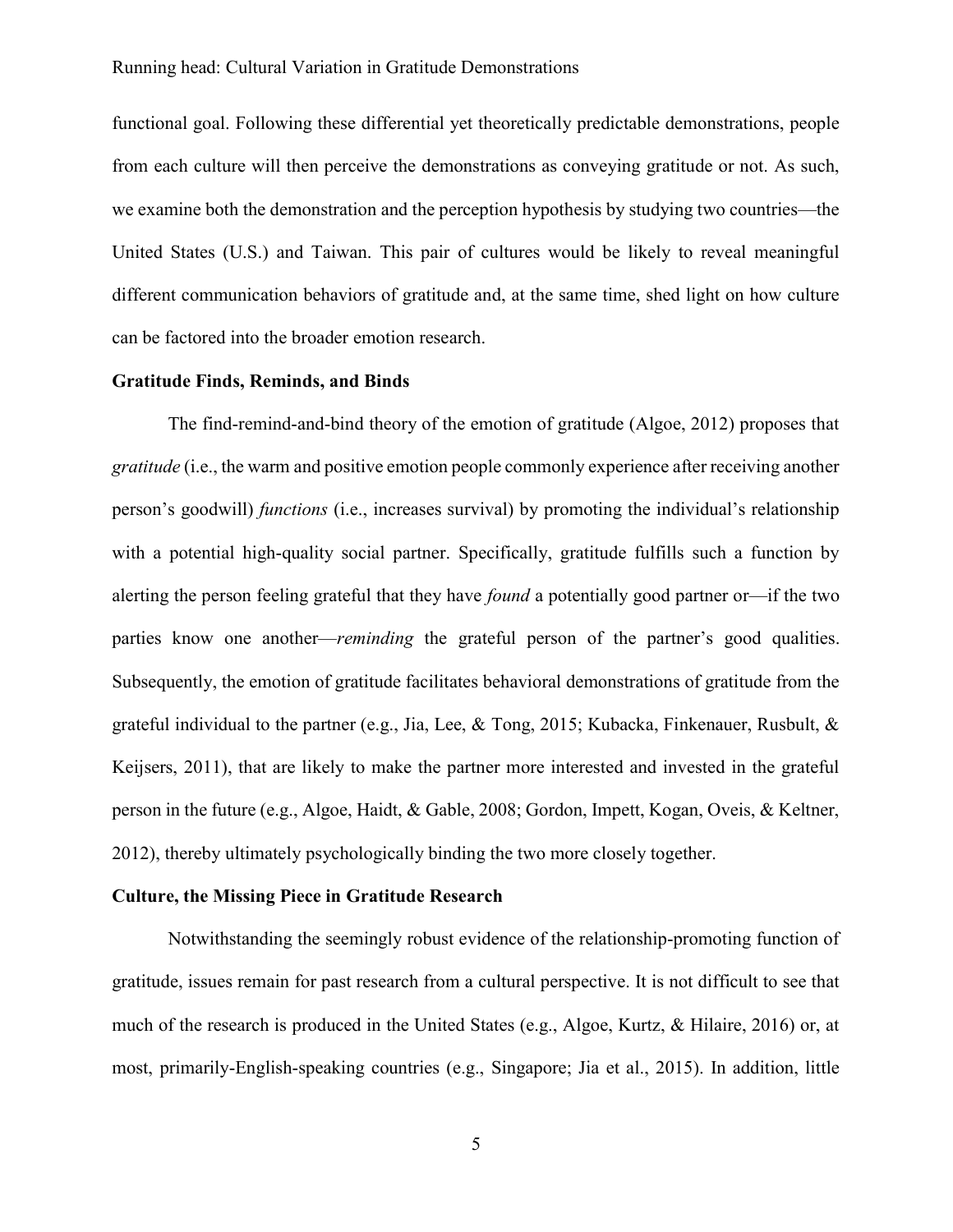gratitude research has addressed individuals' cultural backgrounds, although such differences have been shown to affect interpersonal communication generally (Gudykunst, Ting-Toomey, & Chua, 1988).

Despite the omission of culture, there is a wealth of theoretical rationale for considering it in gratitude communication. First and foremost, since the beginning of the modern psychological investigation into culture, culture research has been defined mostly, if not solely, by a focus on social relationships (e.g., Hofstede, 1984, pp. 39-64)—the domain in which gratitude functions (Algoe, 2012). A recent investigation has also analyzed the effects of culture specifically on emotion demonstrations by the cultural *heterogeneity-homogeneity* of a society—that is, how many ethnicities the society's population consisted of over the past five centuries. Researchers argue that this dimension of culture is relevant to interpersonal emotion communication because the more heterogeneous a population was, the less shared knowledge among the people regarding how to convey social intentions in relationships through emotion demonstrations. To avoid misunderstandings and unnecessary conflicts, then, more direct and harder-to-miss demonstrations of emotions would have been selected to form a set of culture-like conventions for the demonstration of emotions between individuals—the *emotion culture* (Rychlowska et al., 2015).

More than raising the overall expressivity of emotion demonstrations, qualitative differences in the uses of specific demonstration behaviors may have evolved into emotion cultures, too. Empirical evidence reveals that, today, people in more historically heterogeneous societies not only show higher general emotion expressivity; they also show a stronger tendency to convey interpersonal affiliation intentions with a specific behavior—smile—and a weaker tendency to convey interpersonal dominance with the same demonstration than do those in homogenous societies, thereby reflecting qualitative differences (Rychlowska et al., 2015). Here,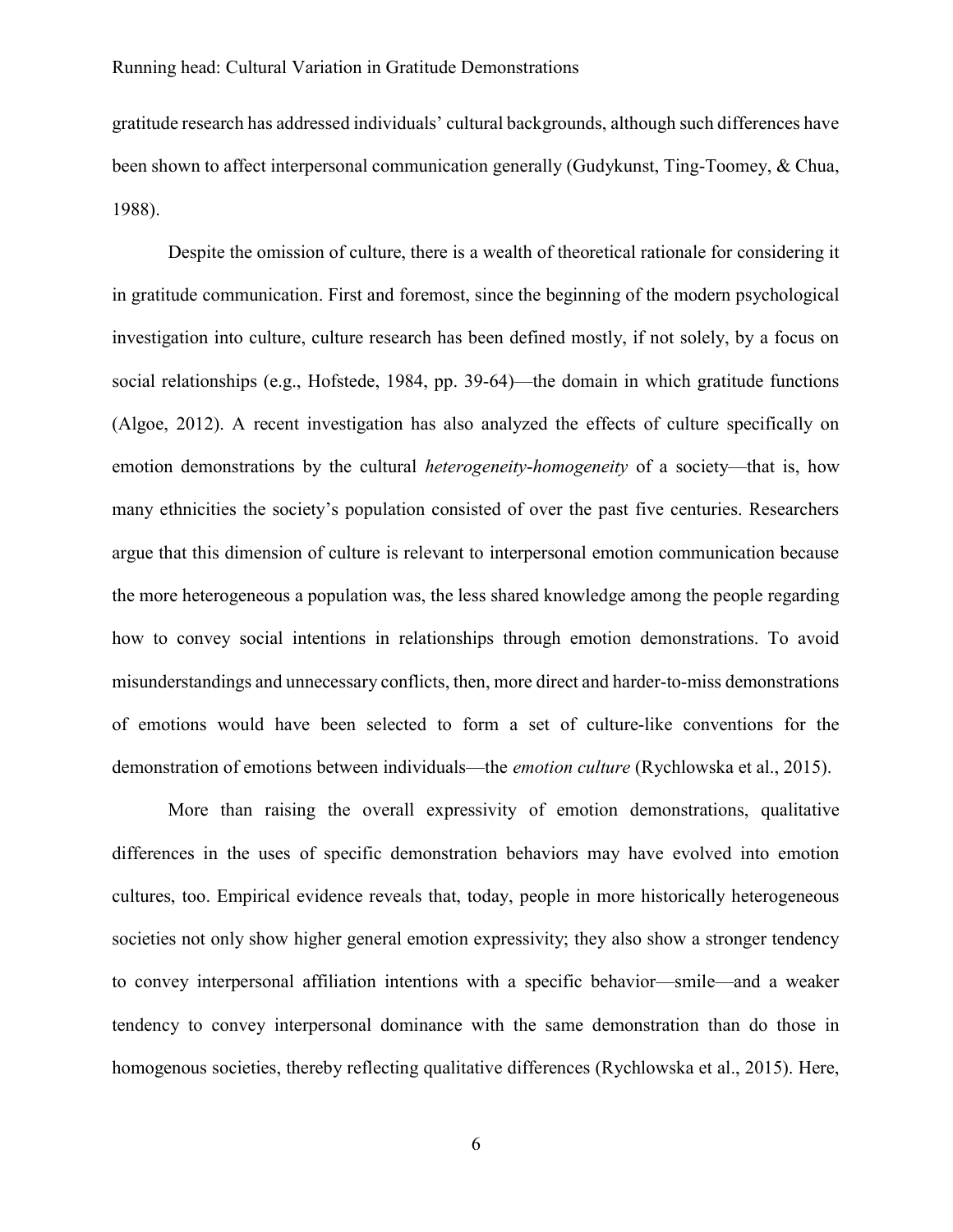the researchers again reason that, in heterogeneous cultures, where *little* shared emotion culture existed in the past, common emotion demonstrations—e.g., smile—might have been prioritized over other behaviors to lower interpersonal uncertainty, the possibility of conflicts, and thus selected to convey friendly affiliative intentions. Yet in homogenous cultures, with a great degree of prior shared emotion culture, the same behavioral demonstration could have been selected to gently communicate riskier, more conflict generating, but also highly important relational intentions such as negotiating responsibilities and hierarchical positions (Rychlowska et al., 2015). 3

Overall, the implication is that emotion demonstrations—including those of positive emotions such as smile (Rychlowska et al., 2015) and showing gratitude—may have come a long way to fit into the history and culture of a society and have given the people a unique culture of emotion demonstrations that support the relationship structure in the society. Given that gratitude functions to support relationships and social bonding (Algoe, 2012), this general cultural prediction may be readily and especially observable for gratitude. By studying the chosen cultures carefully, specific behavioral predictions may also be made for cross-cultural similarities and differences in gratitude communication.

### Culture, the Needed Piece in Gratitude Research

 $\overline{a}$ 

More than showing phenomenological associations between culture and gratitude communication, we would argue that a consideration of culture may help examine the underlying function of gratitude and advance theoretical understandings of this emotion of gratitude. Such use

<sup>&</sup>lt;sup>3</sup> To be clear, there are multiple facial movements in the family of smiles, and research suggests that affiliation- and dominance-showing smiles are systematically different in terms of what facial muscles and features to use (Rychlowska et al., 2017). In other words, they are not the "same" at the physiological level. However, this does not undermine the finding that, when being asked to "smile" without further specifications, individuals around the world use this "same" demonstration to convey different social signals.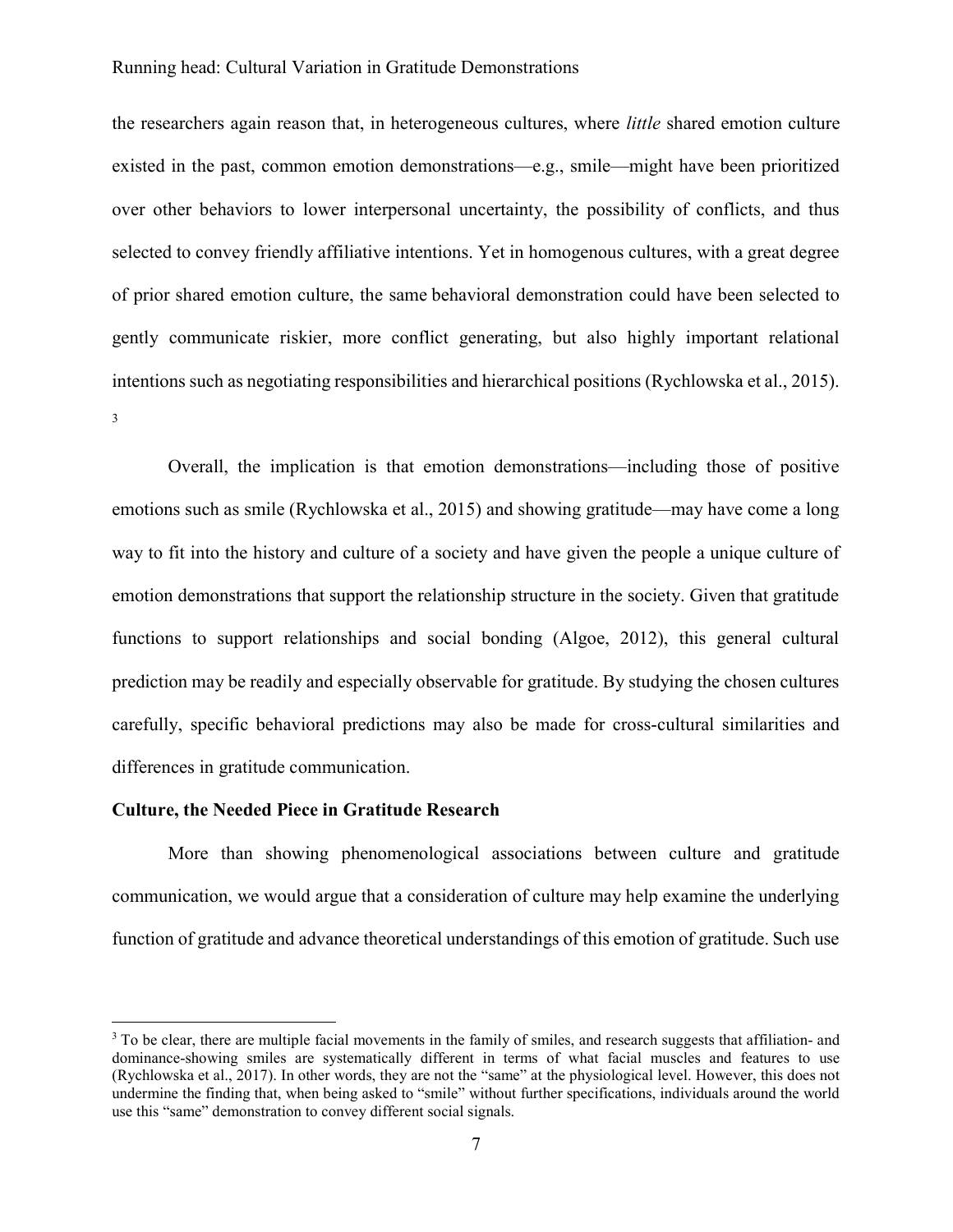of culture, critically, may apply to emotions other than gratitude to shed light on the functional nature of those emotions too. Specifically, it is possible to combine a functionalist theory of an emotion—for instance, the find-remind-and-bind theory of gratitude (Algoe, 2012)—with knowledge of specific cultures—e.g., the U.S. and Taiwan—to generate predictions of concrete emotion-demonstration behaviors within the selected cultures. Comparing the differences and similarities in such behavioral predictions between the cultures, subsequently, may help scrutinize whether the underlying function of the focal emotion generalizes across cultures—showing a functional universal (Norenzayan & Heine, 2005). From this perspective, the proposed cultural paradigm may be thought of as an emotion-centered approach, with the focal emotion being the constant, the conceptual independent variable, while much existing research would center around chosen cultures of interest (or their underlying dimensions) and study emotions as the non-constant dependent variables influenced by the cultures (e.g., Imada & Ellsworth, 2011).

Take gratitude for example. For the relational function of gratitude and, thus, its functionalist theory to hold, the ostensible demonstration behaviors of gratitude would need to be "predictably" flexible between cultures—e.g., as behavior  $B_x$  in culture  $C_x$  but as another behavior,  $B_y$  in another culture,  $C_y$ —in that  $B_x$  and  $B_y$  promote relationships in and primarily in their respective cultural contexts. <sup>4</sup> Accordingly, if one empirically finds that the demonstrations of gratitude contradict this deduced cultural dependence—e.g., gratitude induces only  $B_x$  but not  $B_y$ in both  $C_x$  and  $C_y$  while  $B_x$  is adaptive only in  $C_x$  but not  $C_y$ —one may infer that gratitude may have a *behavioral* universal  $B_x$  but not a *functional* universal underlying the demonstrations (in this example, gratitude induces  $B_x$  in  $C_y$  but  $B_x$  is not functional in  $C_y$ ). Consequently, by extending research to a culture (e.g.,  $C_y$ ) that uses demonstration behaviors other than those the research field

 $\overline{a}$ 

<sup>&</sup>lt;sup>4</sup> The adaptive values of  $B_x$  and  $B_y$  can be established either on empirical evidence or on theoretical review of the literature. We follow the latter, theoretical route in the present research.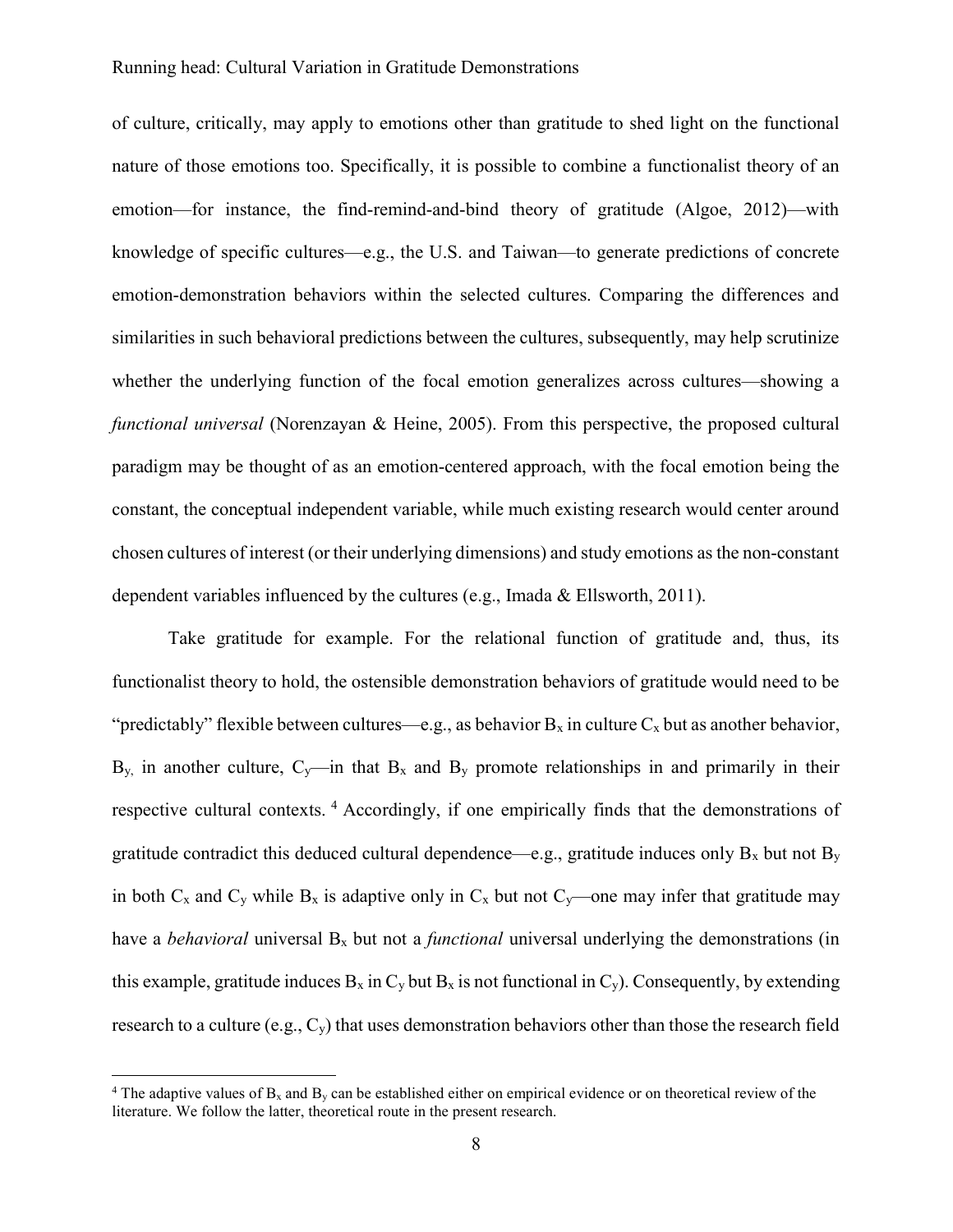is already familiar with (e.g.,  $B_y$ ), researchers may conceptually deconfound the behavior of an emotion from its purported function, thereby making culture an analytical tool to sharpen functionalist theories of emotions and testing functionalism at the level of functions.

### Cultural Similarities in Gratitude Demonstrations

Following this cultural paradigm for studying emotions, we chose two culturally distinct countries and closely analyzed their relational norms to identify the societies' unique relational behaviors. The two focal societies chosen are the U.S. and Taiwan, which are arguably among the most typical instances of their respective cultural types in the literature, namely, individualism and Confucian collectivism (or simply, Confucianism). Individualism is the most documented in psychological research, especially as represented in the U.S. (Henrich, Heine, & Norenzayan, 2010) The country is therefore a common point of reference. Moreover, the U.S. is often contrasted with collectivism, which is currently disproportionately represented by East-Asian Confuciancollectivist countries such as Japan, South Korea, and Taiwan (Henrich et al., 2010).

For the U.S. and Taiwan, we identified both cultural similarities as well as differences in how people in the two countries might demonstrate gratitude. For similarities, we found the behavior of verbal acknowledgment (e.g., saying "thank you") and reciprocating kindness (e.g., returning a favor) to be potentially shared between the U.S. (e.g., Algoe & Haidt, 2009) and Taiwan (e.g., Chen & Li, 2007), because these demonstrations have been regularly reported from both cultures; reciprocity has long been theorized as universal too (Gächter & Herrmann, 2009; Gouldner, 1960; McCullough, Kimeldorf, & Cohen, 2008). To derive potential differences, below, we first followed the heterogeneity-homogeneity literature as it addresses emotion culture directly and generally. We then took a close look at cultural considerations specific to the chosen societies to study—the U.S. and Taiwan.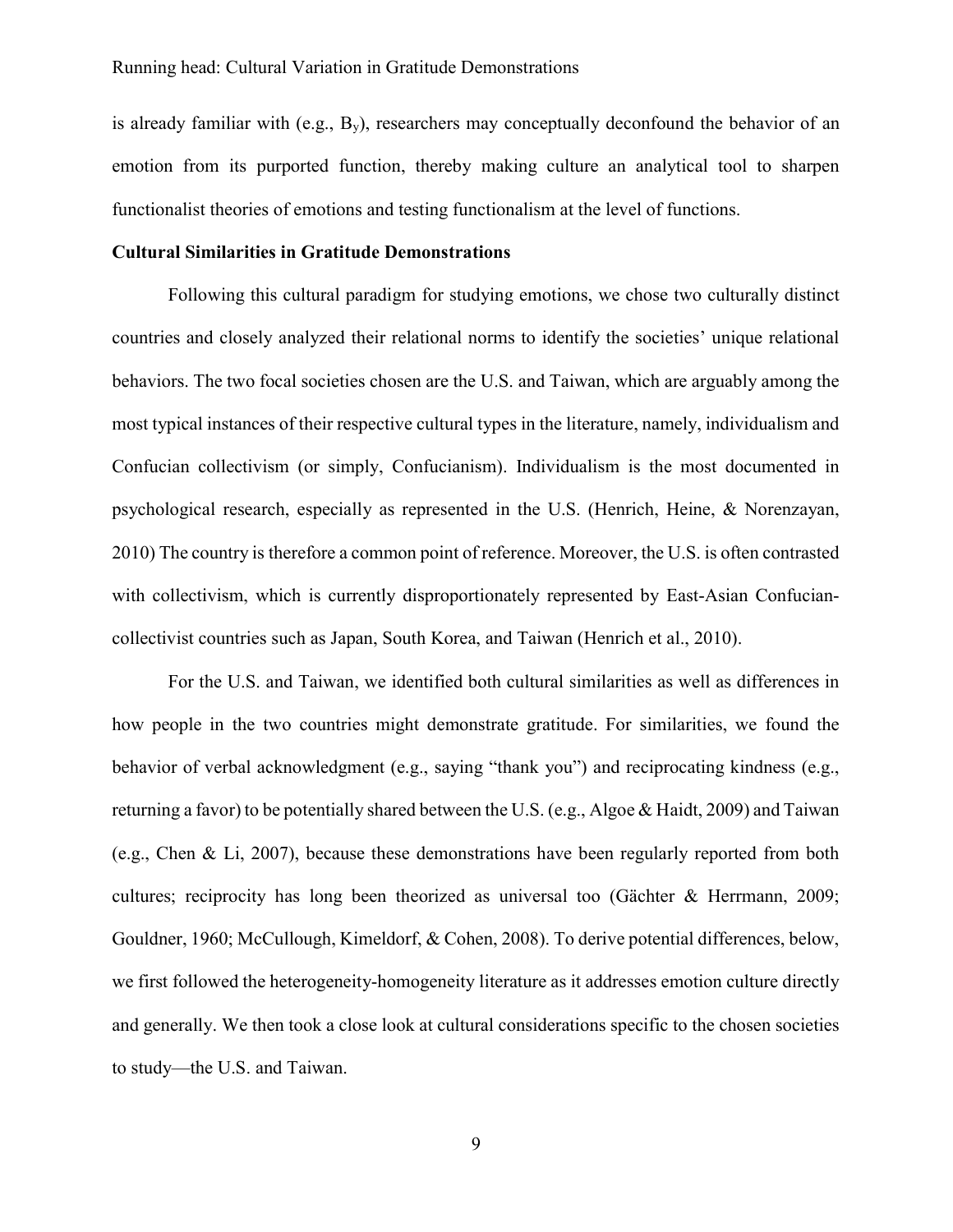### Cultural Specialties in Gratitude Demonstrations in the U.S.

As noted, prior research reasons that cultures that are heterogeneous, such as the U.S. (which has the highest heterogeneity score according to; Putterman & Weil, 2010), have evolved in such a way that the people have not only quantitatively tuned up emotion expressivity but also qualitatively tuned to emotion demonstrations that are direct, unsubtle, and unmistakable (Rychlowska et al., 2015). Specifically for the U.S., a study has also documented that, compared to three other discrete positive emotions, the emotion of gratitude prompts American individuals to show behavior that acknowledges the positive actions of their benefactors. Critically, this acknowledgment, coded within open-ended responses of participants, covers both verbal acknowledgments such as saying "thank you" as well as physical acknowledgment such as hugging (Algoe & Haidt, 2009). In short, these American authors saw physical gestures and, specifically, hugging, to have the potential to convey the same interpersonal information as a verbal "thank you".

Further, it might be worth noting that the phrase "stay in *contact*" is often equivalent to "stay in touch" in daily conversation among Americans. This equivalence might be of special relevance, because gratitude is about extending relationships (Algoe, 2012) and these phrases are the most common ways to convey such relational intent when building and extending relationships is needed—when people are saying goodbye to each other and temporarily ending their relationships. Here, we do not have much interest in pursuing a formal cross-cultural linguistic investigation. Yet it is suggestive that, although "stay [保持] in contact [聯絡]" does have a literal translation in Taiwanese Mandarin and is used similarly, this translation only makes sense when contact is translated through its communicative meaning [聯絡; as social connection] but not the behavioral one [碰觸; as bodily contact], and "in touch" simply does not translate.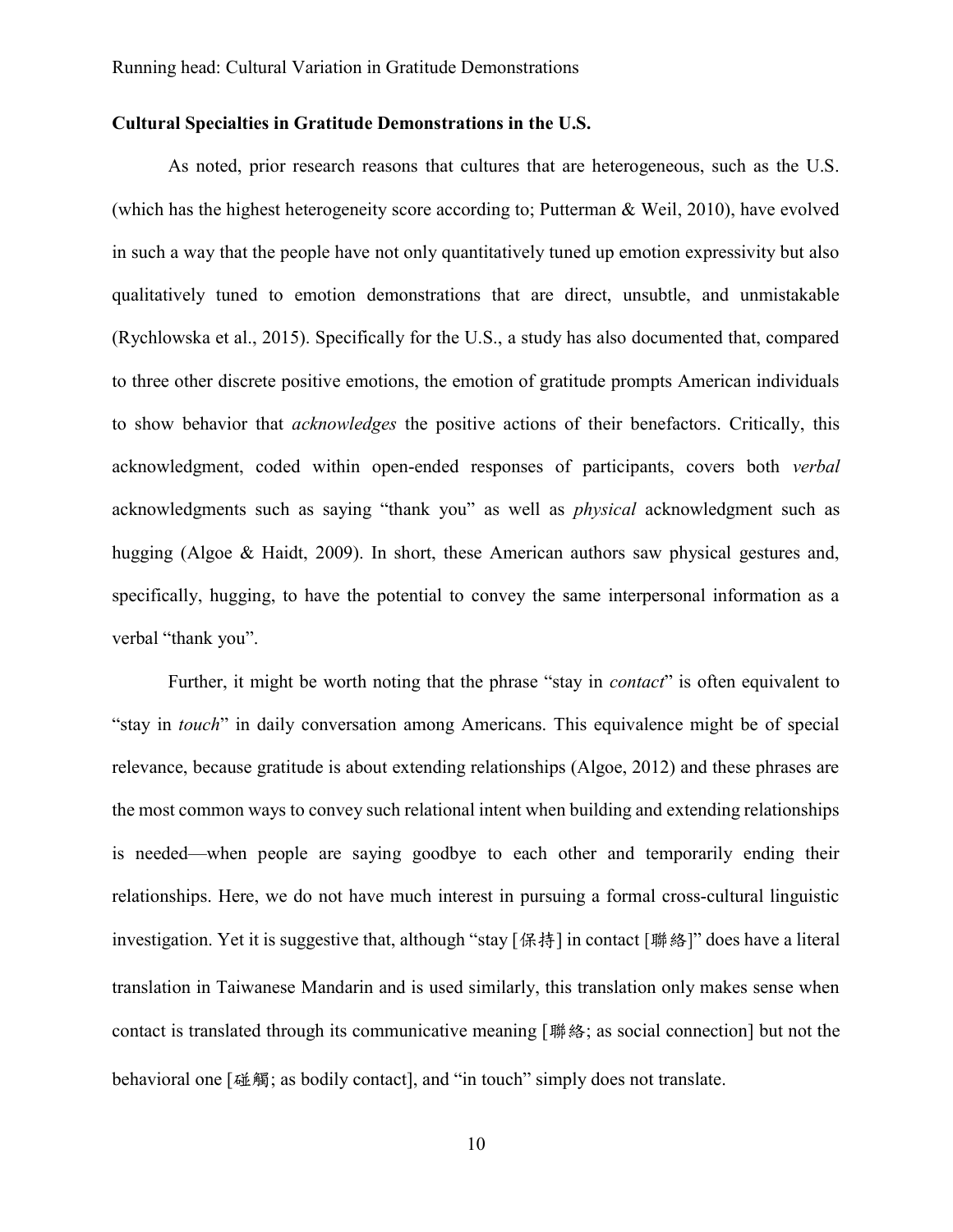To summarize, we found that "touching to thank" fits uniquely with the cultural conventions of the U.S. and is likely an American demonstration of gratitude. From a theoretical perspective, *bodily contact* takes extra perceptive qualities and sensational channels—the haptic than demonstrations without physical contact. Bodily contact can thus be a relatively direct, unsubtle, and unmistakable emotion demonstration. Consequently, we hypothesized that people from the U.S. may show gratitude with more bodily contact than do those from Taiwan. <sup>5</sup>

## Cultural Specialties in Gratitude Demonstrations in Taiwan

 $\overline{a}$ 

Compared to heterogeneous societies, which lack a common emotion culture, previous research has argued that people in homogenous societies—e.g., Taiwan, 95% Han in the past five centuries (Putterman & Weil, 2010)—have both a shared emotion culture and a tight pre-structured social network within them. Relative to building new relationships, maintaining existing ones may, therefore, be prioritized in the communication of emotion (Rychlowska et al., 2015). The question that follows then, is what unique features or behavior, if any, would help with the goal of maintaining the relational structure in homogenous and, specifically, Confucian societies such as Taiwan.

Searching the literature, we found the behavior of *self-improvement* (自我精進) to have potential. Self-improvement is the behavior of cultivating personal skills needed for better fulfilling one's responsibilities and living up to one's social role (Heine et al., 2001). As such, the behavior has value of communicating, maintaining, and strengthening relationships in

<sup>&</sup>lt;sup>5</sup> We had formulated the cultural paradigm described here in the Introduction (Chang, 2015) and hypothesized selfimprovement as a gratitude demonstration for the Taiwanese (Chang & Chen, 2013) before conducting this empirical investigation. We had, however, not yet predicted the specific demonstration of bodily contact for Americans until we watched some participants' gratitude videos recorded in Study 1 Task A. That is, the idea of this one prediction concerning bodily contact emerged after we viewed the empirical evidence through a theoretical lens (i.e., Matsumoto et al., 2008; Rychlowska et al., 2015) and then revisited the literature for theoretical significance. We then developed hypotheses, formalized a behavioral code—implemented by naïve judges—to test the hypothesis, in all studies reported here, including Study 1 Task A.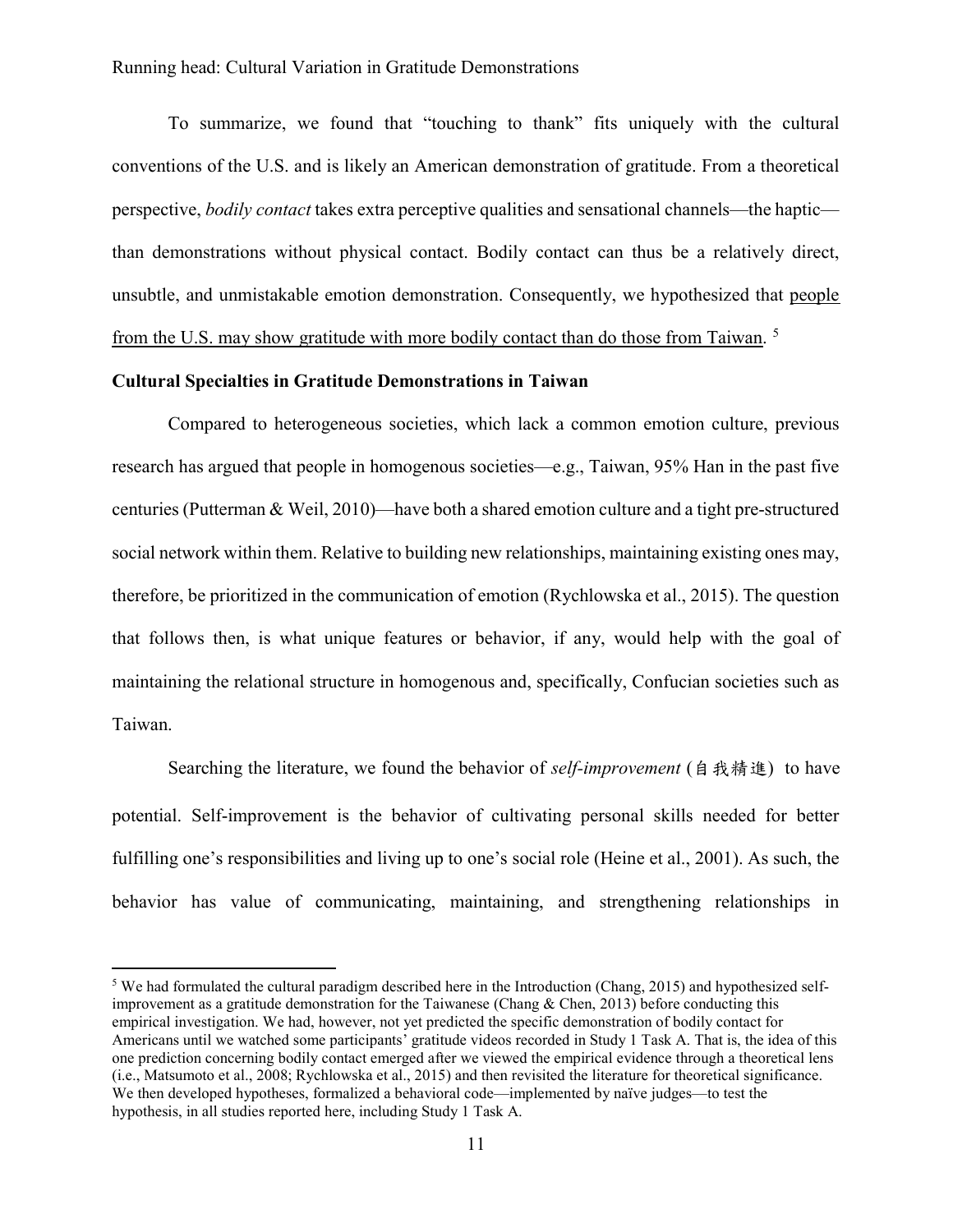Confucianism. <sup>6</sup> Specifically, although in practice, self-improvement is helpful to the self and prompts an unlimited possible set of behaviors, its cultural value is that, when recognized by others, it can increase a person's social recognition, called *face* ( $\mathbf{\bar{m}}$  $\mathbf{\hat{\pm}}$ ). Through increased face, this would influence social others' willingness to affiliate with the person in the long run (Heine & Buchtel, 2009; Heine et al., 2001). Indeed, when asked by students what an ideal ("humane") interpersonal structure would be, Confucius (2007, sec. 12) says "To master the self and return to ritual [interpersonal harmony] is to be humane [the ideal]. For one day [all people] master the self and return to ritual, and the whole world will become humane. Being humane proceeds from you yourself. How could it proceed from others?" In other words, Confucianism assumes that ideal interpersonal relationships start from self-mastering and individual improvement. Gratitude, as the emotion that induces behavioral demonstrations to better relationships (Algoe, 2012), may thus make people in Confucian societies motivated to improve themselves. Together, we hypothesized that people from Taiwan may show gratitude with more self-improvement than do those from the U.S.

### The Current Research

 $\overline{a}$ 

Investigating the associations between gratitude demonstrations and culture, we propose both cultural similarities and differences between the U.S. and Taiwan. It was hypothesized that

 $6$  As Heine et al. (2001), we define the construct of self-improvement following a cultural analysis of Confucianism. It might be worth noting that one piece of evidence from a U.S. sample has named a similar construct in a narrower way. There, researchers coded for Americans' spontaneous mentions of "moral self-improvement"—becoming a more virtuous person—and found the behavior was *not* induced differently by gratitude compared to other positive emotions under investigation (Algoe & Haidt, 2009). In addition, published after the current work was conceptualized and conducted, a recent theoretical review suggests that gratitude interventions may promote "selfimprovement" through different intervention mechanisms. The authors of the review, however, define the behavior differently from ours and seemingly allow more positive personal changes (e.g., better peer relations) in their use of the term and rather than basing self-improvement on fulfilling social duties and contributing to the society as we do here (Armenta, Fritz, & Lyubomirsky, 2017). Consequently, we believe that it is an open question as to whether self-improvement, as defined by Heine et al. (2001) and here, can be induced by gratitude for the Taiwanese and, critically, more so for them than for Americans.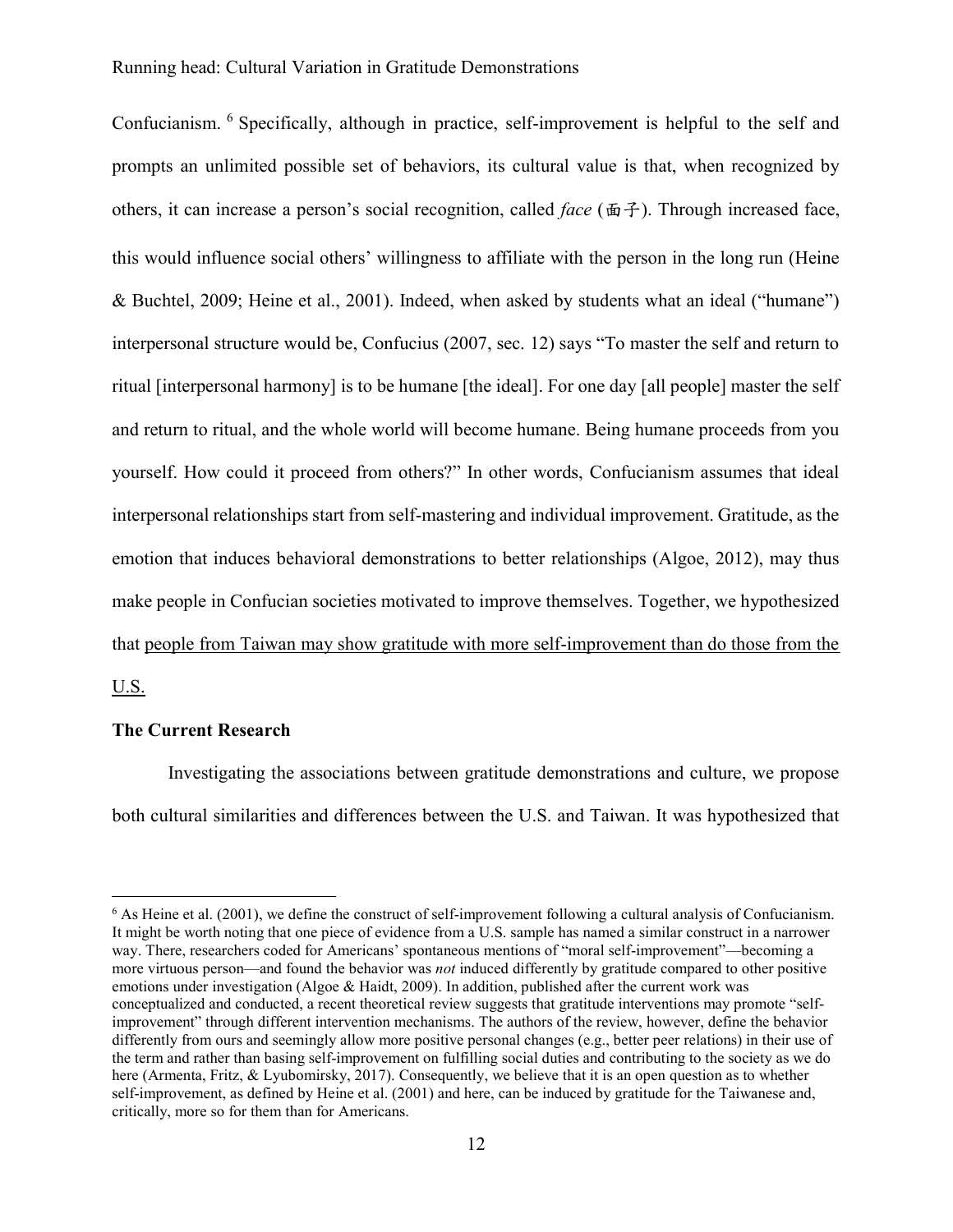both Americans and the Taiwanese would use verbal acknowledgment and reciprocating kindness to show gratitude. However, we also hypothesized that people from the U.S. would show gratitude with more bodily contact than would those from Taiwan, whereas those from Taiwan would show gratitude with more self-improvement than would those from the U.S. To test these predictions, we had American and Taiwanese participants show gratitude freely on camera to someone they pre-selected (Study 1 Task A), as well as list their everyday gratitude demonstration strategies toward anyone (Task B). The responses were content-coded to test against the hypotheses. We also took a more top-down approach by having American and Taiwanese participants rate on a scale how likely they would be to perform each of several different demonstrations of gratitude toward another person: bodily contact, self-improvement, reciprocating kindness, verbal acknowledgment, paying it forward, and socializing (Study 2). Here, we further addressed whether the predicted effects are due to general positive valence as well as whether the effects are due to the specificities of benefactor-beneficiary relationship being confounded by culture. Finally, we hypothesized that, so long as people from a culture (e.g., the U.S.) prefer to demonstrate gratitude in a certain way (e.g., bodily contact), they would also *perceive* gratitude through that preferred demonstration compared to non-preferred demonstrations (e.g., self-improvement). To test this demonstration-perception matching, we presented American and Taiwanese participants with messages wherein we manipulated the messenger's intended demonstrative behavior (i.e., bodily contact, self-improvement, or reciprocating kindness). Participants rated how grateful the messengers were (Study 3).

### Study 1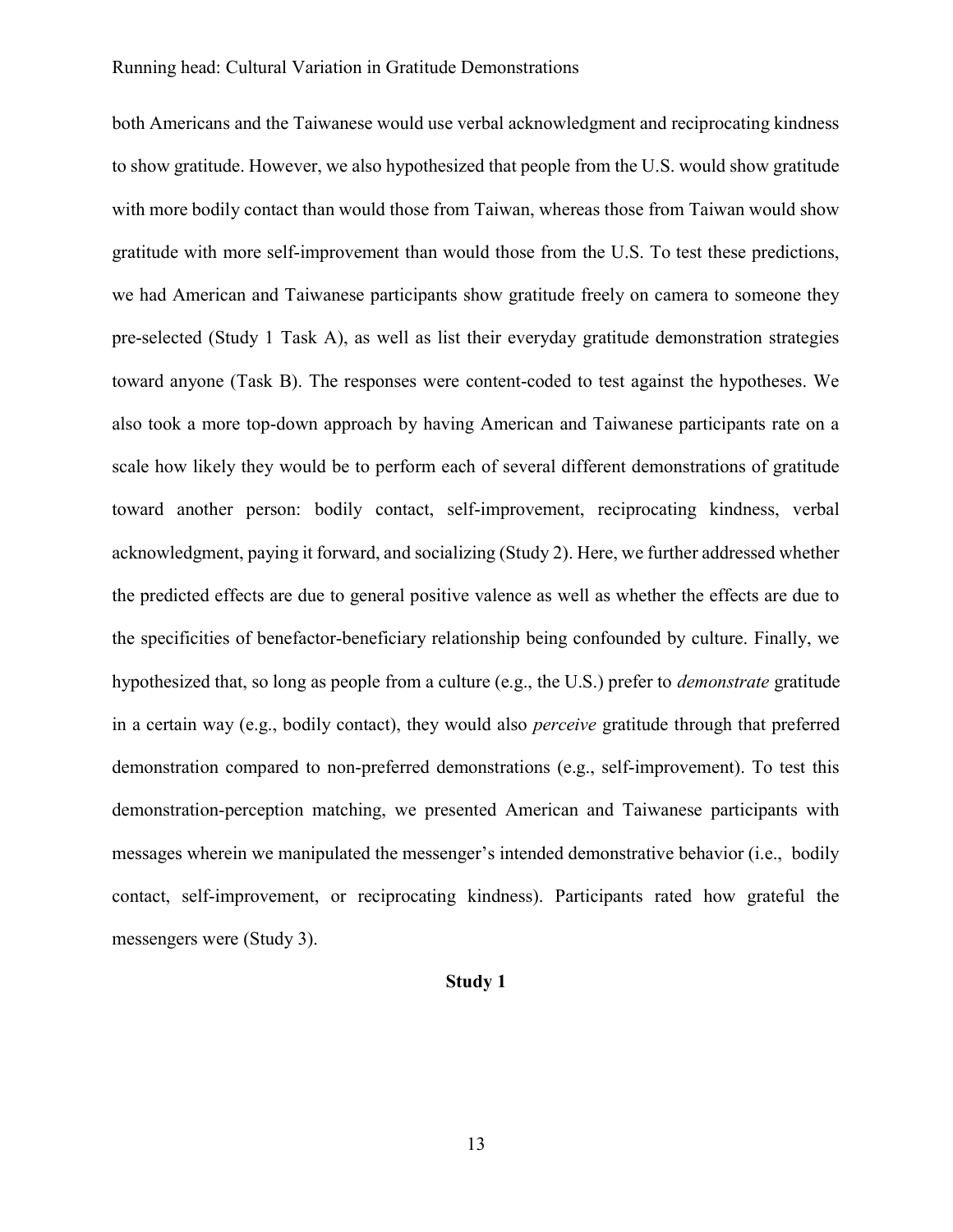In this first study<sup>7</sup>, which consists of two tasks—Tasks A (the video task) and B (the writing video)—we adopted a naturalistic bottom-up approach to explore how individuals from the U.S. and Taiwan demonstrate gratitude. Participants' answers to our open-ended questions were content-coded to test against the hypotheses. Below, given the differences between the two tasks, we describe Task A and its results first, and then Task B and its results. We then discuss both tasks of Study 1 together.

### Task A Procedure

Task A involved participant-recorded webcam videos. In an online survey <sup>8</sup>, participants in the U.S. and Taiwan were told to first "think back to a time when a person did something good for you and made you feel positive and grateful". They then recorded a video in which they "showed gratitude to the person as if talking to the person face-to-face" using the webcam recorder embedded in the online survey<sup>9</sup>. These videos could, therefore, include whatever participants wanted to say and to do. Seven trained coders unaware of the hypotheses then independently coded the videos for the ways participants demonstrated their gratitude. Here, the videos were presumably recorded in the participants' primary languages, so coders who spoke either Taiwanese Mandarin, American English, or both were enlisted to the coding team. <sup>10</sup> This resulted in seven coders for each American-English-speaking participant and their video, as well as five coders for each Taiwanese-Mandarin-speaking participant and their video.

### Task A Participants

 $\overline{a}$ 

<sup>&</sup>lt;sup>7</sup> Research activities in this and all other studies in the present research were reviewed and approved by the Office of Human Research Ethics and the Institutional Review Board of the University of North Carolina at Chapel Hill. <sup>8</sup> Written in American English for American participants and in Taiwanese Chinese for the Taiwanese.

<sup>&</sup>lt;sup>9</sup> Participants were also told they could instead record on another device and then upload the video using the file upload box embedded in the survey.

 $10$  This included three native American English speakers among whom one is fluent in Taiwanese Mandarin, three native Mandarin speakers fluent in English, and one native South Korean speaker fluent in both Mandarin and English.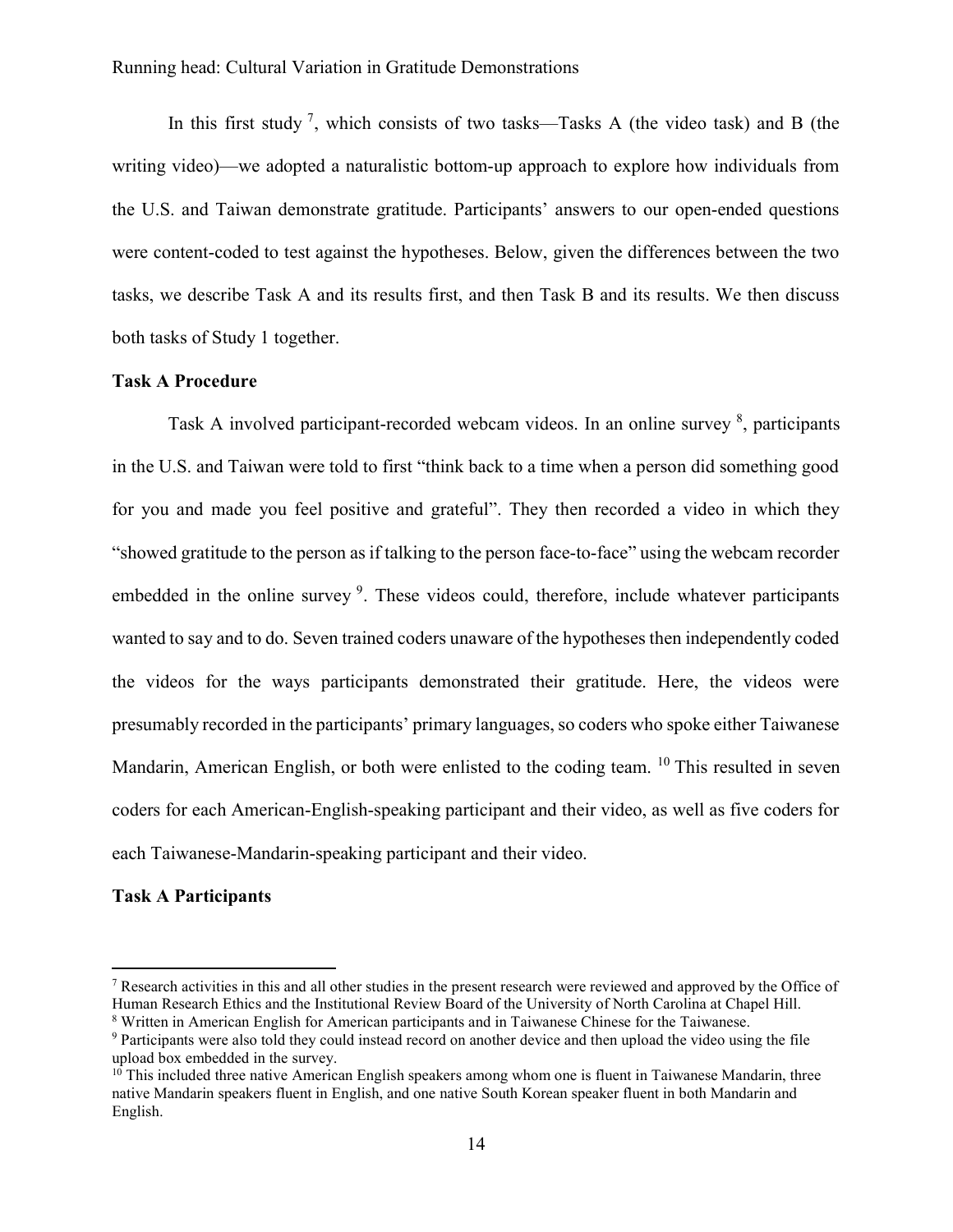Undergraduate students in the U.S. ( $N = 197$ ; 31.47 % females; age = 20.68, SD = 2.35) and Taiwan (N =  $67^{11}$ ; 34.33 % females; age = 19.94, SD = 1.46) were recruited for Study 1 in exchange for course credits or monetary compensation. Among the participants, 106 American and 54 Taiwanese participants uploaded a video for the present Task A. However, some videos did not show required content (e.g., did not play, had no sound, or contained unrelated cartoons), so the final data were 92 American and 51 Taiwanese videos for the task, and the projected effect sensitivity was medium ( $d = .49$ ) in a t-test design, with power = .80.

#### Task A Measures

 $\overline{a}$ 

Bodily contact. Coders answered two items about bodily contact, one more general and one more specific: "Participant expressed a desire to touch any part of the benefactor's body," (general touch; e.g., hand-shaking and kissing) and "Participant mentioned he/she wanted to hug the benefactor" (hug  $^{12}$ ). In addition to stating the desire, if either coded *action* appeared in a video—a handful of participants actually made hugging motions toward their webcams—coders checked off a box to indicate the presence (versus absence) of the behavior. The intra-class correlations (ICCs) of the touch and the hug code were .67 and .93 respectively.

Self-improvement. Given the novelty of self-improvement as a behavioral demonstration of gratitude and that we were not aware of a nonverbal indication of self-improvement that could be unambiguously extracted from the recordings, the coding scheme first introduced selfimprovement to coders as "actions that an individual takes to make him/herself more competent",

 $11$  Across all studies in the current research, we planned to recruit 70 Taiwanese participants in a study, because we know that was about the number of people that we could practically achieve given our recruitment opportunities. For Americans, the plan was to stop recruiting when the sample size of the Taiwanese hit 70, because we expected it to be easier and faster to recruit Americans as we are based in the U.S. and this strategy, assuming an  $\geq$  70 sample size for Americans, would render our target, at-least-medium effect sensitivity  $d < .45$  under power = .80 in a twosample/culture t-test. The effect size was so chosen because, theoretically, we expected cross-cultural comparisons to be usually larger and easier to be observe.

 $12$  We did not ask coders to exclude hugs from general touch, so the latter code might contain the former.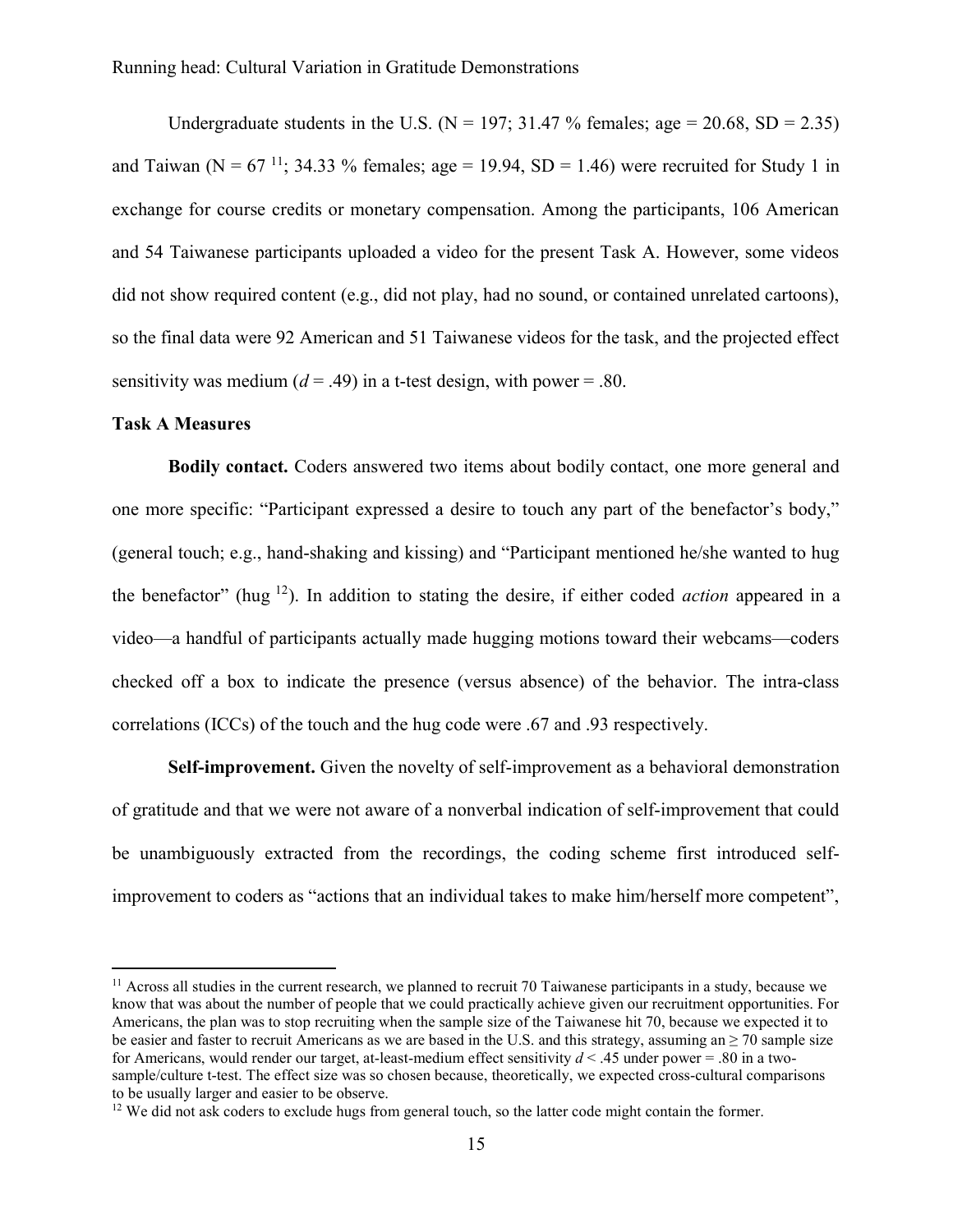and then presented three exemplifying aspects of self-improvement, one by one, again checking off a box to indicate the presence (versus absence) of the behavior. The three exemplifying aspects were "Participant explicitly expressed willingness to improve him/herself" (intention of selfimprovement; e.g., to improve skills in sports or understanding of school work), "Participant had improved" (action of self-improvement; descriptions of improvement in skills and performance having been achieved), and "Participant explicitly expressed awareness that self-improvement could be a way to realize thankfulness" (cognition of self-improvement; either of the previous codes with a casual signifier such as "to show how thankful I am, I would improve in…"). Readers are also advised to refer to the short example descriptions of self-improvement provided by participants in Task B; we show the exemplars from Task B instead of A simply because, in B, participants actually wrote down their answers in more concise sentences than they did in recorded videos. Finally, the ICCs of the intention, action, and cognition codes for self-improvement were .45, .28, and .42 respectively. Here, the internal consistency of the action code did not reach the conventional criterion for ICC (i.e., < .40; Cicchetti, 1994). We, however, did not average across or arbitrate among coders on this or any behavioral code in the current task as is often done in traditional methods. Instead, the data were analyzed in a multilevel framework where such intercoder variation is explicitly estimated and thus controlled for. Please see Results for more information.

Reciprocating kindness. The coding scheme introduced this demonstration as "actions that an individual nicely treats or wants to do so to a person who did something nice to the individual" and then presented two exemplifying aspects of the behavior in the same presence/absence format: "Participant explicitly expressed willingness to reciprocate" (intention; e.g., saying explicitly "I'd like to do the same for you.") and "Participant had reciprocated" (action;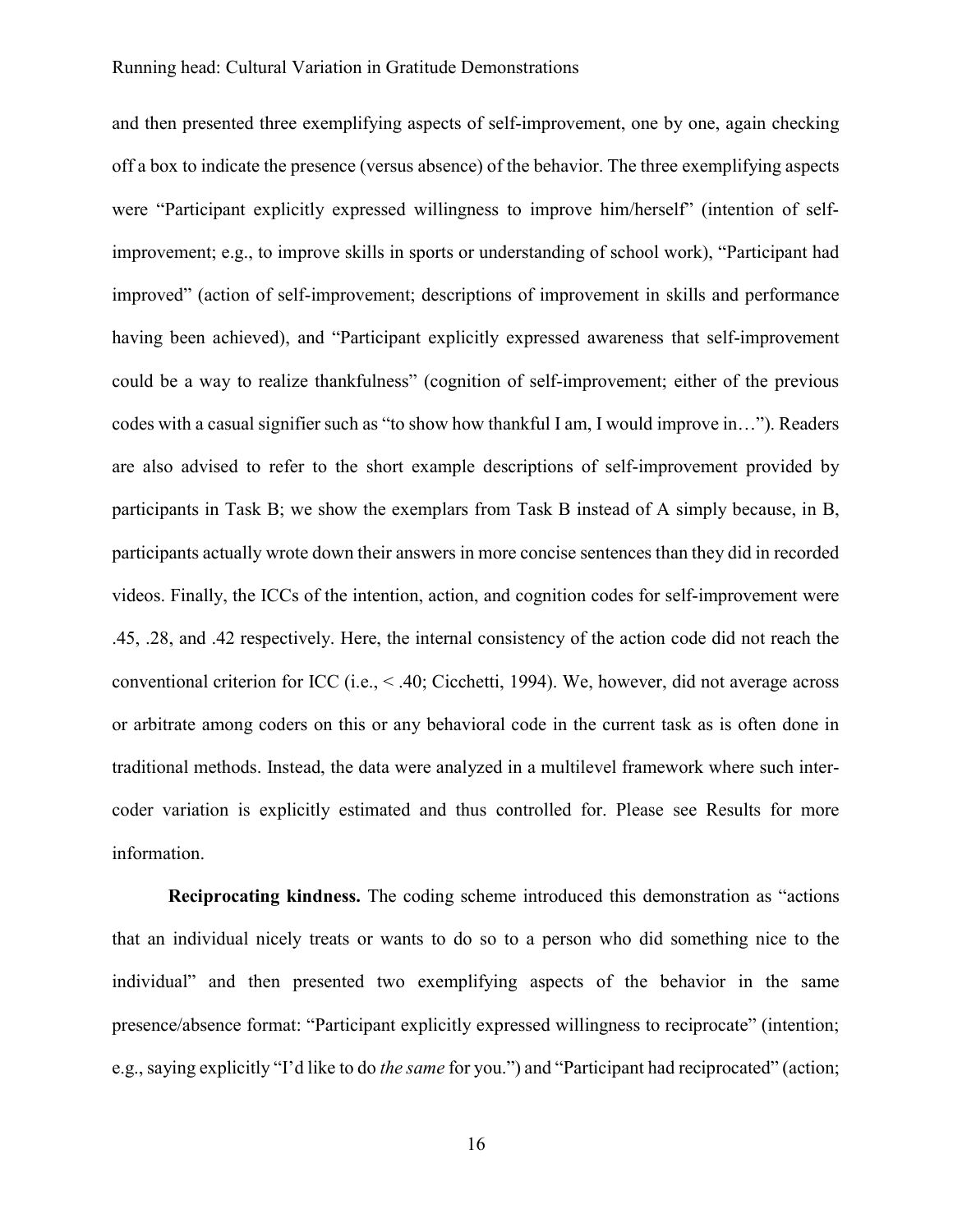e.g., "I did the same for you."). The ICCs of the intention and action code here were .91 and .70 respectively.

### Task A Results

We tested the effect of culture on each code in a multilevel logistic model where coders' ratings were nested within videos, with videos of American participants being the reference category. This multilevel approach accounts for unexpected missing codes and extracts the most information from the data, while avoiding the need to arbitrate among coders if they disagreed with each other. Compared to the traditional coder-average method, the present modeling would also take within-video variability into account as opposed to eliminating it and, therefore, theoretically requires relatively little internal consistency among coders to make an efficient estimation.

As predicted, results in Table 1 showed that Taiwanese participants' videos were more likely to contain the intention, action, and cognition of self-improvement, and less likely to contain references to hugs and general bodily touch than were Americans'. In addition, there were no differences between the two cultures in the intention and action of reciprocating kindness. Here, we note that the odds ratio and the confidence interval of the hug code were statistically zero and thus mathematically impossible. This modeling error was likely caused by the fact that, in the data, no coder detected Taiwanese participants' inclination to hug. Although this finding supported the hypothesis even better, to still formally test the hypothesis, we supplemented with another analysis in which each video was classified as either with a hug detected by any coder or no hug detected by all coders (and this processing only affected Americans' videos given no detection of hug at all for the Taiwanese). The results confirmed that U.S. videos contained significantly more hug attempts than did Taiwanese videos ( $\chi^2$  = 4.70, *df* = 1, *p* = .030).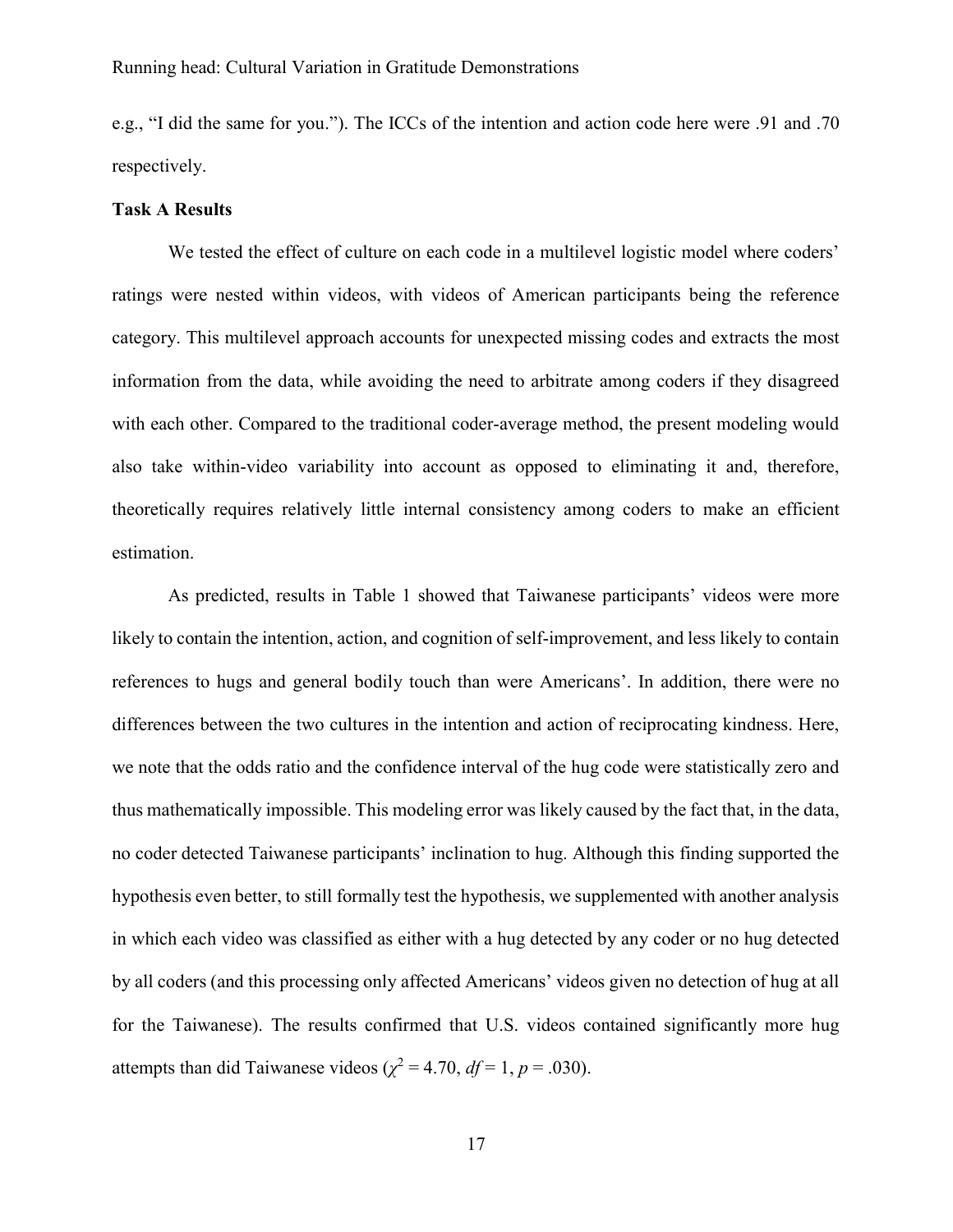Insert Table 1 about here.

### Task B Procedure

The writing task (Task B) took place between the recalling and the recording portion of the video task (Task A) in the same online survey. The data were coded by a different group of coders after Task A was fully analyzed, and served to consolidate the findings of Task A. Specifically, for this part of the study, participants were told to nominate one to seven "strategies that you use to show gratitude to people being kind to you", to give each nominated strategy a name, and then to write a short description of each strategy. Given that participants could list multiple discrete strategies, the current design provided an easy way to estimate the relative degree to which a demonstration of interest occupies one's general gratitude demonstration "toolbox." Specifically, unaware of the hypotheses, three trained coders who read both American English and Taiwanese Chinese<sup>13</sup> independently categorized each nominated strategy, focusing on whether or not the strategy described bodily contact, self-improvement, or reciprocating kindness—the three strategies studied in Task A—in addition to one more that has been widely studied in the literature, verbal acknowledgment (see review of McCulluogh et al., 2008). We then "profiled" each participant's demonstration toolbox by calculating the relative weight of each of these four targeted strategies to the total number of strategies nominated by the participant. For example, if a person nominated total 5 strategies among which 3 were indicated by most coders as reciprocating kindness, the person' reciprocating kindness weight would be  $3/5 = 60\%$  of their personal toolbox of gratitude demonstrations.

 $\overline{a}$ 

<sup>&</sup>lt;sup>13</sup> All coders spoke and read Chinese Mandarin as their native language.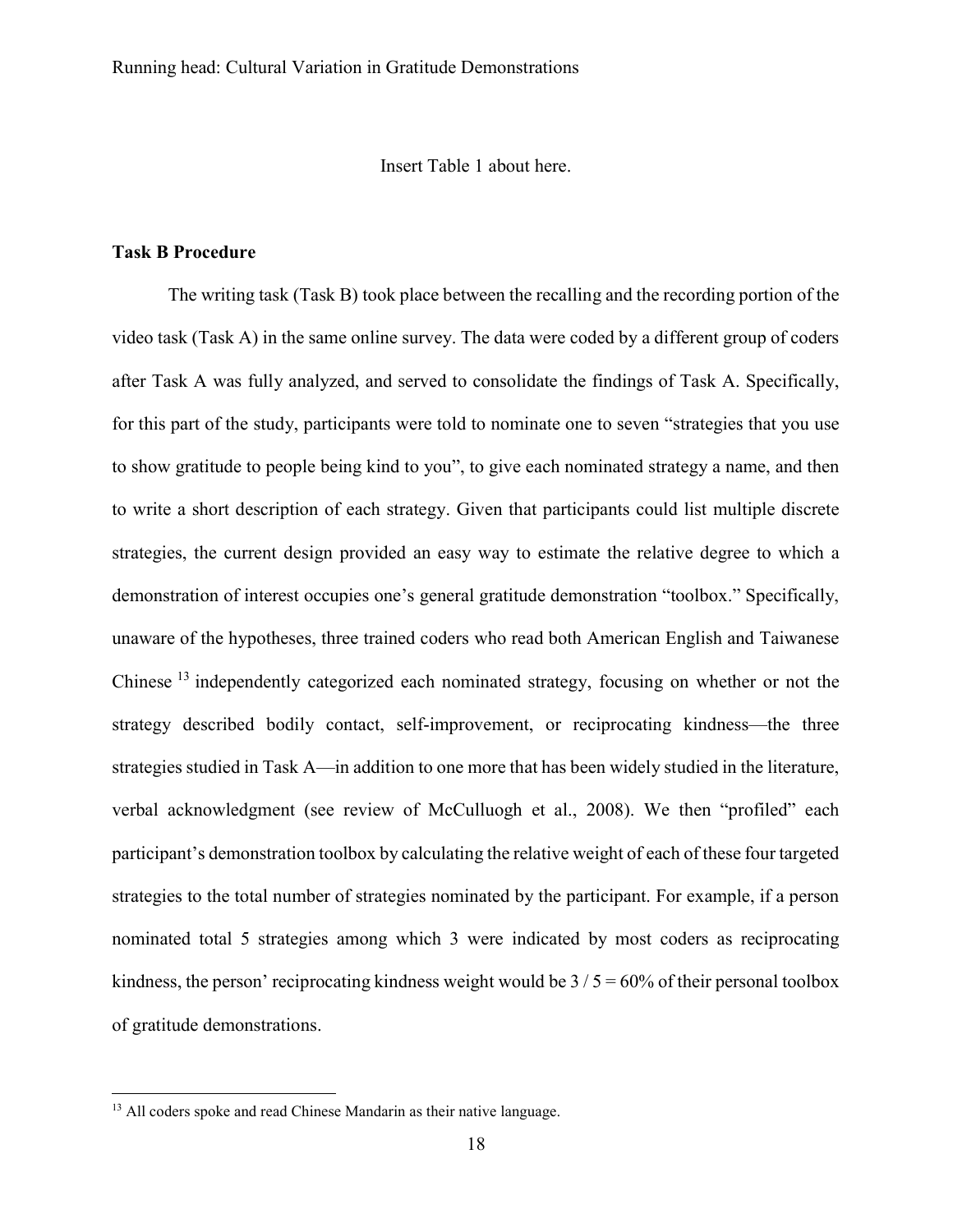### Task B Participants

The same group of 254 participants of Task A generated 980 gratitude demonstration strategies in total as the data for Task B. For Americans, the average number of strategies generated by an individual was  $3.81$  (SD = 1.42); for the Taiwanese, it was  $3.42$  (SD = 1.51). Different from Task A, no participant here was removed from the analysis because everyone had listed at least one demonstration strategy. Accordingly, the projected effect sensitivity was a small-to-medium  $d = .40$  in a t-test design, with power = .80.

#### Task B Measures

Bodily contact. Coders categorized any demonstration strategy that involved the behavior of touching the benefactor's body—such as hugging, kissing, and shaking hands—into the bodily contact category. Coders were instructed to only include behavior intended for bodily contact but not those that might lead to physical contact unintentionally (e.g., "dancing" might include touch at some point) in the category. Assuming independence between strategies, the ICC of all strategies collected was .73.

Self-improvement. Extrapolating from its definition, coders looked for three types of selfimprovement: fulfilling personal responsibilities (e.g., "[...] show up and work hard every day" and "Love life and your purpose!"), performing an activity better (e.g., "[…] show him my best performance in return." and "[…] follow his advice and succeed in achieving my physical appearance/strength goals") and changing personality in a positive way (e.g., "[…] try to be independent", "Act humbly", and "To smile more"). If a demonstration strategy fit with any of these criteria, the demonstration was counted in the self-improvement category. The ICC of the current code was .71.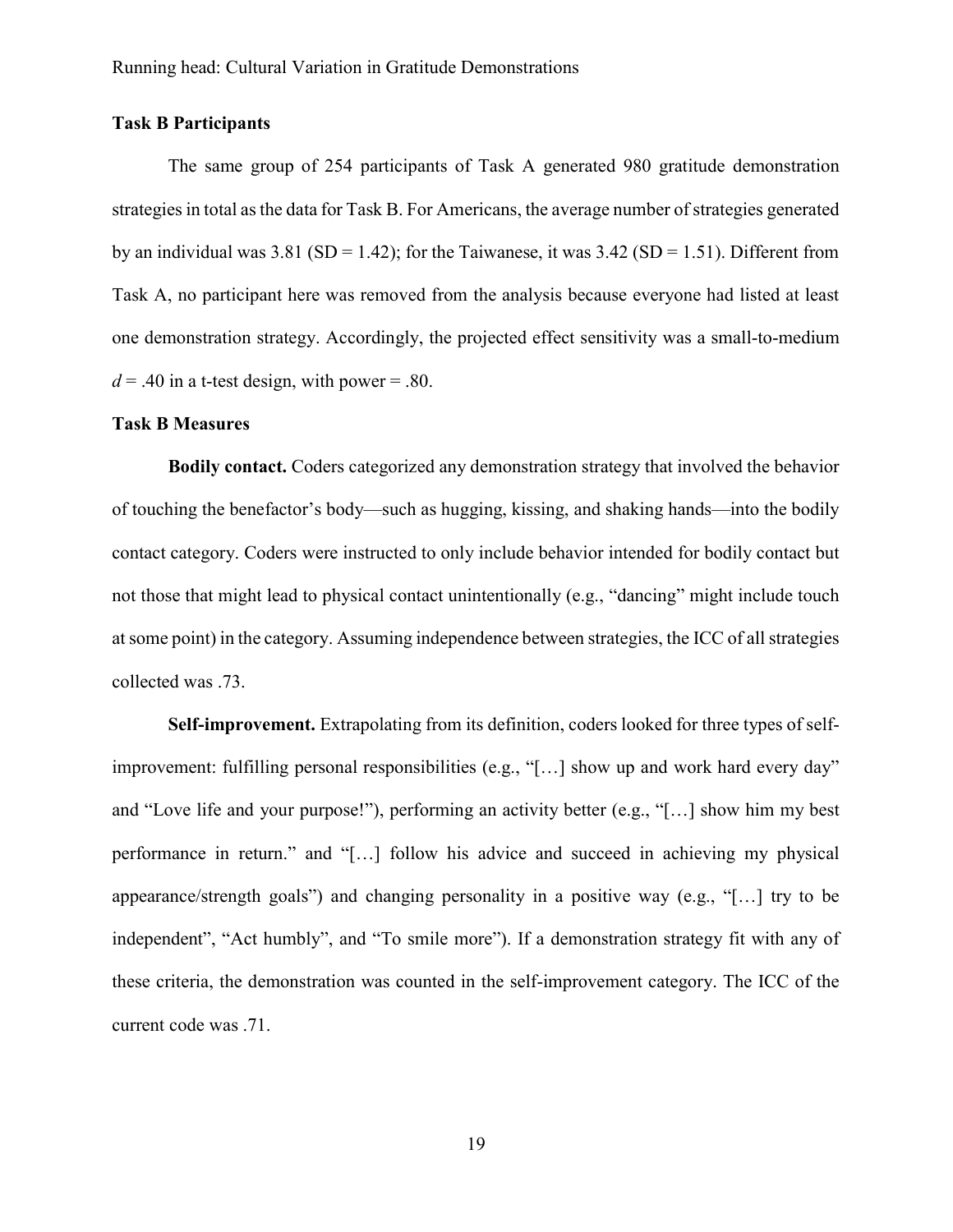Reciprocating kindness. Coders identified the behavior of "providing the benefactor what she's in need of" (e.g., "[…] provide help when he is in need" and "[…] be available to them if they ever need me") as a common way to reciprocate kindness. We did not use the same definition as in Task A, because both bodily contact and self-improvement could often be deemed as treating someone nicely in return—the definition in Task A—and thus overlap with this broader reciprocating kindness code in the mutually exclusive coding system for the present Task. In contrast, with a narrowed definition, the present code of reciprocating kindness measured a specific kind of reciprocating kindness that is not bodily contact or self-improvement. The ICC here was .55.

Verbal acknowledgment. Coders identified three behaviors for the code: verbally saying "thank you," "thanks," or synonymous phrases; communicating such language through other media such as cards, emails, and social media; and using symbolic acknowledgment without bodily contact, such as nodding, smiling, and waving hands. Critically, for this last, relatively ambiguous type of behavior to qualify as language-like acknowledgment, participants needed to explicitly express the purpose of the behavior as conveying gratitude to the receiver. For example, by adding "to let the person know my appreciation" to "nodding". Without the qualification, nodding would not be counted. The ICC of the code was .78.

### Task B Results

Having derived the percentage weight of each demonstration of interest, we tested the effect of culture on the percentage by Mann-Whitney U test, because percentages were by nature non-normally distributed. In addition, the U test is almost as efficient as the common t-test when the data approaches a normal distribution, so often serves as its alternative (Conover, 1999, p. 272). Following the analytic plan, results in Table 2 indicate that, as predicted, self-improvement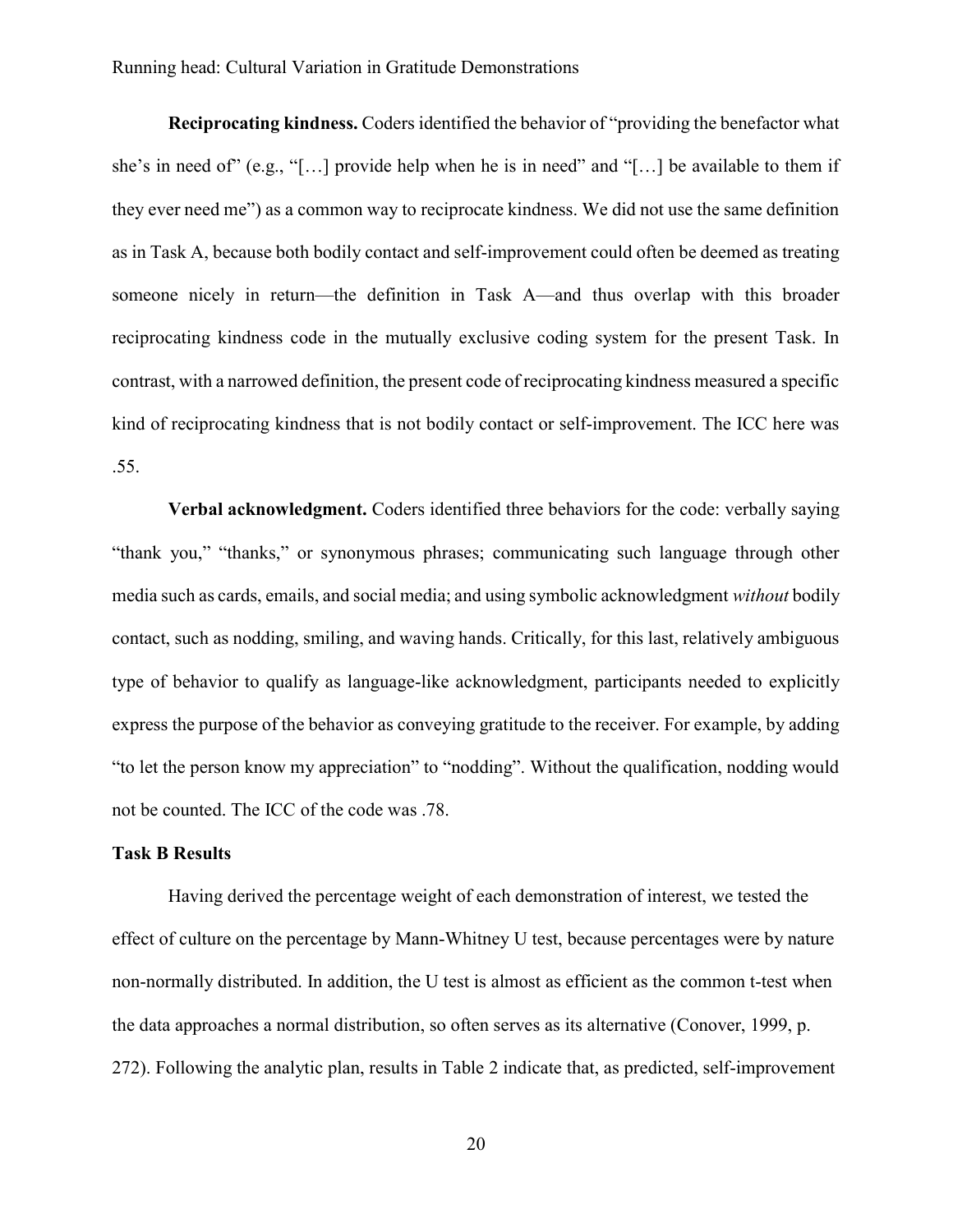took up significantly more weight in Taiwanese participants' self-generated gratitude demonstration strategies than in that of American participants, whereas bodily contact showed an opposite pattern, more likely to occupy Americans' demonstration strategies than the Taiwanese's.

Interestingly, here we found 19.40% Taiwanese to list at least one demonstration of selfimprovement as well as 9.14% Americans to do the same. In contrast, only about the same proportion of Americans—10.66%—had at least one of their demonstrations coded as bodily contact and, again as in Task A, there were almost no—merely 2.99%—Taiwanese participants who listed such behavior in their responses. Together, the results seem to suggest that, although self-improvement might be conceptually novel relative to bodily contact in the literature, it may, in fact, be equally or even more prevalent in both cultures than bodily contact.

Turning to the two potentially cross-culturally shared demonstrations, as expected, we found no significant difference between cultures in reciprocating kindness or verbal acknowledgment. Additionally, it was observed that the prevalence of reciprocating kindness was considerably lower than that in Task A, potentially because of its narrower definition in the current coding. Specifically, there were only 17.91% of Taiwanese participants and 26.90% of American participants who mentioned reciprocating kindness at least once in the current task, compared to more than half of participants in both cultures who did the same in Task A. Finally, the results showed that almost all participants—92.54% Taiwanese and 96.95% Americans included at least one demonstration coded as acknowledgment among their gratitude demonstrations. Together, the analyses reveal expected cultural differences, while also showing great similarities between the U.S. and Taiwan in demonstrations of gratitude.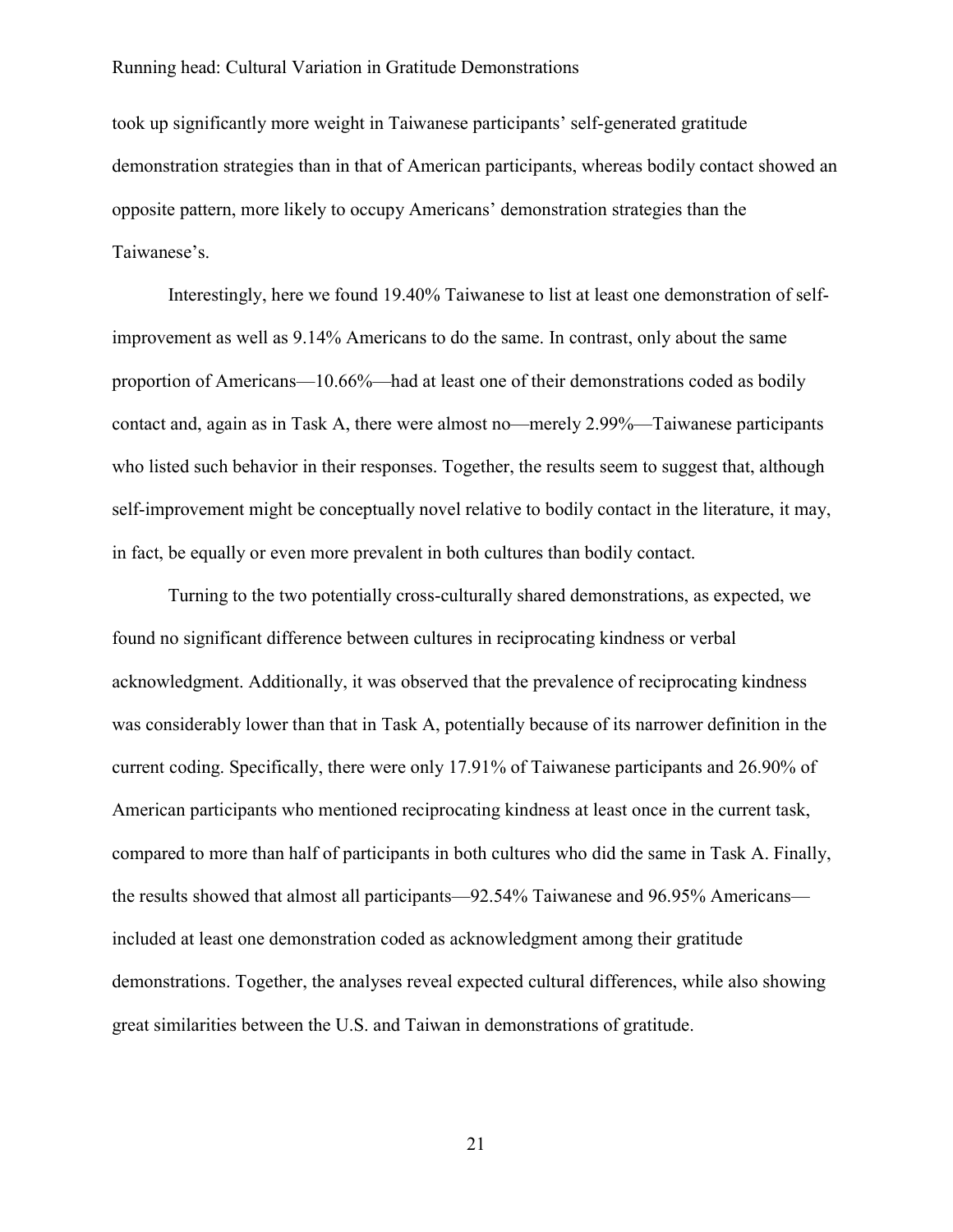Insert Table 2 about here.

### **Discussion**

Study 1 indicates that Americans tend to spontaneously (Task A) and deliberately (Task B) show bodily contact in their demonstrations of gratitude, more than the Taiwanese. The Taiwanese, on the other hand, display more self-improvement in their demonstrations of gratitude than Americans. These findings support the hypotheses of the current research, showing both bodily contact and self-improvement as novel and theoretically derived cultural demonstrations of gratitude. Together, the results bolster a functional universal (Heine & Buchtel, 2009) of gratitude in facilitating human social bonding (Algoe, 2012), over and above its observable behavioral manifestations. As a reference, we also find reciprocating kindness and verbal acknowledgment to be the more commonly-used demonstrations of gratitude than self-improvement and bodily contact, and there is no statistically significant difference in the uses of either demonstration between the U.S. and Taiwan.

A key strength of this study was its use of two different methods to potentially measure both the deliberate (Task B) and the spontaneous demonstrations (Task A) of gratitude. At the same time, in terms of theory testing, questions remain, which we address in Study 2. First, although there were multiple codes of each demonstration type to triangulate on the constructs of interest, one of the ten content codes did show unsatisfactory internal consistency among coders (i.e., < .40; Cicchetti, 1994). To complement the coding, in Study 2, we instead used participants' ratings of the pre-defined gratitude demonstration behaviors. Second, we argue that these chosen demonstrations are due to gratitude, but we did not address the possibility that they would be due to positive valence more generally (e.g., George, 1991), so took the opportunity in Study 2 to test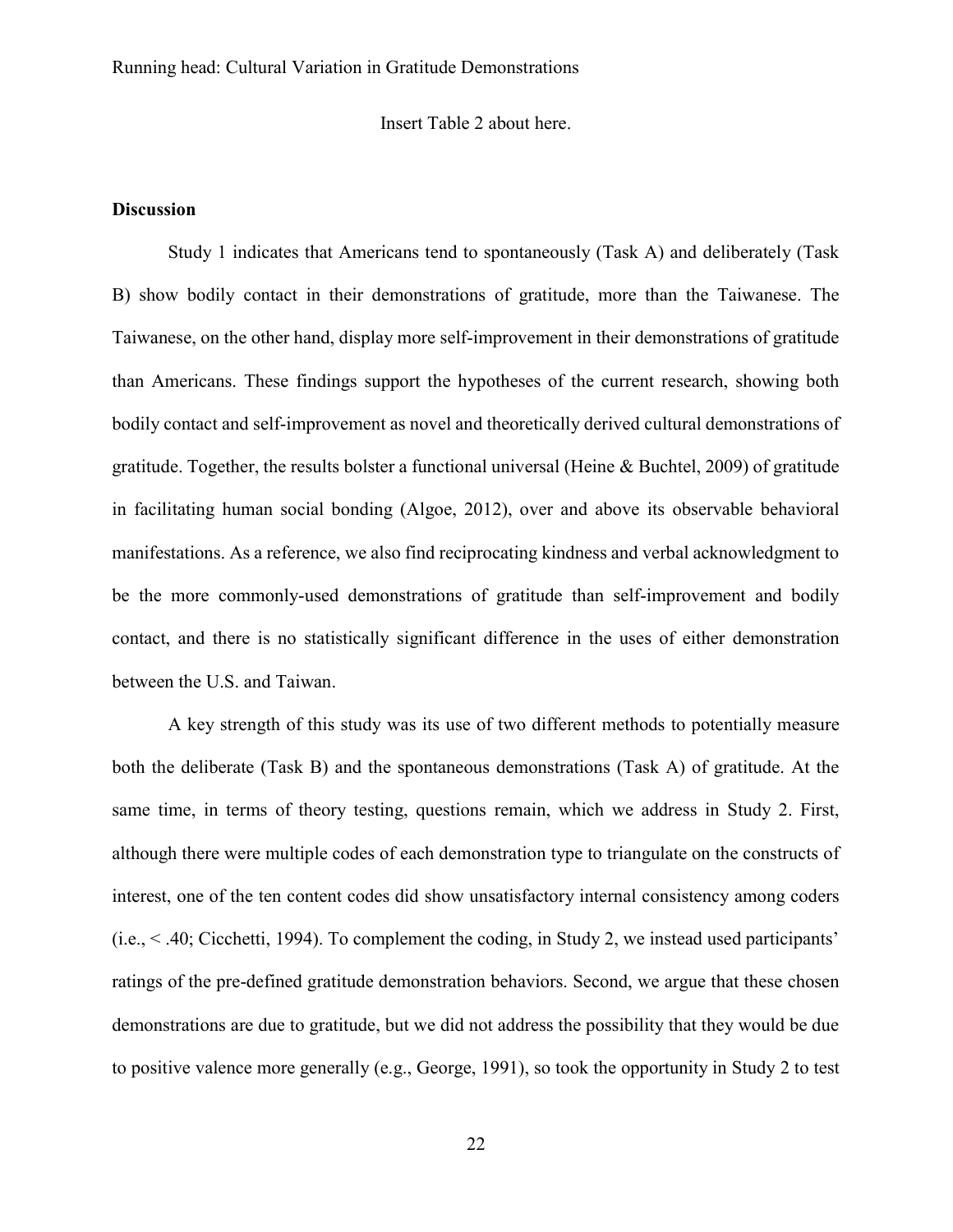for this possibility. Third, we did not know to whom or within what type of social relationship our American and Taiwanese participants showed their gratitude. It was thus possible that participants in the different cultures thought of people to thank with whom they had different types of relationships. If so, to fit with the relational norms specific to the different types of relationships chosen, people might opt for different demonstrations in different cultures. To address this confound, we systematically varied relationship type in Study 2. Lastly, we conducted the study for American and Taiwanese participants in the U.S. and Taiwan, respectively, and in American English and Taiwanese Chinese, respectively. An alternative explanation of the findings was thus that these confounding linguistic features, not individuals' cultures, caused the results; if individuals were studied within the other culture, they might have been primed to show the behavioral pattern expected for the other culture as opposed that for their own. The next study controls for this possibility because it was conducted in a single country and in a single language for participants from both the U.S. and Taiwan.

#### Study 2

Complementing the previous study, we turned to a more top-down approach to again examine bodily contact, self-improvement, reciprocating kindness, verbal acknowledgement; to be more inclusive, we also included two more demonstrations of gratitude that have been suggested by past research—socializing (see the review of Algoe, 2012) and paying it forward (Chang, Lin, & Chen, 2012; DeSteno, Bartlett, Baumann, Williams, & Dickens, 2010; McCullough et al., 2008). For each of the six potential demonstrations, a closed-ended rating scale was used to measure the likelihood that participants would use the demonstration in common daily life to show their gratitude.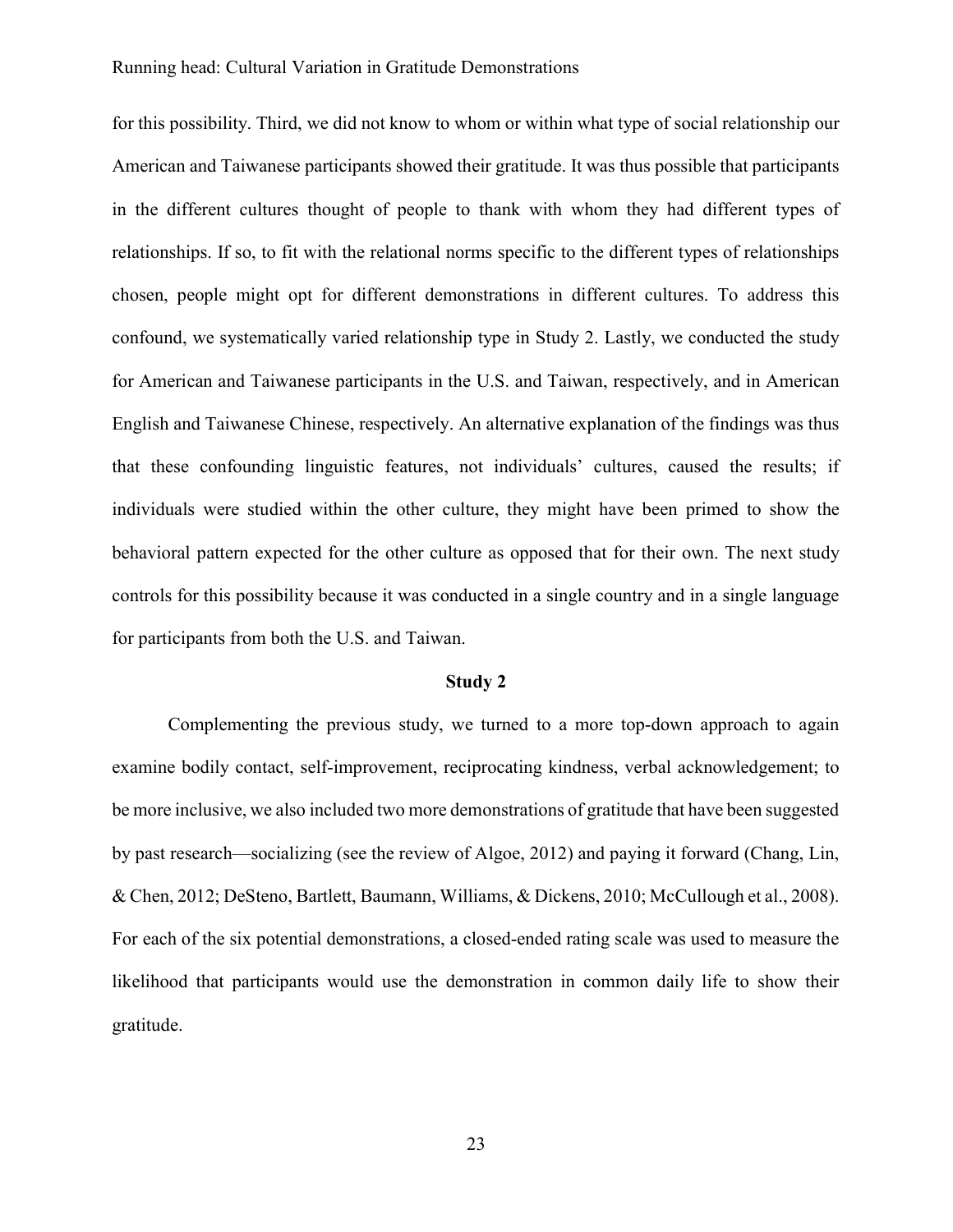### Insert Figure 1 about here.

Beyond conceptually replicating the results of Study 1, the current study sought to address the alternative explanations laid out in the above sectional discussion. First, we crossed each demonstration strategy by two emotion conditions: gratitude as the target emotion, and amusement as the positive emotion comparison. This design would help address the possibility that the findings in Study 1 were mere manifestations of the association between general positive affect and prosociality that has been suggested in the literature (George, 1991) and is not specific to gratitude but rather general to all positively valenced emotions. Following the theory of gratitude as a relationship-specialized emotion, we expected the effects of gratitude to be beyond the effects of other positive emotions—here, amusement. Accordingly, participants reported the extent to which they would show each of the six demonstrations, once assuming that they were feeling grateful, and once assuming they were feeling amused (within-participant; counter-balanced). Following the template of an actual stimulus in Figure 1, participants thus made 12 ratings in total—6 demonstrations x 2 emotions—with which we could then estimate the unique contribution of gratitude to each demonstration over and above that of amusement.

Second, we strived to standardize the relationship that the participant had with their (imaginary) interaction partner, by systematically varying one of the most classic, well-studied, and general dimensions of social relations: social distance (the frequency and intensity of interactions between people; Nedim, 2009). We did this because it seems plausible that physical bodily contact may appear more frequently in closer, shorter-distance relationships (Debrot, Schoebi, Perrez, & Horn, 2013), whereas self-improvement can happen with theoretically infinitely long distance, that is, without actual future interactions between the thanks-giving and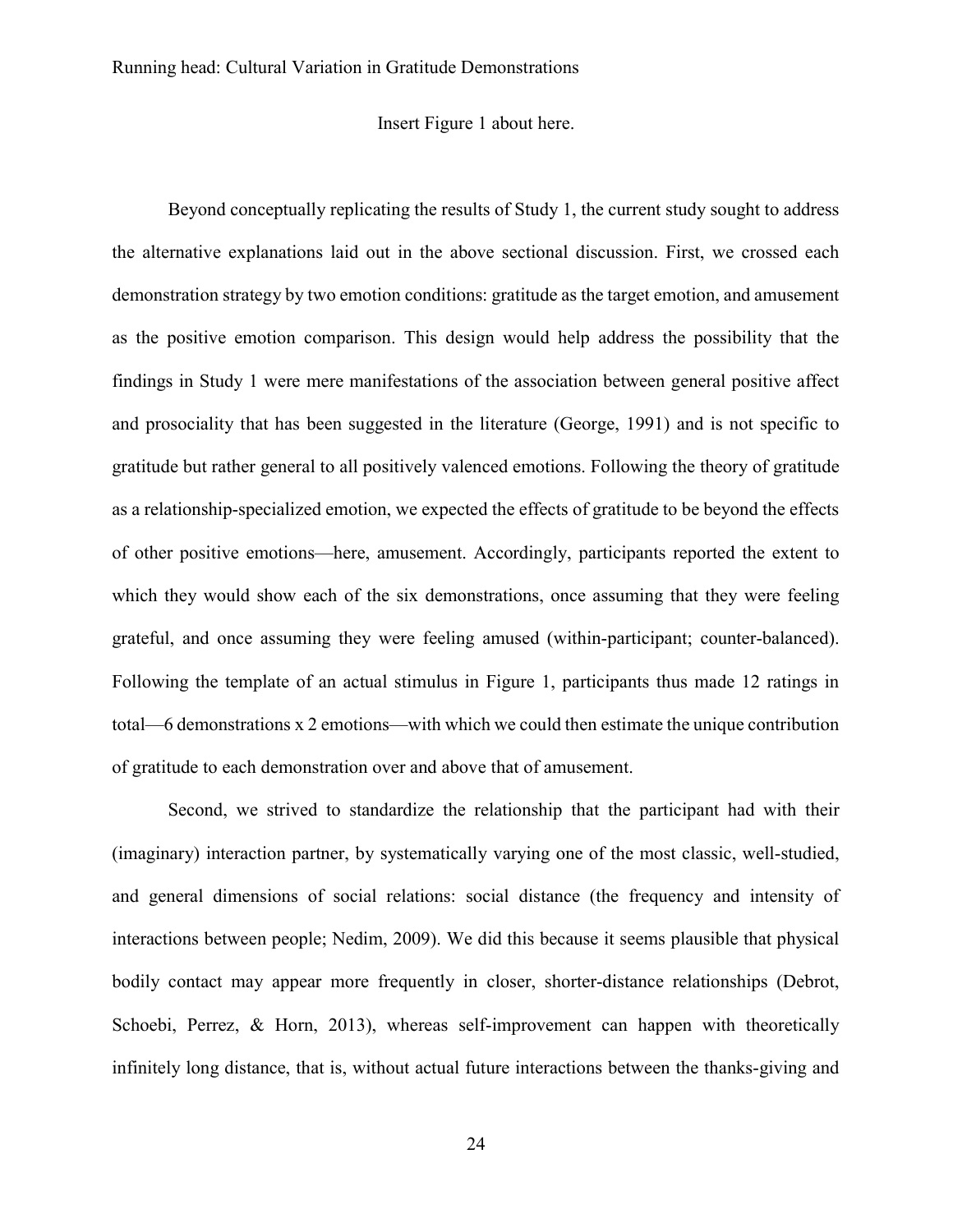the thanks-receiving party. As such, social distance—currently operationalized as two discrete conditions of close versus distant relationships (between-participant)—may not only be a theoretically informative choice but also be a potential confounding variable of Study 1 that should be considered.

Third, individuals may show culture-like behaviors (e.g., being more culturally collectivist and thus behaviorally cooperative, v. individualist and thus competitive) when being primed by cultural symbols in their surroundings to use specific culture-like mindsets in the moment (e.g., using a collectivist v. individualist mindset after seeing people practicing Kung Fu v. playing football respectively; Wong & Hong, 2005). As such, it was unclear whether participants in Study 1 showed predicted cultural behaviors merely because they were primed by their different study surroundings consisting of the locations (the U.S. for Americans but Taiwan for the Taiwanese) and the languages (American English for Americans but Taiwanese Chinese for the Taiwanese). The current study helped examine this alternative explanation by recruiting American and Taiwanese participants only in the U.S. and testing both groups only in English. We again expected the same patterns of cross-cultural behavioral consistency and variability, because emotion culture is theoretically gradually formed in the history and then gradually learned by individuals through acculturation.

#### Analytical Approach to Account for Culture

As alluded to in the beginning of the paper, unlike the traditional approach, we did not directly compare the mean level ratings of each demonstration between cultures (e.g., by mixed ANOVA or multiple independent-culture/group t-tests) because such comparisons have been shown to be problematic in cross-cultural contexts (see the review of Boer et al., 2018). Specifically for the present research topic, research has further documented that individuals with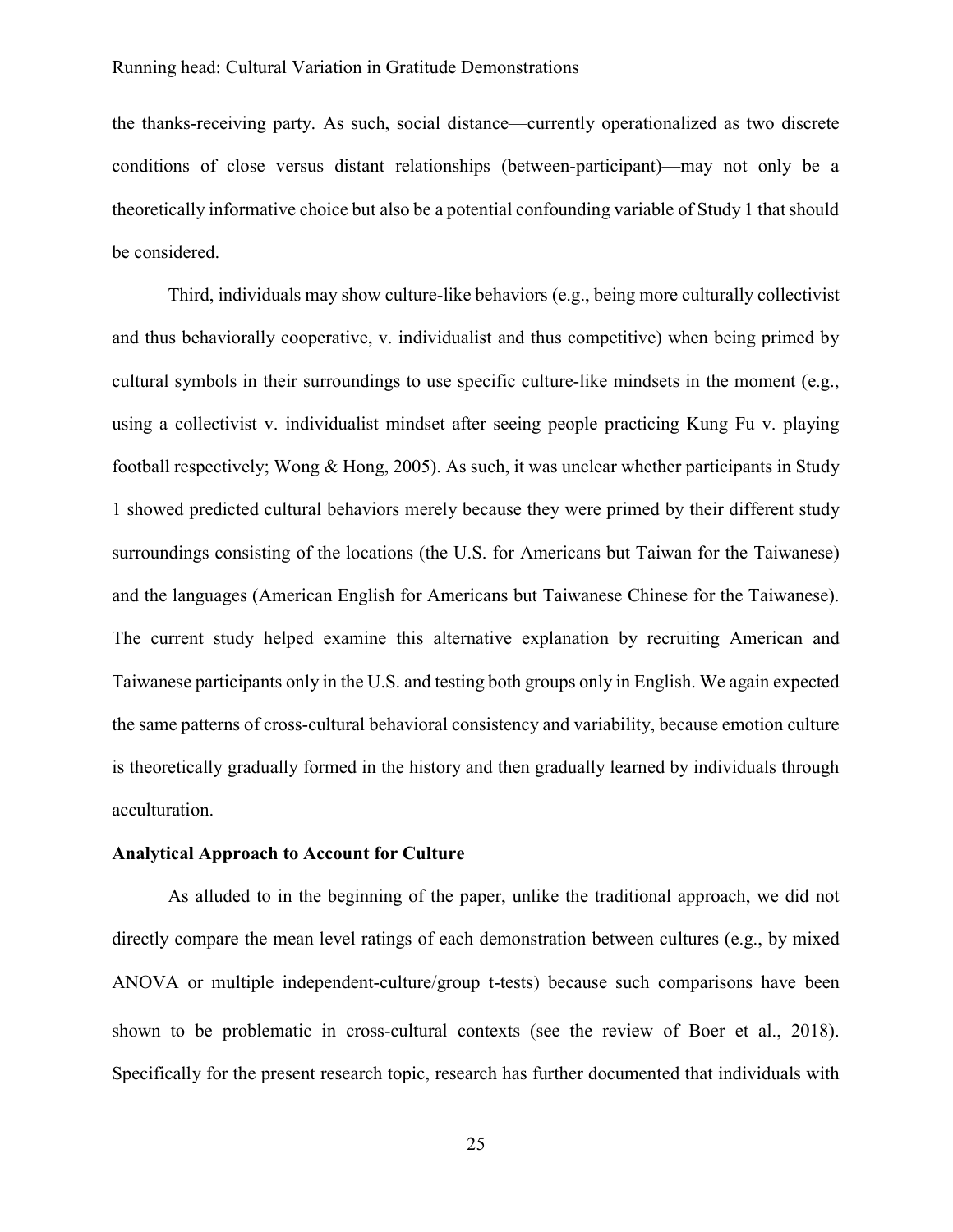Eastern-Asian cultural heritage (e.g., the Taiwanese) show less positivity bias in attribution (Mezulis, Abramson, Hyde, & Hankin, 2004) and more dialectical thinking (Hamamura, Heine, & Paulhus, 2008) than do those with European cultural heritage (e.g., Americans). As a result, the Taiwanese may center their responses to a rating scale around a lower set point (because of low positivity bias) than Americans, and then avoid scoring extremely (because of dialectical thinking) on the scale around the point—on both the high and the low end—regardless of what the scale measures (Hamamura et al., 2008). Comparing the means of the two cultures, in turn, would be equivocal and reveal little substantive meaning; the comparison itself might also violate the universal-metric assumption required by traditional methods.

Tackling this problem, we developed a procedure in which we introduced theoreticallyderived cross-cultural anchor variables—analogous to what Poortinga and Van De Vijver (1987) call "context variables"  $14$ —and only analyzed the data *within* cultures using such anchors, so that the resulting intra-cultural analytical approach would conceptually standardize individuals' mental metrics—including both the set points and the units—and test how multiple gratitude demonstrations are structured into different behavioral (principal) components within the groups of Americans and the Taiwanese. Cross-cultural comparisons would be made conceptually after conclusions are drawn for each culture from its respective quantitative analyses.

Specifically, to derive one score for each behavior for each participant, we first estimated the extent to which a demonstration of interest was induced by gratitude relative to by amusement by subtracting the rating of each behavior in the amusement condition from its counterpart rating

 $\overline{a}$ 

<sup>&</sup>lt;sup>14</sup> We did not conduct exactly the same analysis as do Poortinga and Van De Vijver (1987), so did not label the variables the same way they do, as we believe the current research took their insight of finding an external variable as the translational bridge between cultures a bit further when we combined their method with a more modern, comprehensive, analysis of the variance-covariance matrix—i.e., PCA. Yet we were largely inspired by Poortinga and Van De Vijver (1987) and believe the current method is consistent with their work.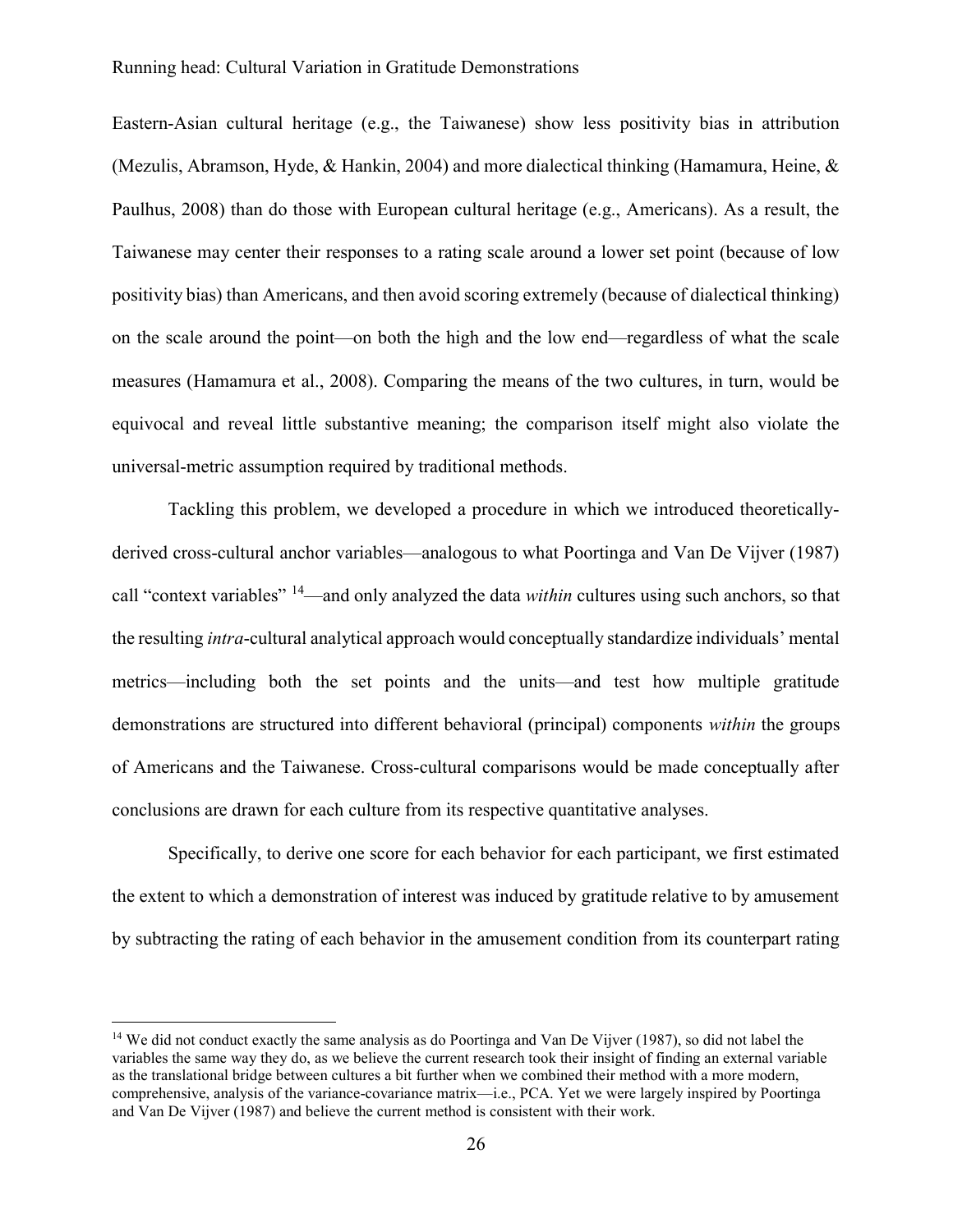in the gratitude condition. We then conducted principal component analysis (PCA) within each of the two cultures on the six difference scores of demonstrations, in order to profile how the demonstrations bundle and structure together into the cultural toolbox of gratitude demonstrations in each culture as in Study 1 Task B.

Accordingly, the predictions of the present study were, for American participants, bodily contact but not self-improvement would fall within the same principal component as verbal acknowledgment and reciprocating kindness—the two most common, non-cultural-specific anchor demonstrations. This would imply that bodily contact is a demonstration strategy that is treated and preferred similarly to the anchor demonstrations in the American sample. In contrast, we expected bodily contact to be replaced by self-improvement for Taiwanese participants to indicate that, for the Taiwanese, self-improvement is a way of demonstrating one's gratitude that is deemed similar to verbal acknowledgment and reciprocating kindness, while bodily contact is not.

### Design and Procedure

The study followed a two-emotion-condition (gratitude v. amusement) by two-socialdistance-condition (close v. distant) design. Specifically, in an online survey, participants first answered questions on demographics, including the country in which they considered themselves to have mainly grown up. This was the operationalization of culture in the present and the next study, and we removed the data of those who chose countries other than the U.S. or Taiwan. Participants then rated each of the six chosen demonstration behaviors for the likelihood that they would use the behavior to demonstrate the assigned emotion (i.e., gratitude and amusement; within-participant, counter-balanced) toward a person the participants know with the assigned social distance (i.e., close or distant; between-participant). In practice, participants responded to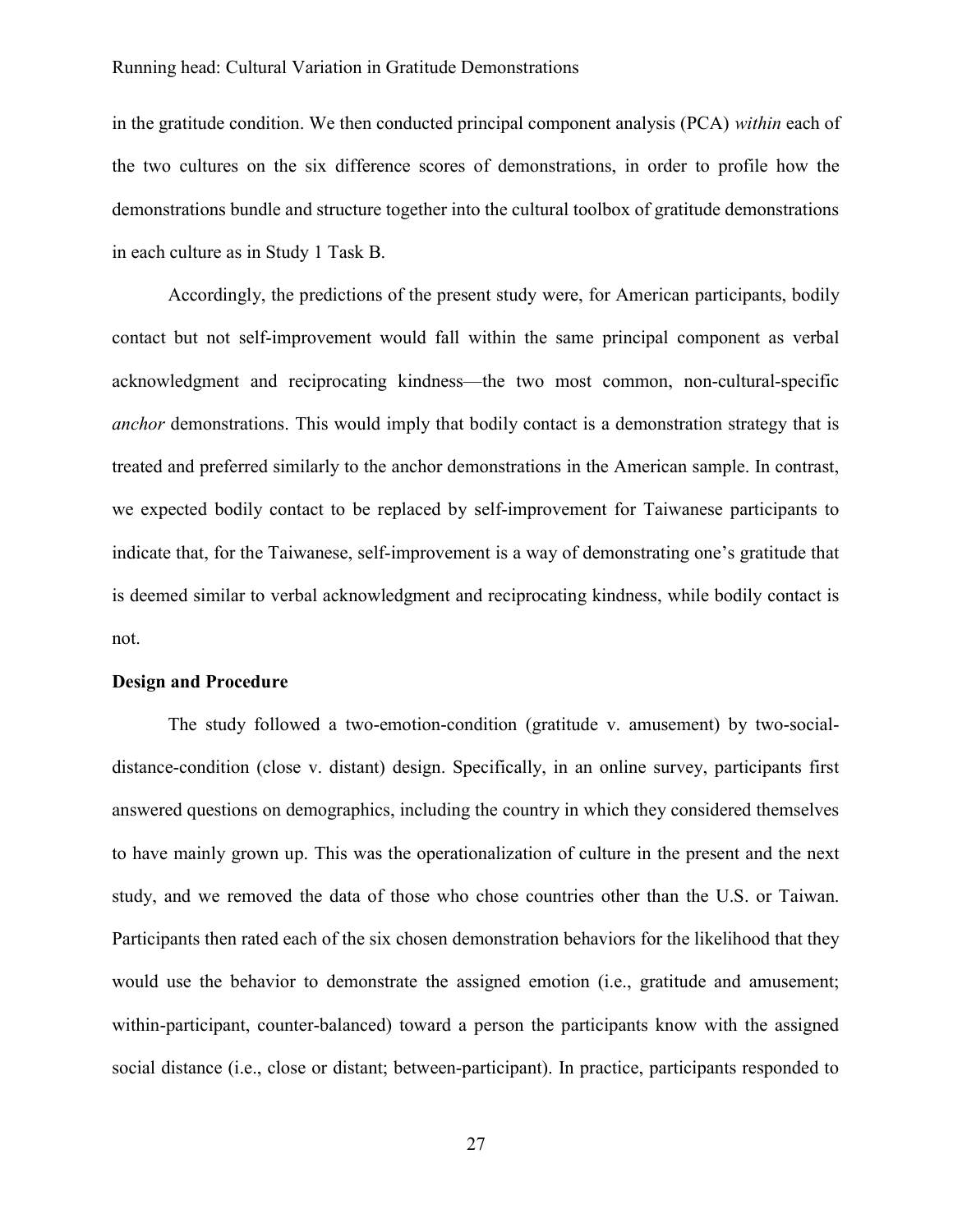the question "When someone makes you feel grateful [or amused], would you…" followed by a rating question of how likely they would use a given demonstration strategy in the situation. The survey presented one demonstration per page, so participants could focus on one behavior at a time. The demonstration behavior was always ordered from more short-term to more longer-term behavior—that is, in the order of verbal acknowledgment, bodily contact, reciprocating kindness, paying-it-forward, socializing, and then self-improvement. After having rated all six demonstrations, the emotion-condition prompt changed to the next emotion, showing "When someone makes you feel amused, would you…", followed by ratings of the same six demonstrations in the same order. The order of the two emotions was counter-balanced.

To build social distance into the procedure, the "someone" in the prompts was never merely "someone" but randomly assigned between subjects to read "a close other" for a shorter distance or "an acquaintance" for farther distance for a given participant. "Close other" was described as "someone you've interacted with at least once a week in the recent past" and "acquaintance" was "someone you've not interacted with before". The goal of this aspect of the procedure was simply to experimentally balance social distance and deconfound it from culture. The factor was not the focus of the current investigation; we had no specific hypotheses about this factor and did not plan for statistical power to test it as a moderator. We thus collapsed across the two conditions of social distance in all following analyses.

Finally, it might be worth noting that each demonstration strategy had examples of how the behavior might be manifested. The information was provided to participants to communicate in detail what kinds of demonstration behaviors we meant, circumventing the issue of inter-rater consistency in Study 1. By providing examples, it was believed that participants' understandings of the demonstrations would be relatively restricted and, thus, enhanced in terms of consistency.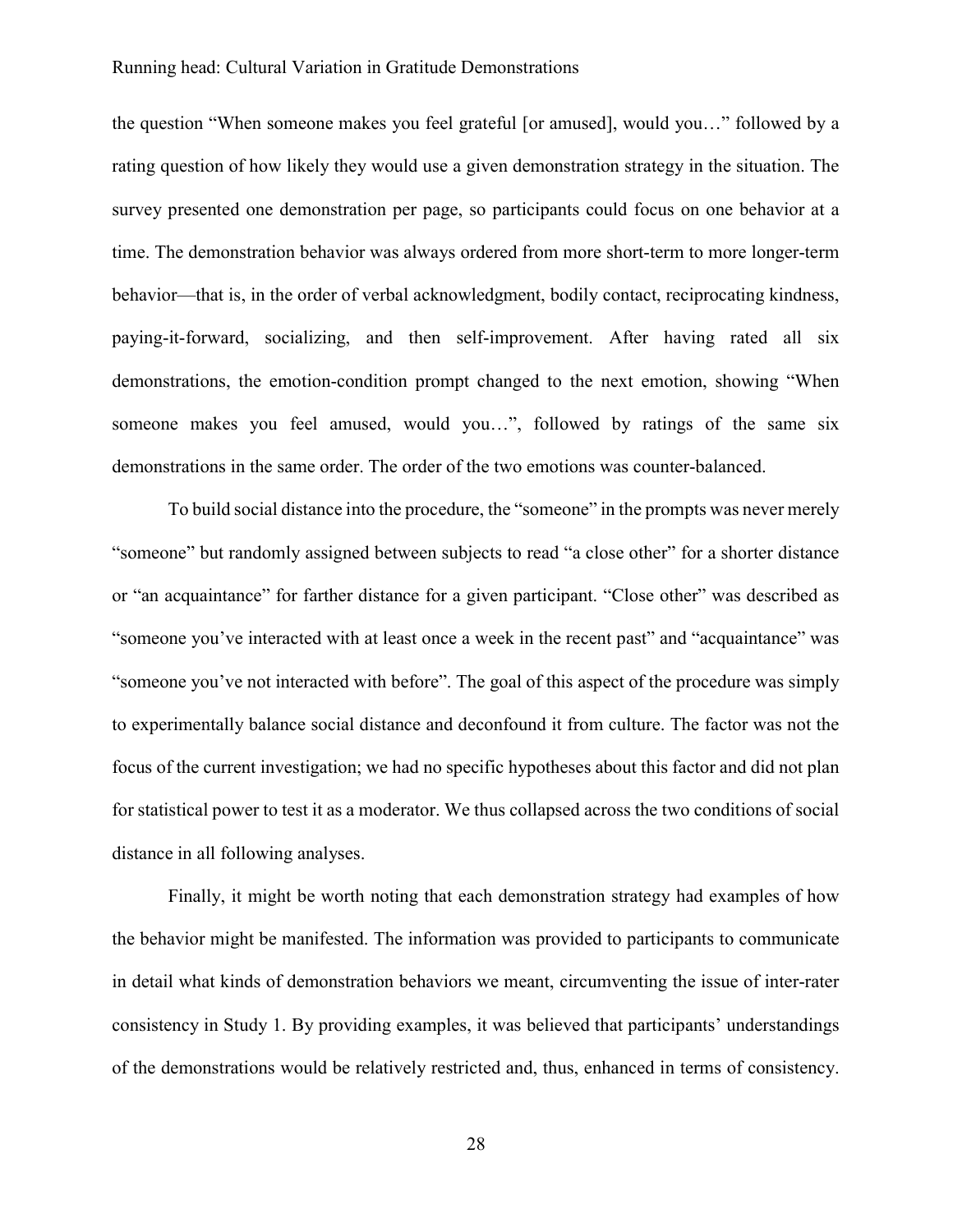Together with the above, please find in Figure 1 an example of the full rating prompt of "verbal acknowledgement (v. other five demonstrations) for a close other (v. an acquaintance) when feeling grateful (v. amused)," as well as the key information of other demonstrations described in the Measures section, which follow the same template.

### **Participants**

We recruited participants who were between twenty-five to thirty-five years old through the listserv and the Taiwanese student association of a public university in the U.S. The age requirement was so set because it was identified that most Taiwanese nationals at the university fell in this range as international graduate students or visiting scholars, as opposed to most American nationals at the university, who were younger undergraduates. The requirement would thus help prevent unnecessary confounding from age and related demographic variables such as education. Having specified the culture requirement for participation in the consent form, we received total 161 completed surveys among which 89, 69, and 3 were from participants who had self-reported as having mainly grown up in the U.S. (77.53 % females; age = 29.88, SD = 3.46), Taiwan (49.28 % females; age =  $31.03$ , SD = 2.88) and other countries respectively. We removed the data of the last three participants because they did not fulfill the participation requirement. We also removed the data of 1 American and 7 Taiwanese because they failed at least one of the two attention checks. The checks were, first, choosing the correct planet in the solar system (i.e., Earth) when being asked about the planet one is on; this was positioned between demographic questions and ratings of demonstrations. Having rated all demonstrations in the first emotion condition and switching to the next, participants then answered the second check that explicitly asked one to scroll a bar to "negative 20" between negative and positive 50. Together, the projected effect sensitivity was thus a medium  $d = .47$  in a t-test design, with power = .80.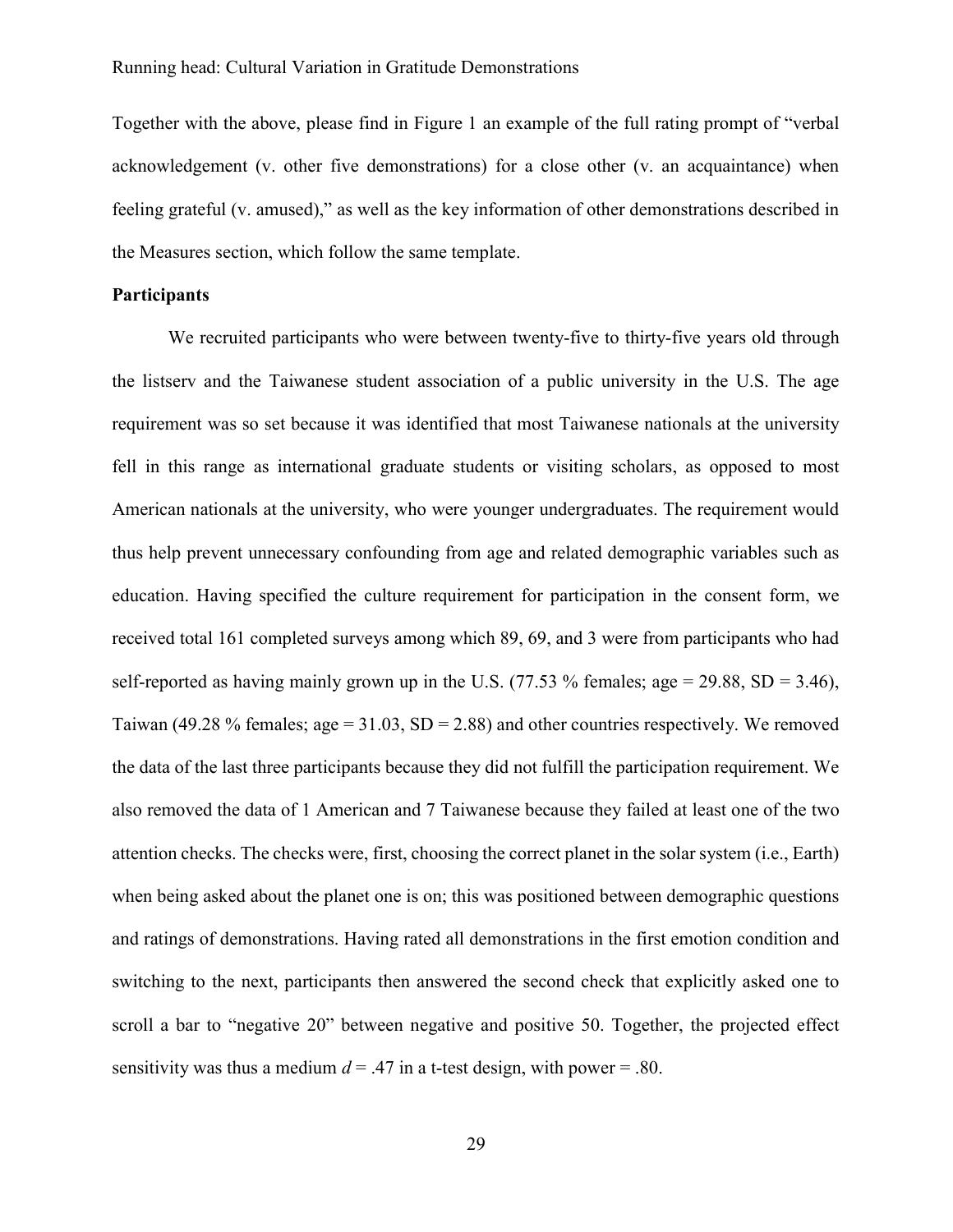### **Measures**

For each demonstration strategy, as in the example above, we presented the name of the strategy, followed by a few examples and/or explanations, then the likelihood rating. The rating used a negative-to-positive-50 scroll bar, with the two ends labeled "extremely unlikely" and "extremely likely". Below we describe the specific prompt of each demonstration.

Verbal acknowledgment. The demonstration was named "Thank the person [who either made them feel grateful or amused] verbally" with examples of "Verbally saying thanks, thank you, or I appreciate it; Expressing thanks in writing, e.g., emails, cards, Facebook posts; Explaining to the person why you feel thankful".

Bodily contact. The demonstration was named "Touch the person" with examples of "Hugging; Kissing; Shaking hands; Any other behavior that leads to physical touch".

Reciprocating kindness. The demonstration was named "Repay the person" with an explanation of "Anything, as long as what the person did for you and what you'd do for her/him are similar."

Paying it forward. The demonstration was named "Pay it forward" with an explanation of "Anything, as long as what the person did for you and what you'd do for others are similar."

Socializing. The demonstration was named "Socialize with the person" with examples of "Doing pleasurable activities with the person, e.g., hanging out together, shopping together; Showing care of her/his life and well-being, e.g., calling/mailing the person to talk about the person's life, listening to the person's frustration, giving the person birthday gifts, food, prayers, kindness, or affection; Sharing things with the person, e.g., course notes, kitchenware, other resources, and positive or negative emotions; Showing respect to the person, e.g., listening to the person's advice, valuing the person's opinions".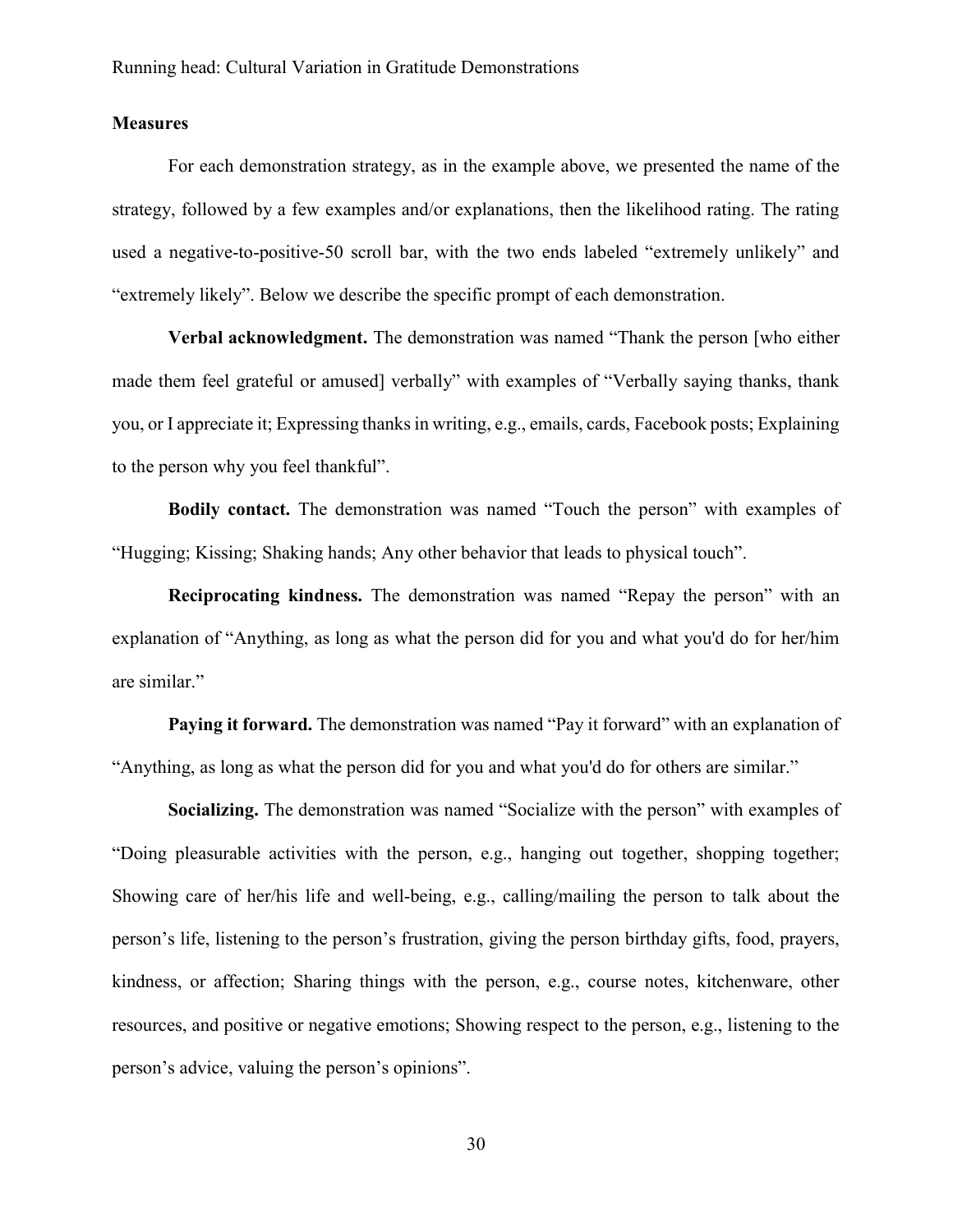Self-improvement. The demonstration was named "Improve yourself" with examples of "changing personal character or doing something to change personality in a positive way, e.g., trying to be a more humble, thankful, diligent, or forgiving person; working harder, e.g., studying harder, or practicing sports harder; fulfilling personal responsibilities, e.g., doing one's share of housework".

### **Results**

Having extracted the effects of gratitude beyond those of amusement, we subjected the gratitude-amusement behavioral-likelihood difference scores to a PCA for each culture independently, as planned. The results shown in Figure 2 indicated that, in either of the target cultures, the behavioral consequences of gratitude, beyond those of amusement, could be similarly summarized by one (following parallel analysis) to two (following the eigenvalue criterion) components. Here, because of the inconsistent numbers of components and the fact that the method supporting the lower number of components (i.e., 1) was also very close to suggesting one more component (i.e., 2), we followed the strategy of estimating the higher number of component (i.e., 2) and letting the later rotation "rotate out" the component if it is in fact superfluous. We also ran the low-number (i.e., 1) model for comparison.

### Insert Figures 2 and 3 about here.

As noted in Table 3 and visualized in Figure 3, in either culture, the first component in the two-component model likely summarized the "demonstration" aspect of the behavior of gratitude, as it consisted mainly of behaviors of verbal acknowledgment, reciprocating kindness, and paying it forward, within either culture. By contrast, the second component likely summarized the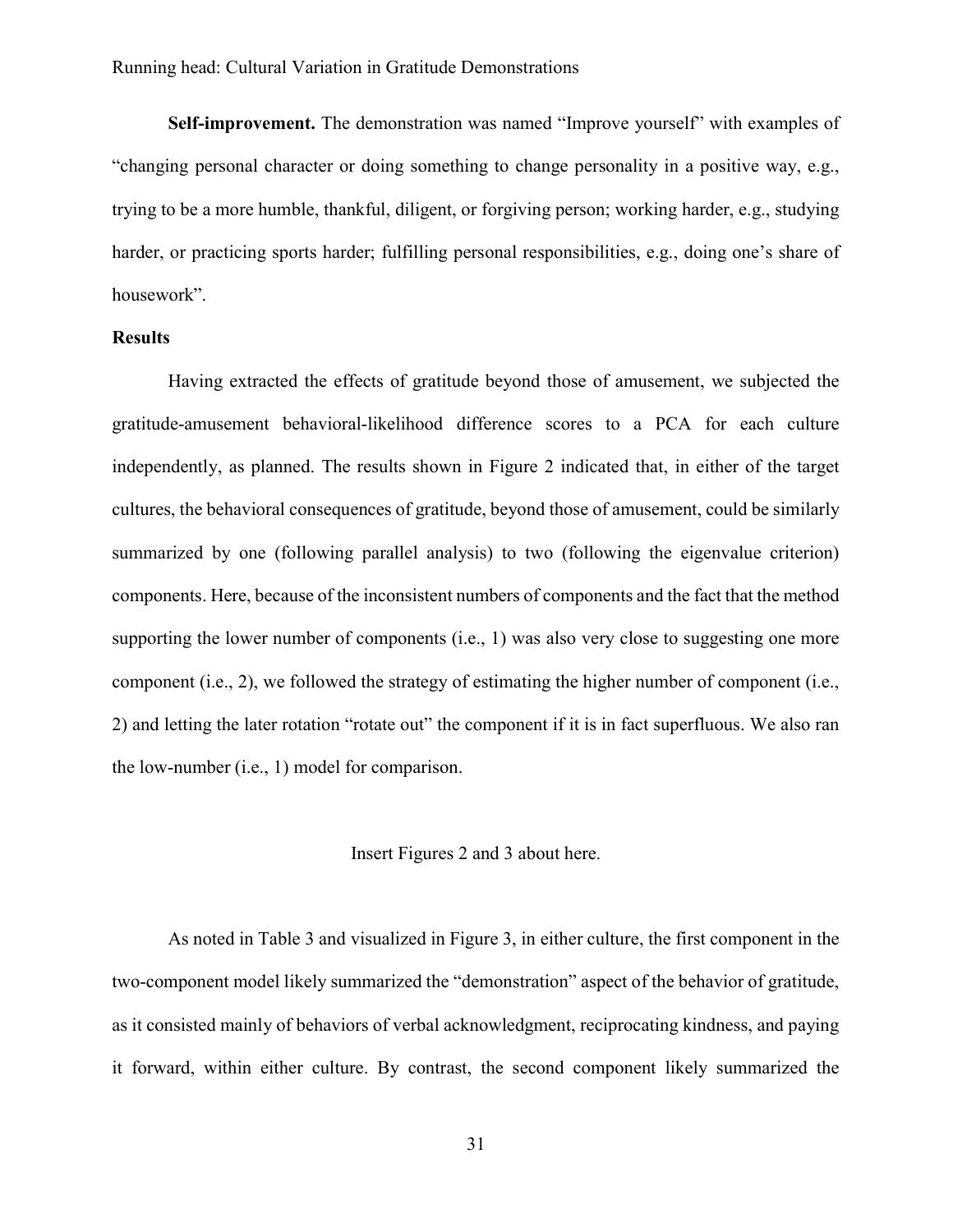"affiliation" aspect of gratitude as it consisted mainly of socializing, again, within either culture. Critically, supporting the research hypotheses, the results in Table 3 showed that bodily contact and self-improvement loaded highly on the demonstration component for the U.S. and for Taiwan respectively and, in line with the predictions, *not* vice versa. <sup>15</sup> Specifically, on the demonstration component for the U.S., the bodily contact loading was .684 whereas the self-improvement loading was .132; on the demonstration component for Taiwan the bodily contact loading was .341 whereas the self-improvement loading was .700. These findings were complemented by the results of the single-component model that showed loadings of bodily contact and self-improvement were .544 and .336 respectively for Americans, and the pattern reversed to that the loadings were .513 and .660 respectively for the Taiwanese.

Moreover, behaviors not loading on the demonstration component in the two-component model (i.e., bodily contact for the Taiwanese, self-improvement for Americans, and socializing for both cultures) were "pushed" to load on the affiliation component, manifesting divergent effects for both cultures. These findings for the uniqueness of bodily contact for grateful Americans and self-improvement for grateful Taiwanese thus fortify the evidence from Study 1, while ruling out several methodological and theoretical alternative explanations. At the same time, these findings extend the research to two more demonstrations of gratitude that have been of interest to the field for the past decade (i.e., socializing and paying it forward).

 $\overline{a}$ 

<sup>&</sup>lt;sup>15</sup> Per reviewers' feedback, we explored the potential moderation effect of social distance by separating those who were in the shorter distance—closer other—condition from those who were in the longer distance—acquaintance condition and then conducting the same PCA within each group. The results partially reinforced the current findings by showing that, for Americans, bodily contact loaded on the same component as did verbal acknowledgement across both social distance conditions while self-improvement never did. In contrast, the Taiwanese's selfimprovement always loaded on the same component as did verbal acknowledgement across both social distance conditions, while bodily contact did not load on the same component in the longer distance condition and loaded highly but still less than did self-improvement in the shorter distance condition. The statistics can be found in the online supplemental materials.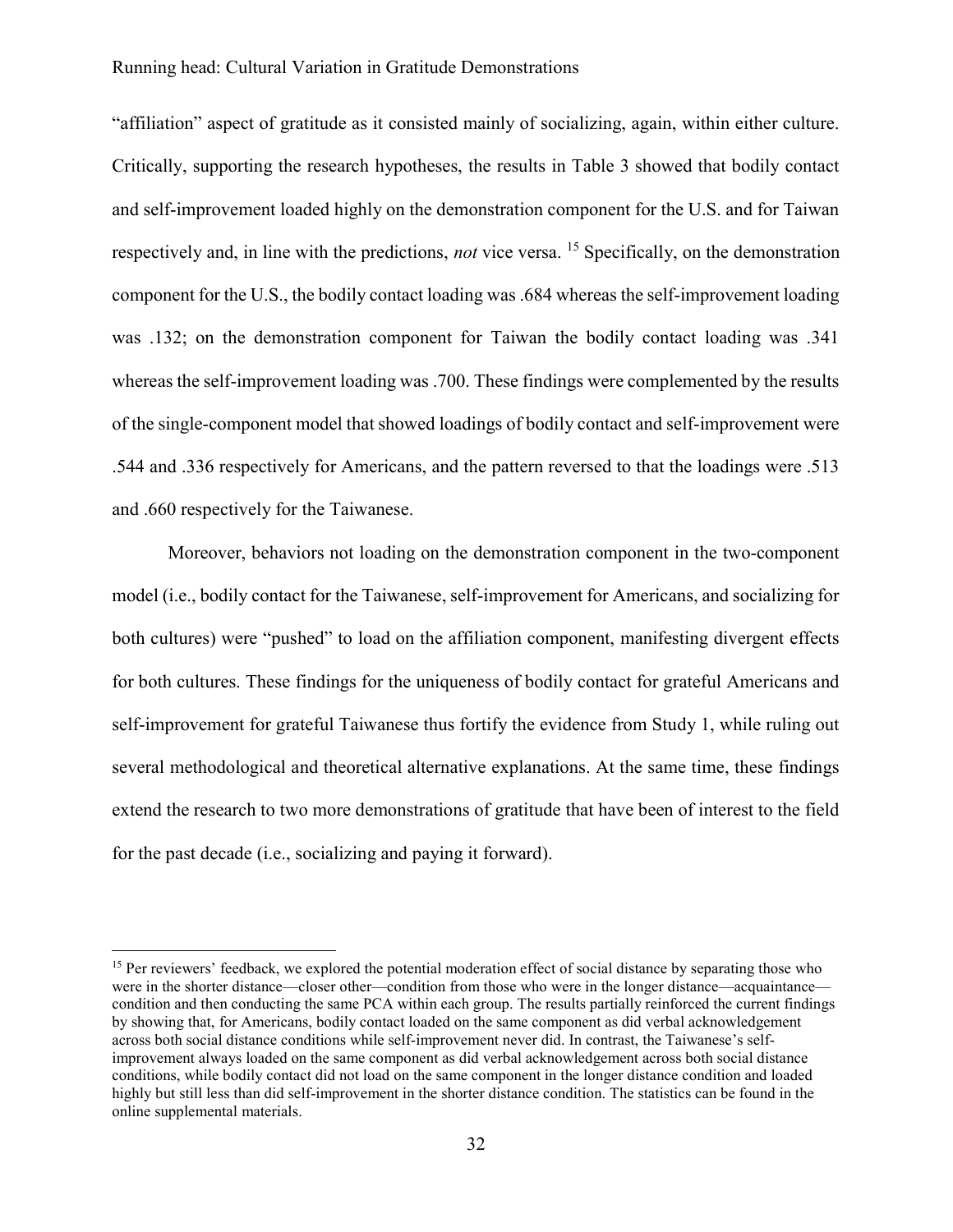Insert Table 3 about here.

### Study 3

Studies 1 and 2 used various designs to provide convergent evidence that individuals from the U.S. and Taiwan systematically show gratitude to social others using behavioral demonstrations that would theoretically fit with the demonstrators' cultural-relational contexts. Now in Study 3, we turned the focus to the reception side in order to examine the full gratitude communication interaction. The study followed the premise that the social signal of the demonstrations of an emotion must be effectively and successfully received. Otherwise, the communication of the emotion would not have been successful in cultural-evolutionary history. The demonstrations, in turn, would not have been fixed as a functional feature of the emotion culture that we see today.

Following this logic, the hypothesis was that there exists a matching between emotion demonstrations and emotion perceptions: how an emotion is demonstrated in a culture is how the emotion would be perceived in the culture. For the two focal cultures, we thus predicted that, relatively, bodily contact would convey gratitude among Americans, whereas self-improvement would do the same work among the Taiwanese. To test these predictions, participants were presented with a series of interpersonal messages—voicemails and hand-written post-it notes wherein a fictional messenger first referred to an event having happened between the messenger and the message receiver. The messenger then expressed willingness to take a specific action presumably to demonstrate their grateful feeling for the receiver. Here, the demonstrations were manipulated to imply one of the three behaviors of interest—bodily contact, self-improvement, or again reciprocating kindness as the cross-cultural anchor. We did not include verbal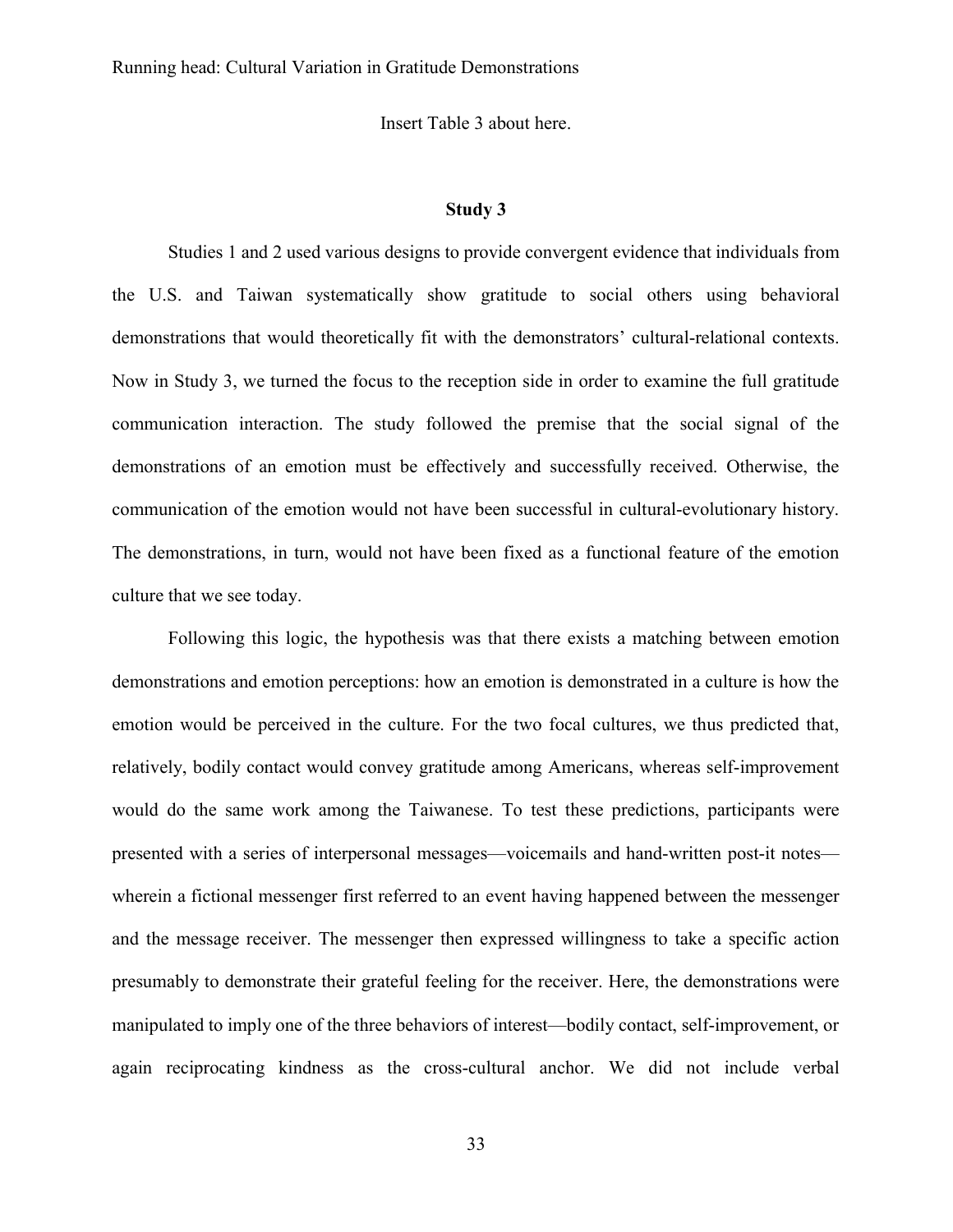acknowledgment as another anchor, so it was less obvious that the messages were demonstrations of gratitude, and participants could be reasonably asked to rate each of the stimuli in how grateful the demonstrator was (i.e., perceived gratitude of the demonstration).

Analogous to Study 2, participants also rated perceived amusement in the demonstrator/messenger, so we could control for the alternative explanation of general positivity. Based on a similar analytical rationale in Study 2, we predicted that, for Americans, perceived gratitude from bodily contact would track with perceived gratitude from reciprocating kindness, more so than would perceived gratitude from self-improvement. For the Taiwanese, however, we predicted that a reversed pattern would emerge in which perceived gratitude from selfimprovement would track with perceived gratitude from reciprocating kindness, more so than would perceived gratitude from bodily contact. Overall, the predictions test whether Americans treat bodily contact as a more typical way to communicate gratitude—more similar to reciprocating kindness—whereas the Taiwanese treat self-improvement as a more typical, reciprocity-like channel of communication.

### Design and Procedure

After answering the same demographic questions used in Study 2 in an online survey, a participant was presented with 12 randomly ordered gratitude demonstration messages to rate with respect to the messengers' perceived gratitude and amusement, one stimulus after another. Among the stimuli (all embedded in the online survey), 6 were voicemail messages—3 focal demonstrations x 2 speakers, one male and one female—and the other 6 were photographs of postit notes—again, 3 focal demonstrations x 2 writers, one each sex. All 12 stimuli were created in a single scripting procedure that gave every stimulus a few carefully designed sentences that together lasted about 10 seconds  $(\pm 2 \text{ secs.})$  in recorded messages and filled up the space of one post-it note.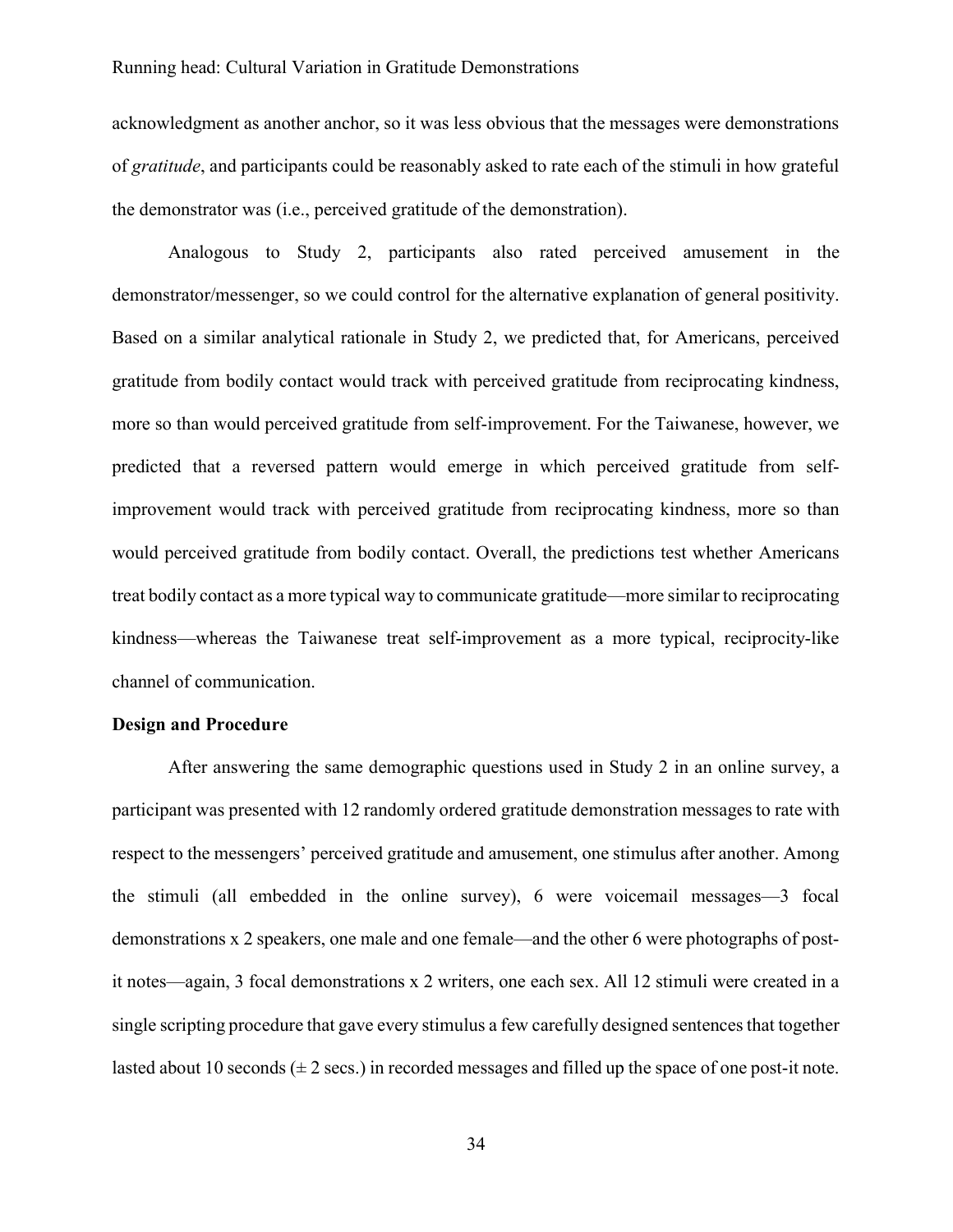For instance, a script was "Hi girl. I want to tell you that the gift you gave me yesterday really made my day, and I want to do the same for you. Alright, see you soon."

In the sentences, "to do the same for you" and "to repay you" were designed to signal the intention to reciprocate the kindness, "to make myself a better person" and "to improve myself" showed self-improvement, and "to give you a big hug" and "to hug you" demonstrated bodily contact. All these six phrases appeared once within each format of stimuli and, therefore, twice in the study for a participant. To increase psychological realism and to again address potentially confounded relationships as in Study 2, several linguistic components were also considered (as detailed in Appendix). For instance, we systematically varied the social distance between the demonstrator and the receiver by, say, using "Hi dear" to signal a presumably closer distance than "Hi friend". We also randomized (a) the gender of the receiver by inserting the most popular first names of women and men in the participants' age range (see Participants below), (b) the objects of the feelings of the demonstrator (e.g., "the gift you gave me" and "what you did"), (c) the temporal distance to these objects of feelings (e.g., "yesterday" and "the other day"), and (d) arguably the formality of the language (e.g., "Hello" is likely more formal than "Hey"). Finally, the 12 scripts were first carefully made in American English and then translated to Taiwanese Chinese for American and Taiwanese participants respectively. As a result, the two groups of people received the same stimuli and study setups except for stimulus languages.

### **Participants**

As in Study 2, we recruited participants who were between twenty-five to thirty-five years old through a U.S. public university listserv and a Taiwanese graduate student association based in the U.S. (the association was not associated with a specific university). We used the same item to screen for culture as in Study 2. We received total 134 completed surveys from 72 Americans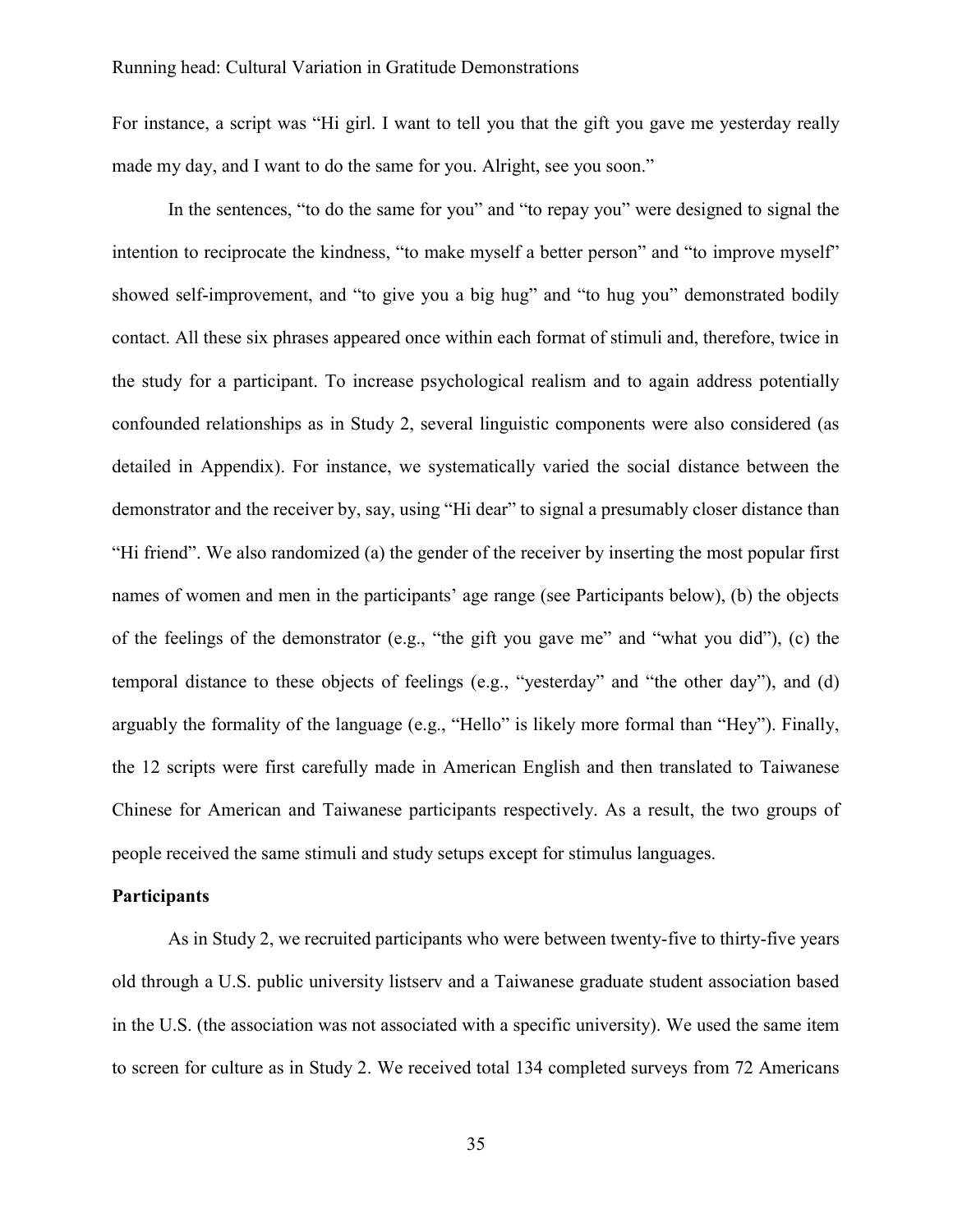(76.39 % females; age = 29.41, SD = 3.83) and 62 Taiwanese participants (69.35 % females; age  $= 29.18$ , SD = 3.71). Among the participants, 5 Americans and 5 Taiwanese failed at least one of the same two attention checks used in Study 2; their data were removed. The projected effect sensitivity was, therefore, a small-to-medium  $d = .42$  in a t-test design, with power = .80.

### **Measures**

For each stimulus, participants rated the emotions that the speaker/writer of the voice message/post-it note was perceived to be experiencing. For perceived gratitude, the emotion was rated with the item "grateful, appreciative, and thankful"; for perceived amusement, the item was "amused, fun-loving, and silly" (both items adopted from the Modified Deferential Emotion Scale; Fredrickson, 2013). The items were rated on a 7-point Likert-type scale with points 1, 4, and 7 labeled "Not at all", "Moderately", and "Extremely", respectively.

### Results

As in Study 2, we first subtracted amusement that a participant perceived in a given stimulus from gratitude that the participant perceived in the same stimulus. For each participant, this processing produced 12 difference scores of purified gratitude—for 3 demonstrations of interest x 4 demonstrators for each demonstration—over and above amusement. We then regressed purified gratitude perceived in bodily contact and purified gratitude perceived in self-improvement together on perceived gratitude in reciprocating kindness. As in Study 2, this was done for each culture individually. We used this rather straightforward multiple regression framework as opposed to a PCA as in Study 2, because we did not have multiple anchor variables (only reciprocating kindness here; cf. three anchors in Study 2) to be correlated with the non-anchors. This then, mathematically, reduced the PCA to a regression. Finally, we conducted the regression in a multilevel (two-level, with demonstrators nested in participants) framework to account for the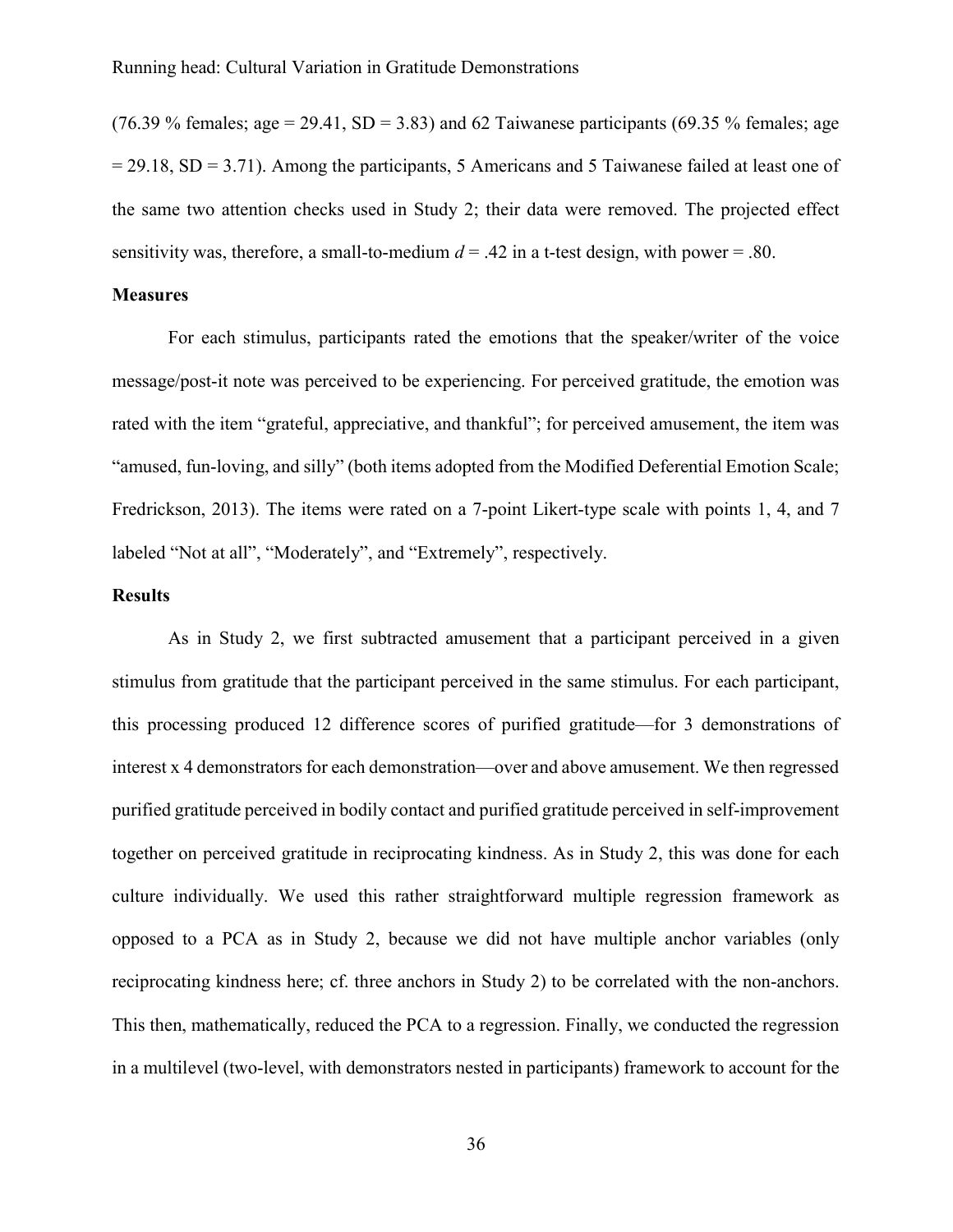fact that each rating of reciprocating kindness had its own same-demonstrator ratings of bodily contact and self-improvement nested within a participant, that is, four such three-behavior sets nested within participants.

Supporting our predictions, the modeling revealed that American participants' point slope coefficient of bodily contact was .38 ( $df = 238.45$ ,  $t = 6.74$ ,  $p < .001$ , CI<sub>95%</sub> = [.27, .49]) and significantly larger than that of self-improvement, which was .21 ( $df = 258.87$ ,  $t = 3.32$ ,  $p < .001$ ,  $CI<sub>95%</sub> = [.10, .33]),$  given that the two confidence intervals did not cover each other's point slope estimate. In contrast, an opposite pattern emerged for Taiwanese participants: their slope of bodily contact was .26 (df = 219.34,  $t = 3.91$ ,  $p < .001$ , CI<sub>95%</sub> = [.13, .39]) and smaller—although nonsignificantly—than that of self-improvement, which was .36 ( $df = 220.02$ ,  $t = 5.60$ ,  $p < .001$ , Cl<sub>95%</sub>  $=[.23, .44]$ ). Here, because of the trending difference between the two slopes, multi-cultural data scarcity, and a lack of power in traditional methods thereof, we supplemented the analysis with 5000-resample bootstrapping and found that, as predicted, the effect of perceived gratitude in bodily contact was significantly smaller than the effect of perceived gratitude in self-improvement for the Taiwanese in predicting perceived gratitude in reciprocating kindness (bodily contact percentile  $CI<sub>95%</sub> = [.00, .34]$ , which does not cover the point effect estimate of perceived gratitude in self-improvement, which is .36). On the other hand, the same analysis confirmed that, for Americans, the effect of perceived gratitude in self-improvement was smaller than that of perceived gratitude in bodily contact (self-improvement percentile  $CI<sub>95%</sub> = [.02.27]$ , which does not cover the effect of bodily contact, which is .38). Together, the results strengthen support for the predictions that the Taiwanese deem self-improvement more as a typical communication method of gratitude than bodily contact, whereas Americans deem bodily contact more typical than self-improvement.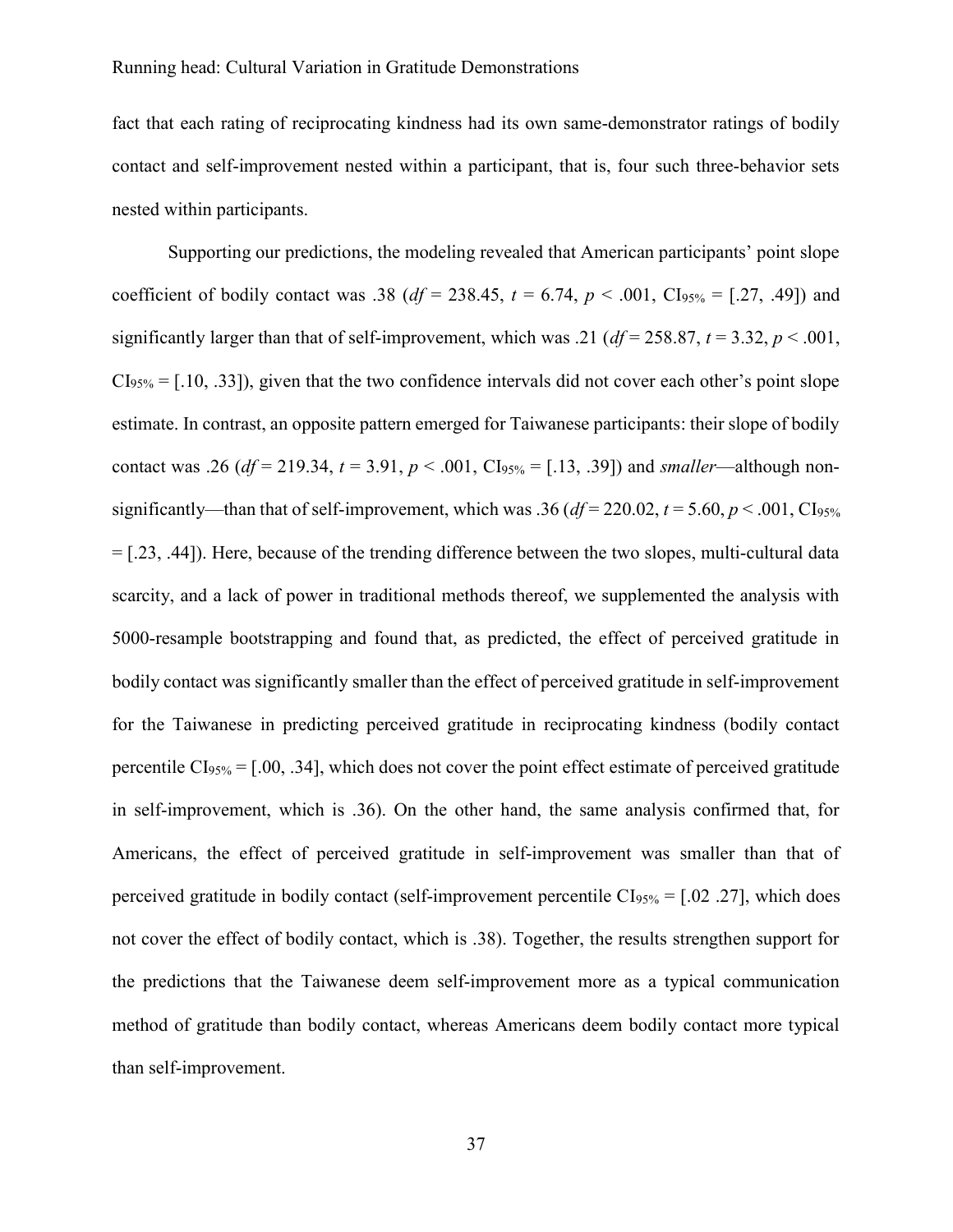#### **Discussion**

Combining existing theory of the emotion of gratitude with that of culture, we derived and tested the prediction that gratitude is communicated differently yet predictably in Taiwan and in the United States. The results support the specific hypotheses that, while individuals in both cultures similarly show gratitude by verbal acknowledgment and reciprocating kindness, Americans use bodily contact as an extra demonstration of gratitude and the Taiwanese use selfimprovement instead. Extending the investigation to the perception side of communication, we further show that how people demonstrate gratitude within a culture translates to whether they perceive gratitude in the same demonstrations enacted by social others in that culture. Together, the present research connects both the signal-sending and the signal-receiving party in gratitude communication. The results, therefore, not only speak to the literature of gratitude, introducing the novel cultural behaviors that we identified, but also shed light on the general nature of emotion communication, as well as highlight the benefits of considering culture in emotion research. Along the way, we also developed and demonstrated a new statistical procedure for de-biasing comparisons of rating scales between cultures. This method is readily applicable to other psychological constructs that cause a similar distortion of rating scale responses.

Specifically, culturally-derived behavioral codes applied to video-recorded demonstrations of gratitude show that, although both Americans and Taiwanese have non-differentiable tendencies of reciprocating kindness, Americans demonstrate bodily contact and the Taiwanese show selfimprovement more than do people in the comparison culture in their spontaneous gratitude demonstrations (Study 1 Task A). Beyond these potentially automatic demonstrations, we also find that individuals in both cultures deliberately report that they use their respective cultural demonstrations to show gratitude in typical daily life more than individuals in the comparison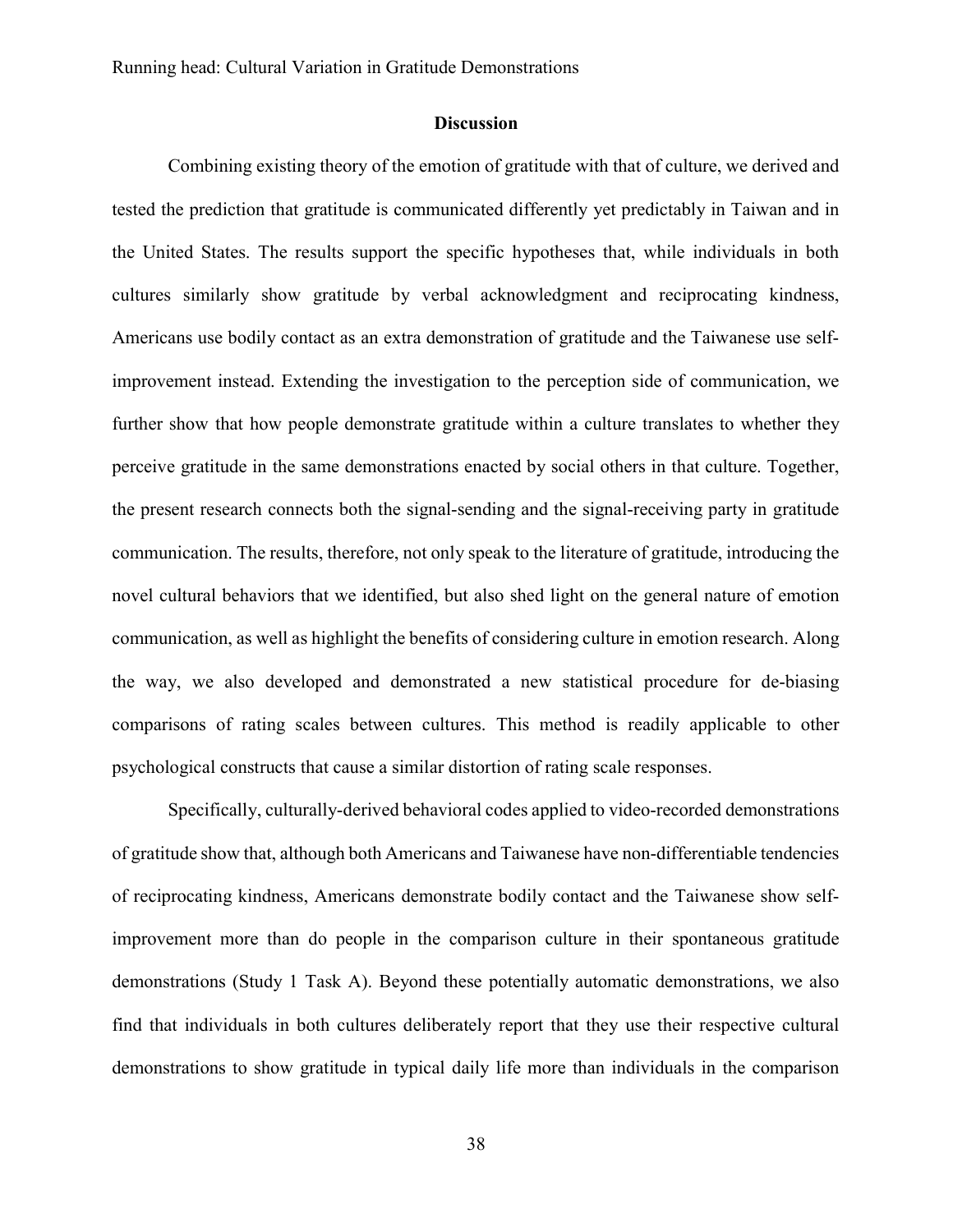culture: more bodily contact for Americans, more self-improvement for the Taiwanese, and similar levels of verbal acknowledgment and reciprocating kindness for both cultures (Study 1 Task B). Further, we document that, when demonstrating gratitude, Americans use bodily contact in a similar way to using verbal acknowledgment and to reciprocating kindness. Self-improvement belongs to another category of behavior for Americans, and is used differently than the previous three behaviors (i.e., bodily contact, verbal acknowledgment, and reciprocating kindness). On the other hand, the Taiwanese use self-improvement, but not bodily contact, in a similar way to using verbal acknowledgment and reciprocating kindness in gratitude demonstrations (Study 2).

Finally, building off the findings for demonstrations of gratitude, we report that Americans perceive gratitude in demonstrations of bodily contact in a similar way to perceiving gratitude in demonstrations of reciprocated kindness, relative to perceiving gratitude in demonstrations of selfimprovement. The Taiwanese, in contrast, perceive gratitude in demonstrations of selfimprovement in a similar way to perceiving gratitude in demonstrations of reciprocated kindness, relative to doing so in demonstrations of bodily contact (Study 3). These divergent patterns of perceptions of gratitude in Americans and Taiwanese map squarely on the cultures' divergent patterns of demonstrations of gratitude found in Studies 1 and 2. The results, therefore, bolster the underlying functional universal of gratitude communication in social relations, over and above the emotion's ostensible behavioral manifestations.

### Alternative Explanations

Beyond evidence for the hypotheses, we also addressed a few alternative explanations for the results. First, the findings cannot be explained away by the possibility that Americans and the Taiwanese demonstrate bodily contact and self-improvement, respectively, simply out of general positive feelings. This alternative explanation is formally ruled out as the hypothesized cultural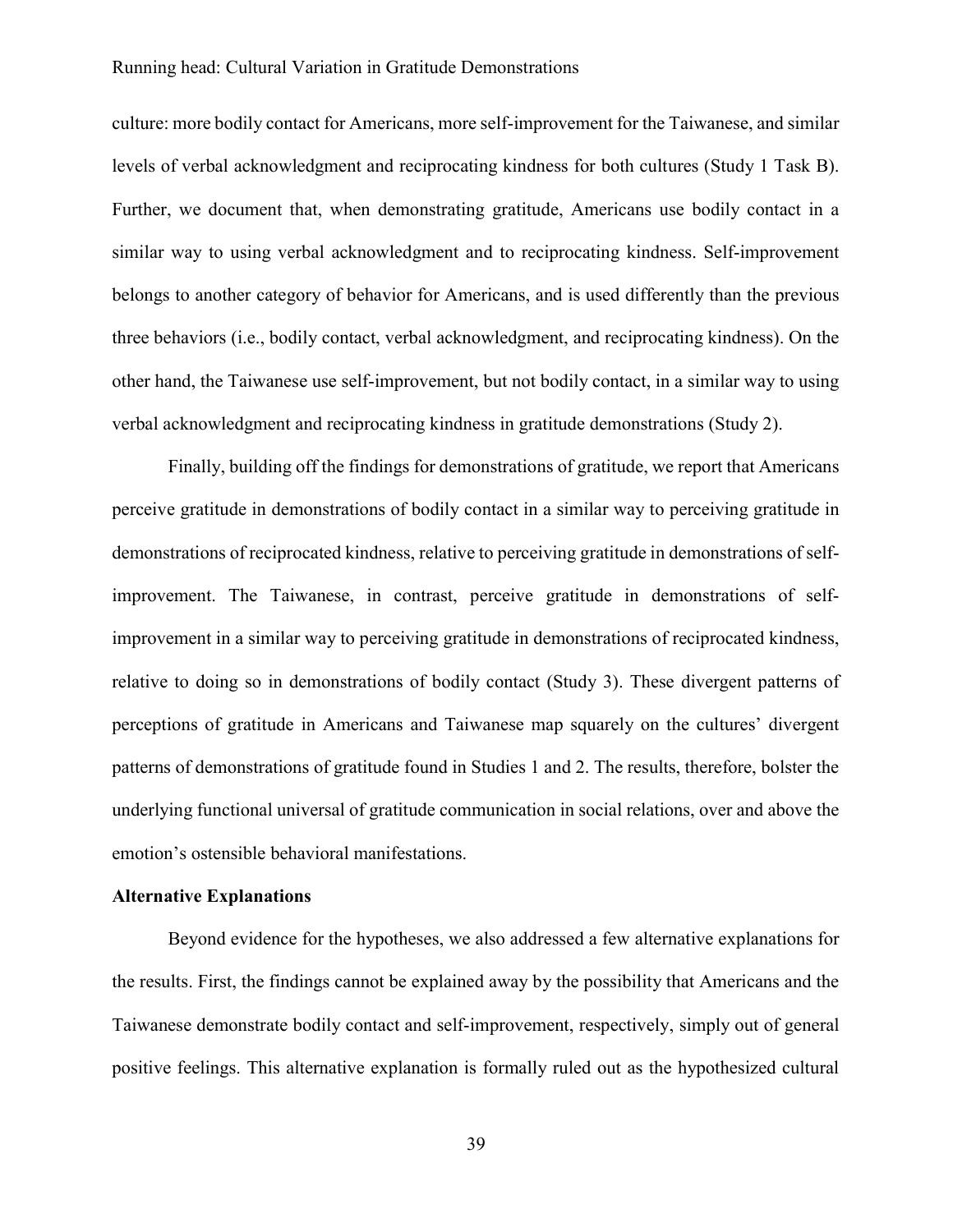effects on communication induced by gratitude emerged after we controlled for the corresponding effects induced by another positive emotion—amusement (Studies 2 and 3). Although indirect, the findings in Study 1 Task B may also speak to this alternative explanation, since American and Taiwanese participants reported consciously aiming to apply bodily contact and self-improvement, respectively, in order to show *gratitude*, as opposed to another emotional feeling.

Further, Studies 2 and 3, on both gratitude demonstrations and perceptions, address the possibility that culture might be confounded with social relationships. Specifically, we experimentally manipulated and controlled for a general and well-studied aspect of relationships social distance (Nedim, 2009). The predicted cultural differences still showed up even when such distance between the demonstrator and the receiver of gratitude was balanced between the U.S. and Taiwan. The same pattern of cultural differences indeed emerged in Study 2 when we tested the hypotheses within each social distance condition.

Finally, we partially consider cultural priming (Wong  $\&$  Hong, 2005), which is the possibility that individuals show culture-like behaviors because they are in situations where such behaviors are more mentally accessible and therefore influential in the moment. In the present research, specifically, this possibility resided in the fact that participants in Study 1 were presented with—potentially primed with—study materials only in their languages and only took the study in their countries. These environmental factors might be confounding priming sources that temporarily induced behaviors that conformed to the cultural contexts as well as our hypotheses. Ruling out the confound, Study 2 was conducted in single language and single country for all, and we still found the hypothesized results in demonstrations of gratitude.

### Implications and Future Directions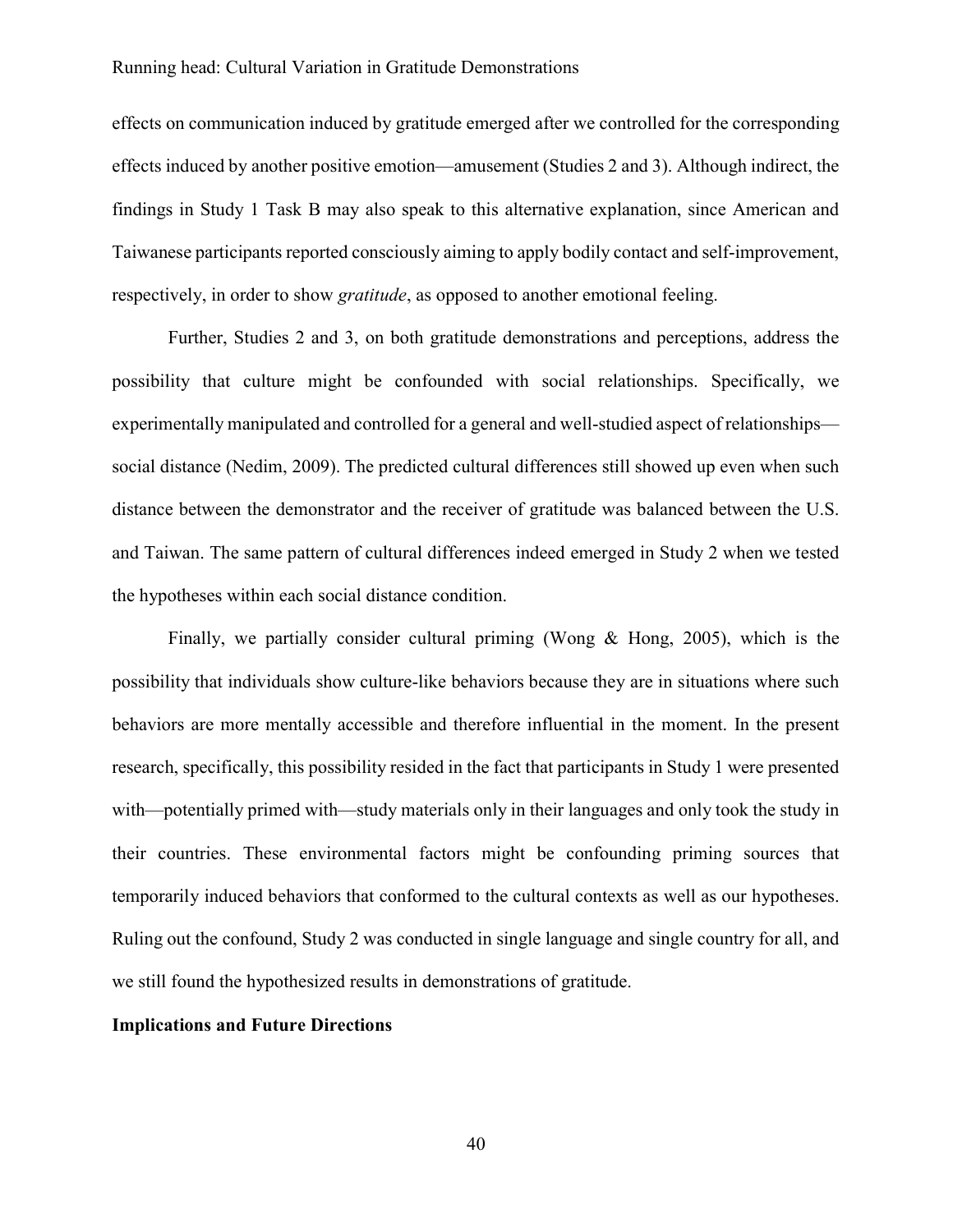The current research deduced hypotheses from a theory regarding a functional universal of an emotion—that is, regarding gratitude's underlying function of promoting human social bonding (Algoe, 2012). Combining this functionalist theory with knowledge of the social uses of various specific behaviors in their cultural contexts, we then derived the present predictions of both differences and similarities in social regulatory behavior in cultural contexts. Compared to only documenting cultural differences in emotion communication behavior, our approach may further reveal the level to which such communication is universal and *cross*-cultural. Critically, given that this cultural paradigm that we propose in the current research is not customized for gratitude and would likely fit with all functionalist theories of social emotions including but not limited to those of anger (Fischer & Roseman, 2007), awe (Bai et al., 2017), contempt (Fischer & Giner-Sorolla, 2016), disgust (Hutcherson & Gross, 2011; Schnall, Haidt, Clore, & Jordan, 2008), fear (Marsh, Adams, & Kleck, 2005), pride (Tracy & Robins, 2007), and sadness (Clark, Pataki, & Carver, 1996), we believe the demonstrated cultural paradigm to emotions would benefit the broader literature on emotion demonstrations in and as interpersonal communication (Scarantino, 2017). Indeed, the field has witnessed the budding theoretical fertility of moving beyond borders (e.g. Cordaro et al., 2018; Floyd et al., 2018; Gendron et al., 2014). We nonetheless would like to reemphasize the possibility and—to some degree—the necessity of explicitly considering culture in advancing emotion and affective science.

Culture in gratitude communication. More than formulating and demonstrating a methodological paradigm that utilizes culture to further emotion knowledge, the current research also offers the first set of empirical evidence that self-improvement can be a way to communicate gratitude. We consider the finding an example of how a cultural approach can help not only examine emotions but also reveal novel cultural practices around the world. Further,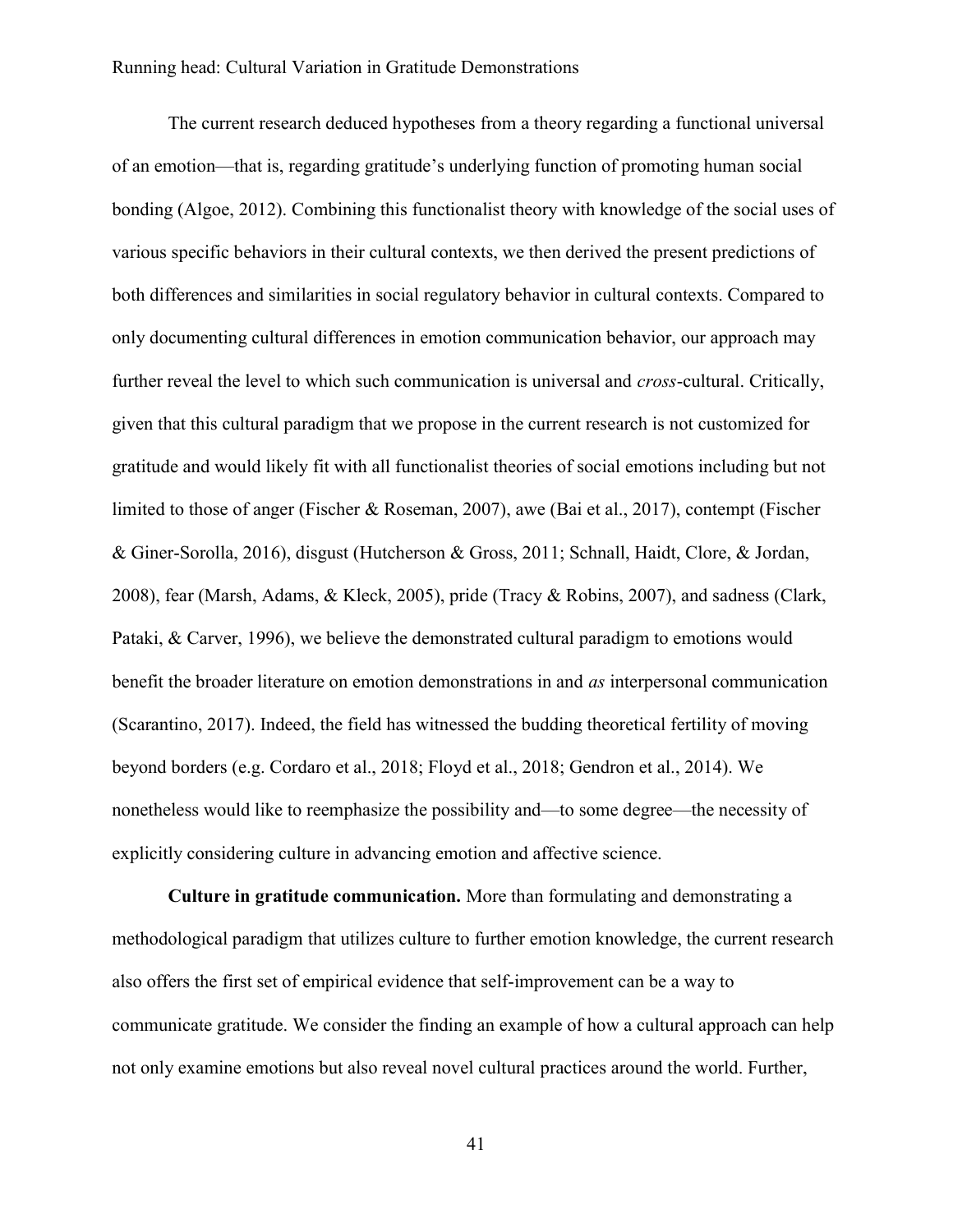although we argue and find the behavior to be more prevalent among the Taiwanese than among Americans, around one-fourth Americans in Study 1 Task A had self-improved, wanted to, and/or indicated that their self-improvement was *for the purpose of* demonstrating gratitude. As such, we suggest attention to self-improvement in the American cultural context as well. Indeed, given the high contrast of both cultures, we believe the current research implies that selfimproving may exist as a demonstration of gratitude beyond the U.S. and Taiwan.

As with self-improvement, some intriguing findings surface for bodily contact too. That is, there was a very low (nearly zero in Study 1 Task A) inclination of Taiwanese participants to touch and, specifically, to hug people that they felt thankful for. The results stand out given that, on the other hand, Americans did show a fair amount of self-improvement. Researchers interested in the link between bodily demonstrations of emotions and interpersonal relationships (e.g., Jankowiak, Volsche, & Garcia, 2015) may thus want to dig deeper into the social communicative uses of touching and hugging, paying special attention to cultural context. This is true not only for the Taiwanese—who seem to be highly hug-avoiding—and not only for gratitude communication in relationships, but also for what roles affectionate and emotional physical contact generally plays in human relational processes (e.g., Jakubiak & Feeney, 2016).

Culture in emotion communication. Beyond gratitude, the present research also provides implications for general research on emotions in social communication. Although existing cross-cultural literature on emotions has (un)covered a broad range of demonstrations of discrete negative emotions (e.g., Sauter, Eisner, Ekman, & Scott, 2010), most work in the positive emotion domain has focused on happiness and general positive emotion (e.g., Kitayama, Markus, & Kurokawa, 2000; Oishi, 2010). Recently, emerging evidence has indicated extensive cross-cultural variations as well as commonalities in facial and gestural expressions of twenty-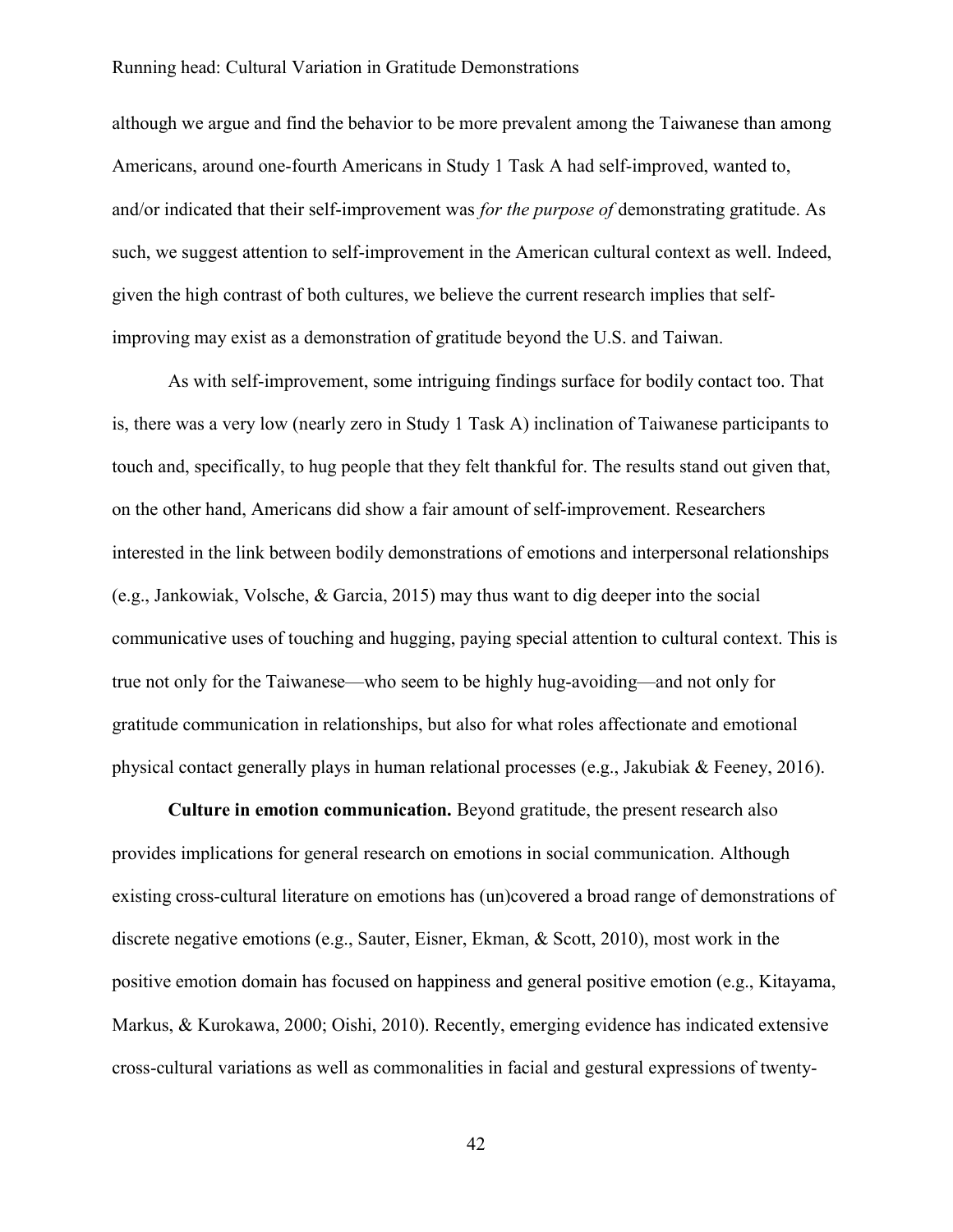two positive and negative discrete emotions (Cordaro et al., 2018). The study, nonetheless, does not included gratitude among the twenty-two, and it identifies the expressions of emotions, as does traditional research, by coding the objective observable in-the-moment movements of the body (including the face) that may or may not be conscious behaviors of the expresser (such as the behaviors in our Study 1 Task A). By contrast, the present research recognizes demonstrations of an emotion—gratitude—that can be deliberately understood and applied by the person feeling the emotion (e.g., in Study 1 Task B). As such, even though these demonstrations do not always conform to a fixed-time-frame, body-moment analysis, we were able to find that the demonstrations are used by individuals to communicate gratitude. In Study 3, we also report evidence that people perceive gratitude through these demonstrations as theorized. Accordingly, we believe the present cultural-meaning-oriented approach to emotions is another informative route to understanding emotions in everyday interpersonal communication.

Emotions in cultural social scripts. Not only can culture enlighten emotion theory; emotion can shed light on the nature of culture too. For example, revealing that the Taiwanese prefer to use a less socially interactive behavior of self-improvement to show gratitude and Americans prefer a more socially interactive behavior of bodily contact for the same goal, the current research seems to contradict the cultural analyses of Mesquita (2001), which suggest that emotional feelings in collectivism (e.g., Taiwan) are generally more socially oriented than those in individualism (e.g., the U.S.). Nonetheless, it seems possible that Americans appear to be more socially interactive in gratitude demonstrations than do the Taiwanese exactly because, as reviewed, Americans have a relative lack of shared (i.e. homogeneous) emotion culture (Rychlowska et al., 2015) and preexisting social bonds (Mesquita, 2001). Yet gratitude is for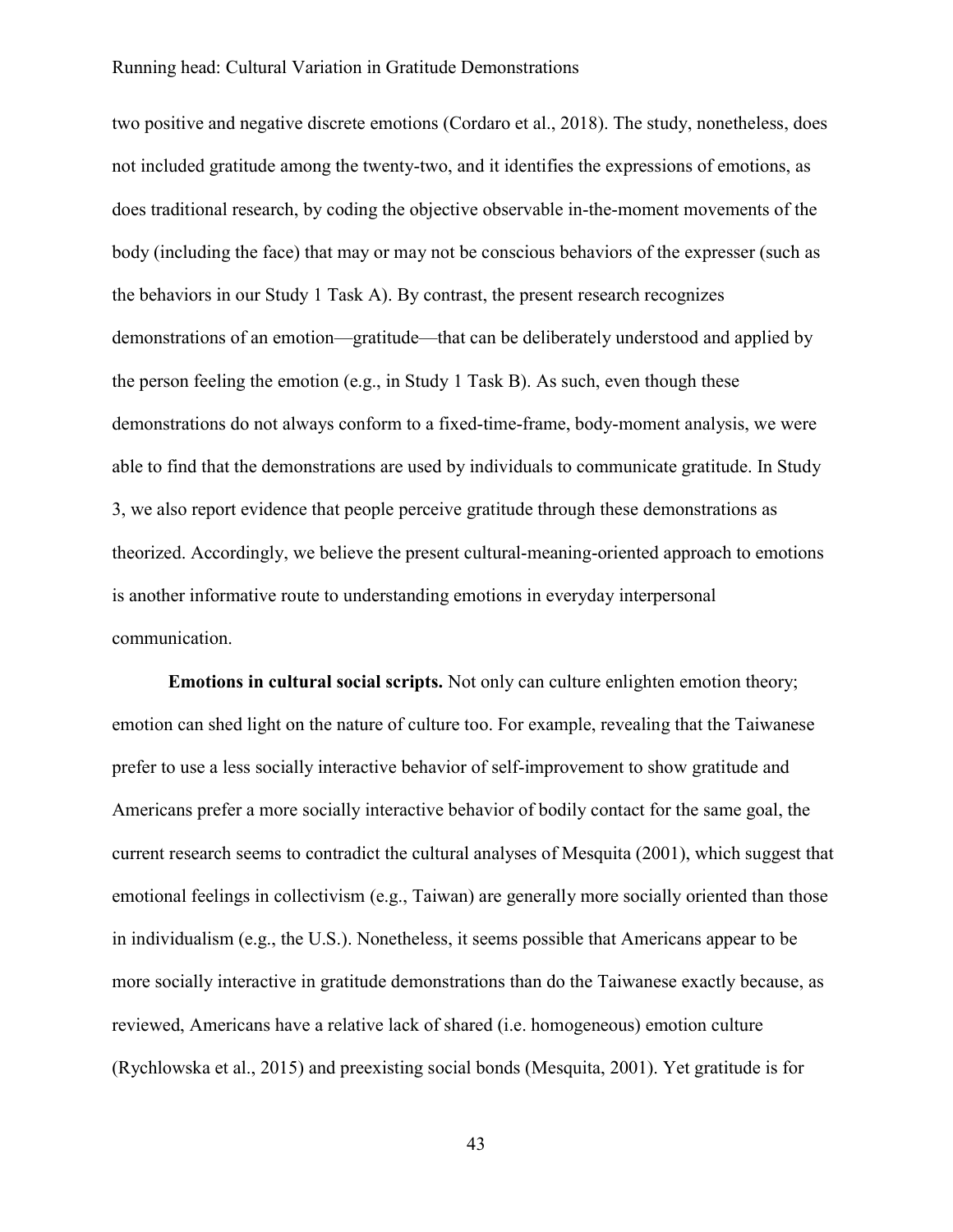promoting such bonds (Algoe, 2012). To fulfill the need for relationships within the American context, then, gratitude demonstrations may have evolved to be compensatorily social and, as we report, extra "touchy" in the U.S. On the other hand, the Taiwanese have already highly socialized personal lives following a collectivist norm (Mesquita, 2001); self-improvement may simply have evolved as an example of how ostensibly personal actions transform to conceptually and functionally relational ones in such culture. This echoes the argument of Mesquita (2001) that individuals' personal abilities, achievements, and honor are deemed social and relational within collectivist cultures. For the broader literature, the current research, therefore, fortifies the social functional theory of gratitude, and shows the possibility of deepening cultural understandings through analyzing emotions via their cultural demonstrations.

De-biasing cultural comparisons. Beyond substantive contributions, the current research also developed and demonstrated a novel method for studying psychological constructs in the cross-cultural context. Specifically, we tackle the issue of measurement invariance, the phenomenon that a measure manifests its latent construct in the same way between contexts, which is the bottom line for comparing the construct being measured between those contexts (see Boer et al., 2018). This methodological requirement is frequently violated in cross-cultural research (Hamamura et al., 2008), but cross-cultural research has been falling behind, too often ignoring the issue by directly presuming invariance (Boer et al., 2018). To address the problem, several general methods have been proposed to *detect* measurement variance, yet a recent review finds that the exiting methods are highly underused (Boer et al., 2018) and, even if they are used, to our knowledge, not much has been said about how to *restore* invariance once it is found violated.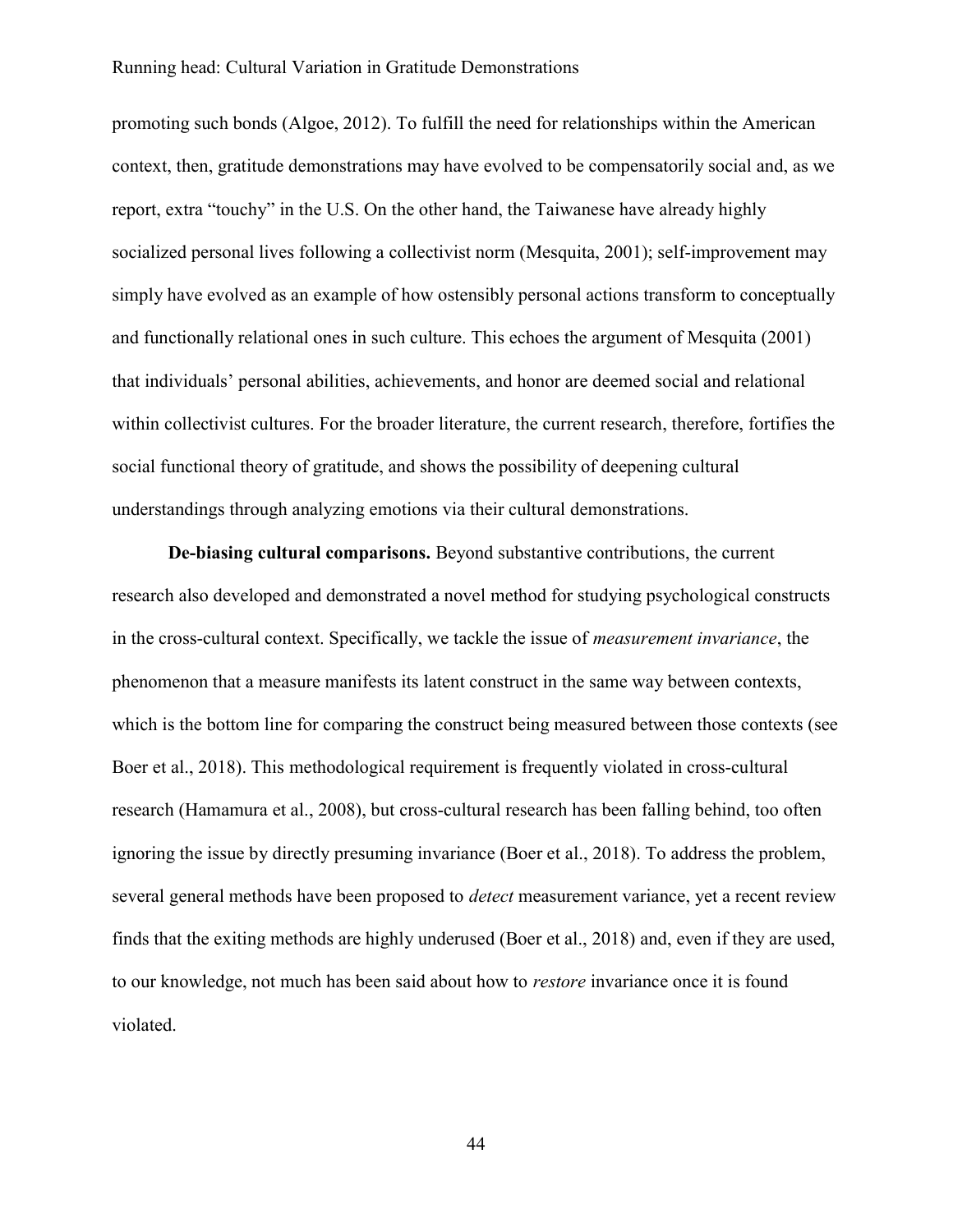This is where the present research comes in. Inspired by the insight of finding new common currencies when the conventional ones—the measurement scale, points, and labels—are failing (Poortinga & Van De Vijver, 1987), we developed the method where measures with theoretically or empirically derived cross-culturally shared meanings (e.g., reciprocating kindness to show gratitude in both the U.S. and Taiwan) would be identified to serve as the common anchors. The anchors would replace the measurement scale and be associated—in a PCA, regression, or even just t-test, depending on the research question—to the measures of interest (e.g., bodily contact and self-improvement) only within cultures (e.g., once for Americans and another for the Taiwanese separately), therefore preventing the reference measurement from varying *between* cultures. To some degree, this procedure is then analogous to the widely used meta-analysis, where a common currency—an effect size measure—would be chosen to help individual studies with different specific designs and operationalizations of constructs converse with one another. As such, the general analytical framework that we suggest here may be similarly adopted by non-cultural research to restore measurement variance.

### Limitations

Cultural generalizability, a trade-off. As potentially all psychological constructs do, culture theoretically varies on multiple continuous dimensions within and between societies and across time. For the current investigation, we study two countries that represent the cultures on which much has been written—be it individualism/collectivism (Hofstede, 1984, pp. 39-64), in/inter-dependent self (Markus & Kitayama, 2010), historical hetero/homogeneity (Rychlowska et al., 2015), or simply West/East. This facilitated the goal of providing initial tests of the suggestion that the relationship-promoting function of gratitude (Algoe, 2012) can and should be combined with culture to predict social regulatory behavior (e.g., Heine et al., 2001; Rychlowska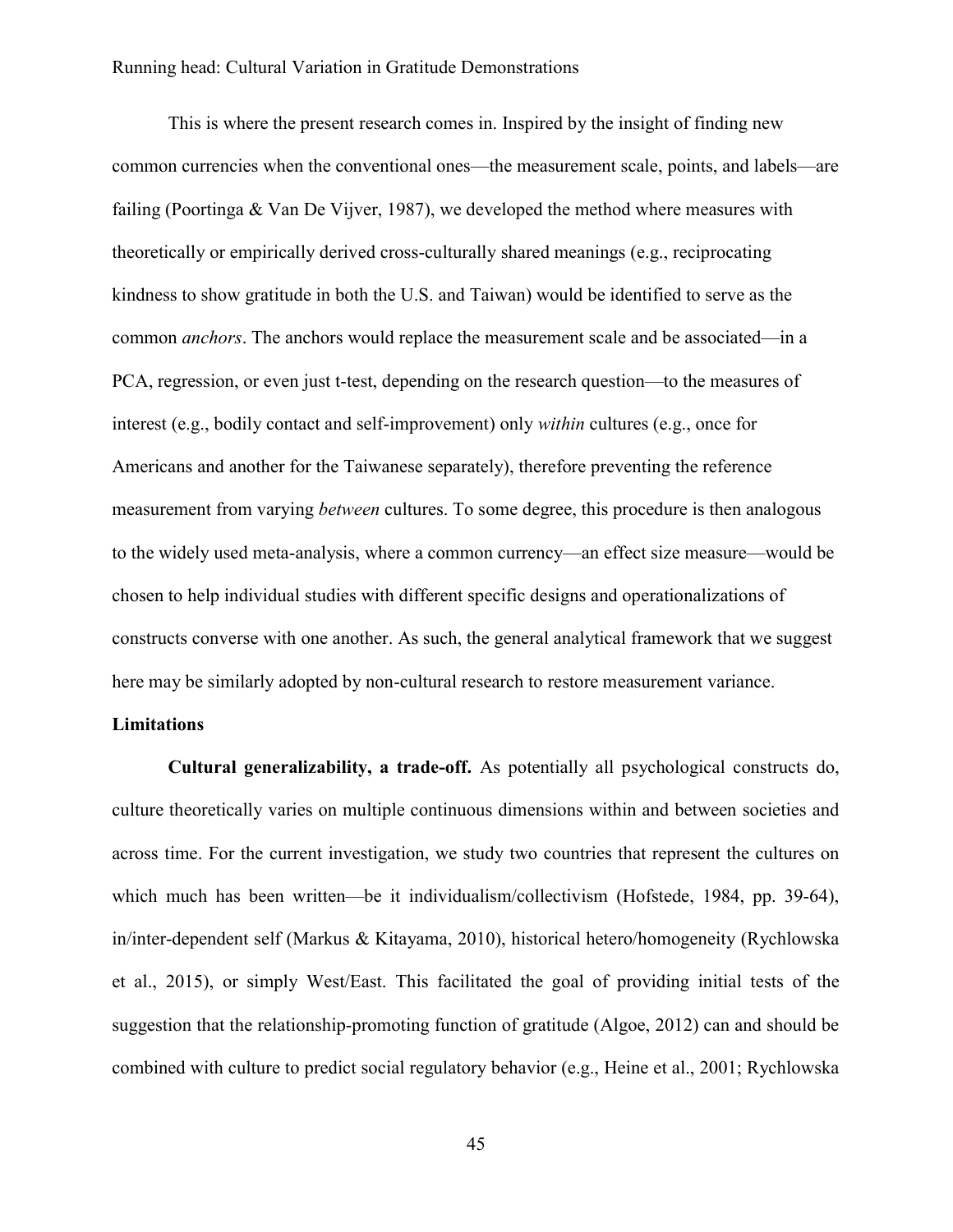et al., 2015). As such, we identified the demonstration behaviors with which the effect in question would be maximized in the focal cultures. In exchange, we cannot (and did not intend to) tease out what cultural dimension leads to such effects reported; nor can we prove that the similarities found generalize across any cultural dimension beyond the two countries chosen. Consequently, we look forward to future research that will address these issues and see to what extent the current findings map on known or unknown cultural dimensions.

Measuring the function. In addition, the two target social regulatory behaviors of gratitude—bodily contact and self-improvement—were identified carefully in theoretical analyses of their functions in their respective cultures. The functionalist analyses are supported directly by the literature, indirectly by our findings, but not explicitly measured in the present research. Therefore, even though participants did perceive gratitude differently through their cultural communication channels, it is still an open question as to whether perceived gratitude would eventually lead to the functional relationship fortification suggested by theory (Algoe, 2012). We believe it will; it is hard to imagine that individuals see social others in one way (i.e., being grateful), but interact with them in another way regardless of the perception. Although how grateful one seems should not be the only determinant of relationships, it has been demonstrated frequently as a key factor of relationships (e.g., Algoe, Fredrickson, & Gable, 2013). This prediction, nonetheless, awaits future empirical examinations and will help substantiate the present research.

Participant demographics. We also encountered methodological challenges in the present research, which, if solved, may inform theory as well. For example, the age and presumably socioeconomic status of participants were likely limited, because all participants were recruited through higher education institutes and we actually set up an explicit age requirement for participation in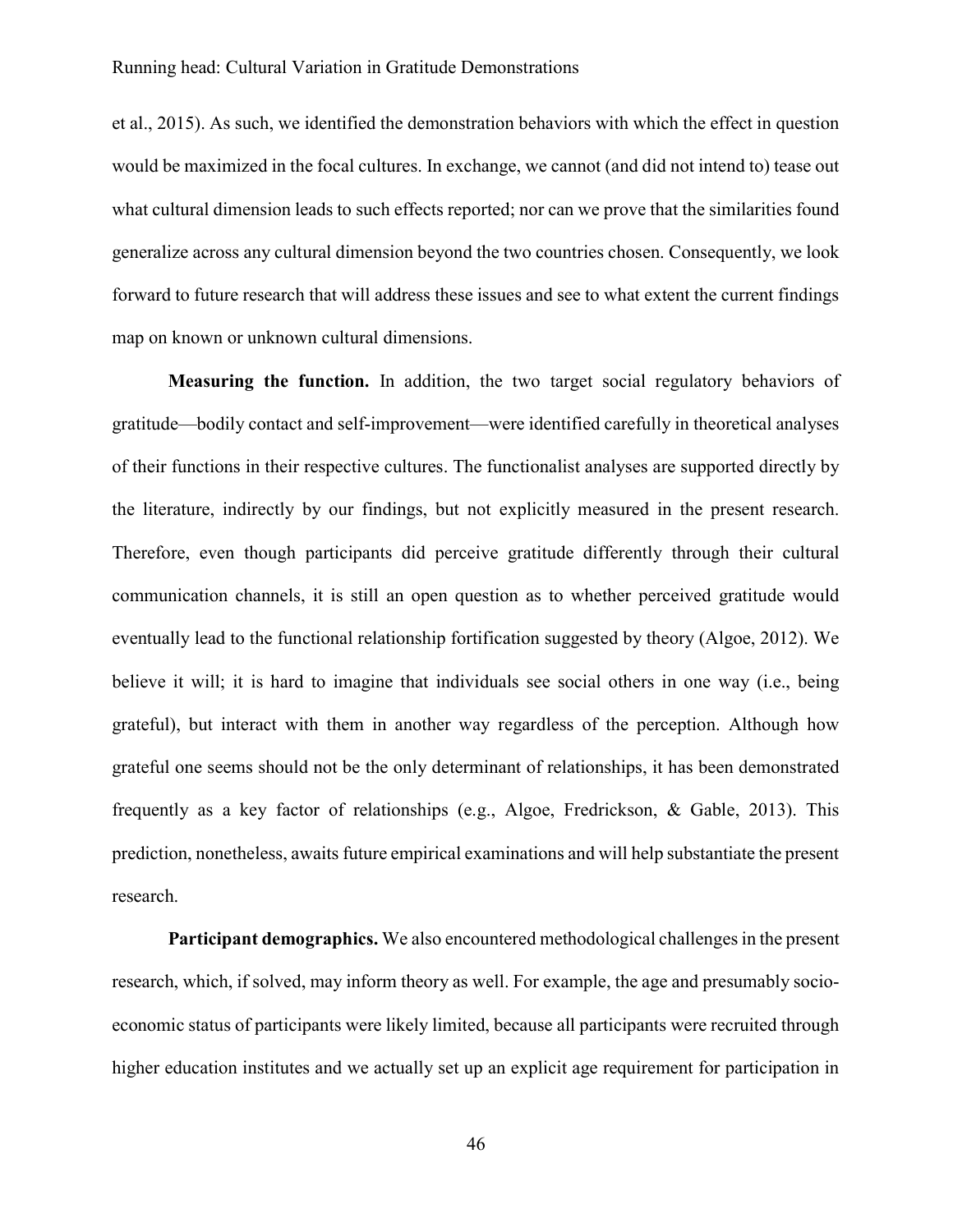Studies 2 and 3. All these were due to practical considerations of data availability, quality, and interpretability in a cross-cultural-research context; we do not believe that they undermine the broad point that cultural knowledge of behaviors can help guide the study of their adaptive functions. Nonetheless, future researchers might want to broaden the scope in order to test—for instance—if there is a generational shift in how individuals prefer to communicate gratitude or if generations have their own cultures (as suggested by Twenge, 2006; Varnum & Grossmann, 2017).

Cross-cultural communication. In addition, the current investigation has not moved from a cross-cultural investigation to a crossing-cultural investigation, where the focus would shift from the cultural differences that exist in themselves—as in the present research—to the differences that meet each other on a global platform. That is, when a person from one culture expresses gratitude to a person from another. Moreover, it is arguably the case that, when participants answered the surveys in Study 1 Task B and Study 2 and actually showed gratitude to someone in Study 1 Task A, participants were thanking or thinking about thanking a target in their own cultures. That is, Americans thanked Americans, the Taiwanese thanked the Taiwanese. On the perception side, Study 3 may have even implicitly stipulated such assumption when presenting stimuli only in participants' languages. It is, therefore, an open question as to what people would do and what they should do to successfully communicate gratitude with people from the other and even any other culture. Given the trend of globalization, we believe this question would be increasingly relevant and worthy of research attention (as suggested by Hinds, Liu, & Lyon, 2011).

### Conclusion

The current research argues that the relationship-promoting function of gratitude (Algoe, 2012) may be realized by different types of behavior in different cultures. It is because the behavior that fits with the relational norm of a culture and promotes relationships in that culture might not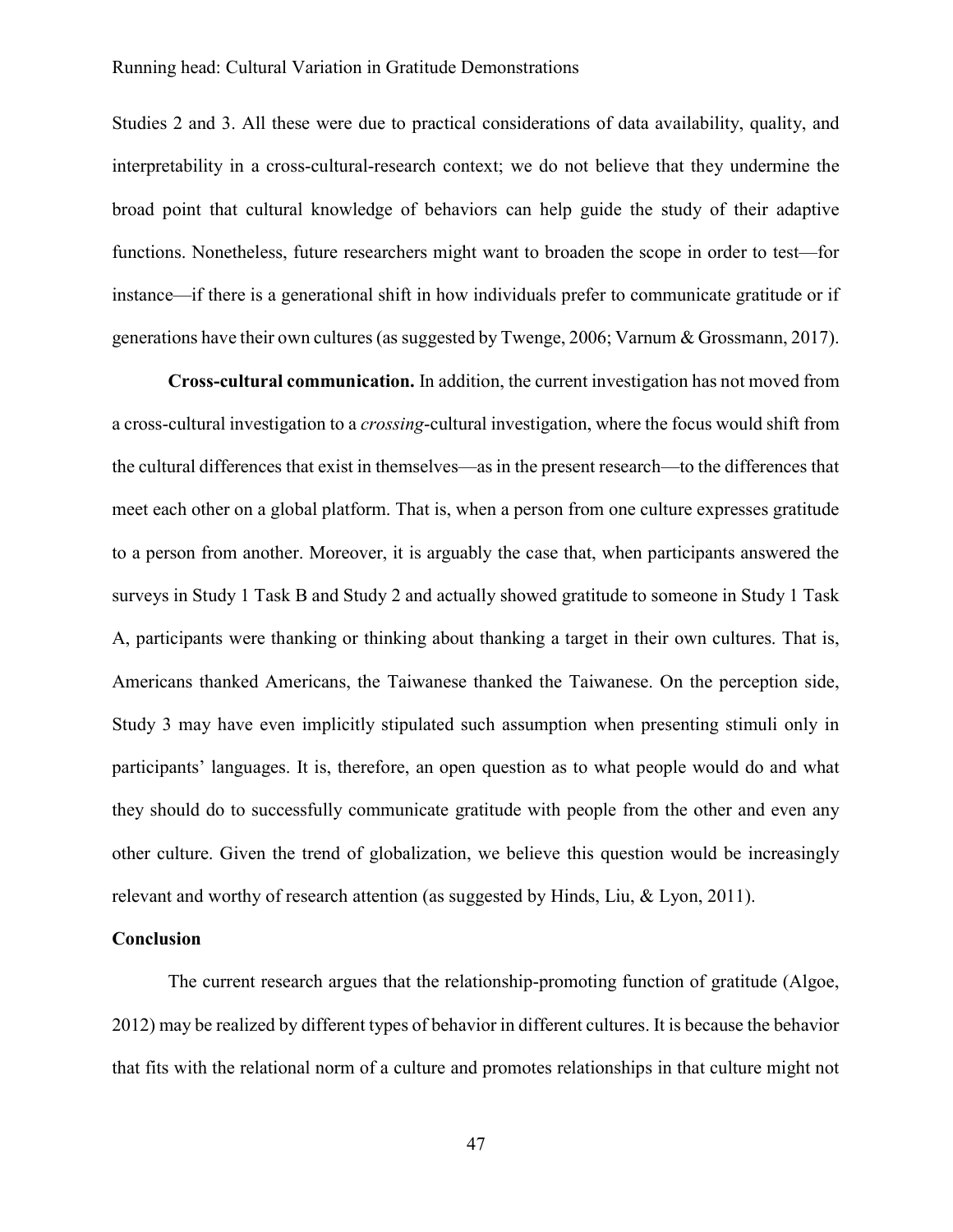do the same in other cultures given these other cultures' different relational norms. Carefully analyzing the literature and the cultures of the U.S. and Taiwan, we then hypothesize that, while individuals from both cultures may similarly show gratitude by verbal acknowledgment and reciprocating kindness, Americans add bodily contact to their gratitude demonstration toolkit, whereas the Taiwanese add self-improvement instead. Testing the predictions in Studies 1 and 2, we report evidence supporting the predictions concerning gratitude demonstrations. In Study 3, we further reason that what behavior a culture uniquely uses to show gratitude dictates whether people in that culture would perceive gratitude through the cultural behavior, because otherwise, that demonstration behavior would not have been useful in history and been retained. Bolstering this hypothesis, we find that Americans indeed deem bodily contact as a relatively typical communicative channel through which they may perceive and assess social other' gratitude for them; this is not the case for the Taiwanese. The Taiwanese, one the other hand, treat selfimprovement but not bodily contact as the common channel. Together, the pattern of cultural gratitude perceptions we report maps squarely onto the pattern of cultural gratitude demonstrations we report. This culturally unique demonstration-perception matching thus provides insights not only for gratitude research but also for the broader literature on the roles of culture in emotion communication as well as the importance of studying culture in functionalist emotion research. Along the way, we further demonstrate a new statistical method for de-biasing cross-cultural comparisons and document the novel cultural behavior of self-improvement and bodily contact.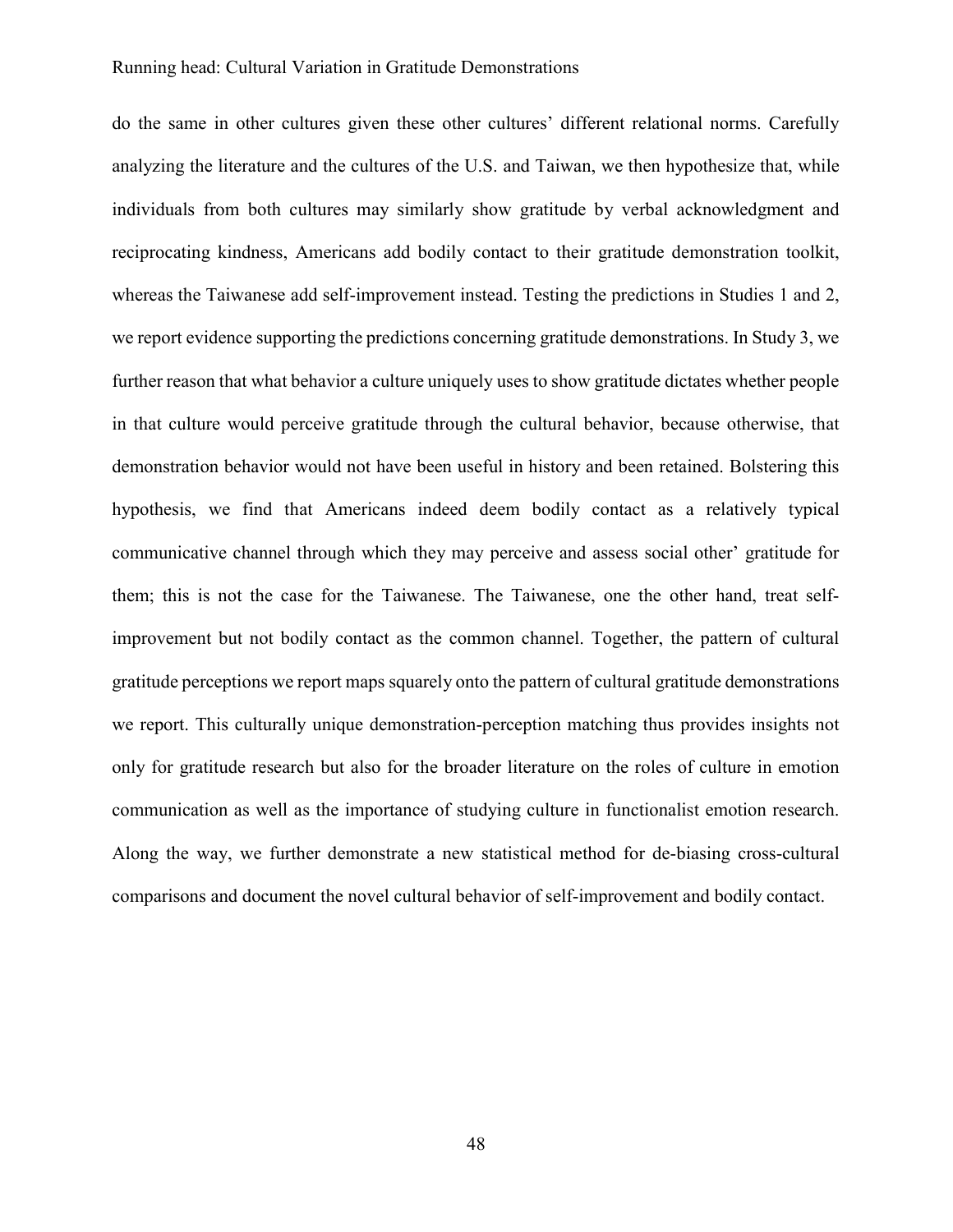### Author Note

This research was supported by grants from the Positive Psychology Science Fund of the Department of Psychology and Neuroscience of the University of North Carolina at Chapel Hill, and portions of this research were presented in conferences over the years. The authors wish to thank the many student volunteers on the team—Emily Carrino, Jinlan Chen, Alexandra Conway, Ellen Davis, Audrey Egler, Yimeng Hua, Seochung Kim, Jinye Liu, Meiyi Long, Xiaopeng Lu, Lucy Su, Kalina Taylor, LoLo von Treskcow Morley, Yidou Wan, Yingnan Wu, Yilun Yang, Zicheng Ye, Zhan Zhang, and Fan Zhu—as well as the hundreds of participants who took part in the studies. The present research would not have been possible without them. Finally, Barbara Fredrickson, Keith Payne, Paschal Sheeran, Eric Youngstrom, and members of the Emotions and Social Interactions in Relationships (EASIR) lab commented on earlier drafts of this manuscript. We greatly appreciate their insightful feedback.

#### Appendix

### Study 3 Stimulus Scripting

We generated 12 American-English scripts consisting of 4 versions—each version voiced by a different native-English professional voice actor, 2 of each gender—for each of the 3 demonstrations of gratitude. The stimuli each contained three sentences—an opening, a body, and an ending. To balance the compatibility and the diversity between stimuli, as detailed in Tables 4 to 6, each of the three sentences was broken down into components, and each component had a few options. Take the opening sentence for example. A greeting option was randomly chosen from Table 4 to match with a random target and a random speaker, so the sentence would be "Hi, it's me." if options "Hi", "(none)", and ", it's me." were chosen for the greeting, the target, and the speaker component of the sentence, respectively. The same design applied to the ending sentence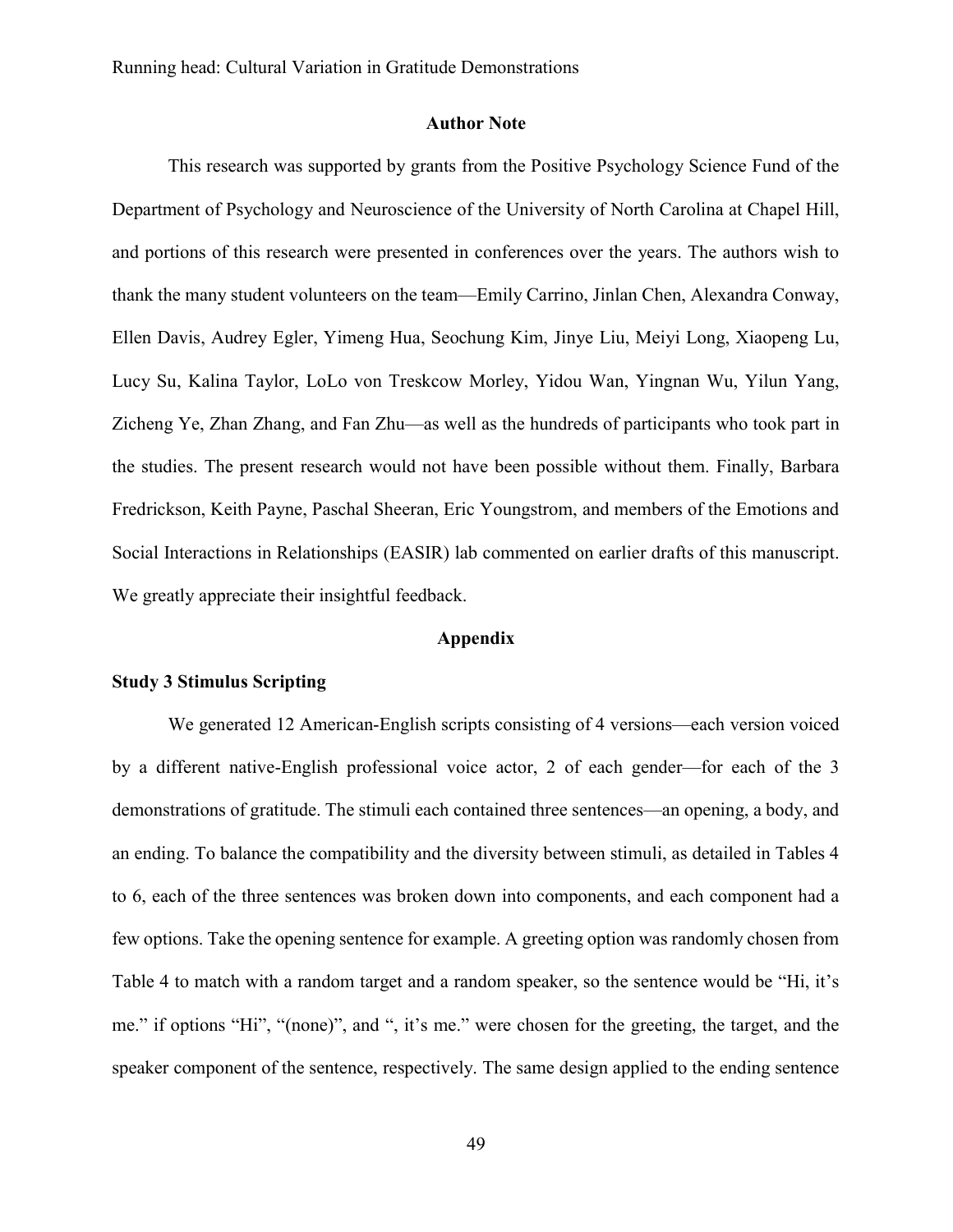using the materials in the same table (Table 4), as well as to the body sentence combining the materials listed in Tables 5 and 6.

To make the scripts more realistic, the female and male name option for the speaker component of the opening sentence used three female (Jessica, Sarah, and Emily) and three male (Matthew, James, and Daniel) first names, respectively, that were the most popular for people born in 1990—those who were 28 at the time of the study and thus at about the center of the participants' age range. That said, unlike options for other components, each name only appeared once for a participant. Further, we manipulated the relationship between the speaker and the target in a message by combining options of the opening sentence. For instance, "Hi dear." might imply an intimate romantic relationship, while "Hey, it's me." and "Hello there, it's Jessica." might imply intermediate and relatively far friendships respectively. Following the same design, within the body sentence, the event component also helped to vary scripts in the specificity of the reason of gratitude (e.g., a gift is more specific and concrete than "what you did") and the event's temporal distance (e.g., "yesterday"). Together with different formations (e.g., in active or passive voice; see the emotion component in Table 5) and various options of other sentence components, the scripting procedure might increase the realism of stimuli, address some factors touched upon in previous studies (e.g., relationship distance in Study 2), while systematically holding enough compatibility between stimuli. Finally, it is worth noting that the procedure was solely designed for generating complex yet balanced and realistic experiences for participants (e.g., script "Hey friend, it's Matthew. I just wanna tell you what you said yesterday made me think a lot and want to make myself a better person. That's it. Talk to you soon."; all chunks underscored were replaceable). We were not interested in examining the effects of any linguistic components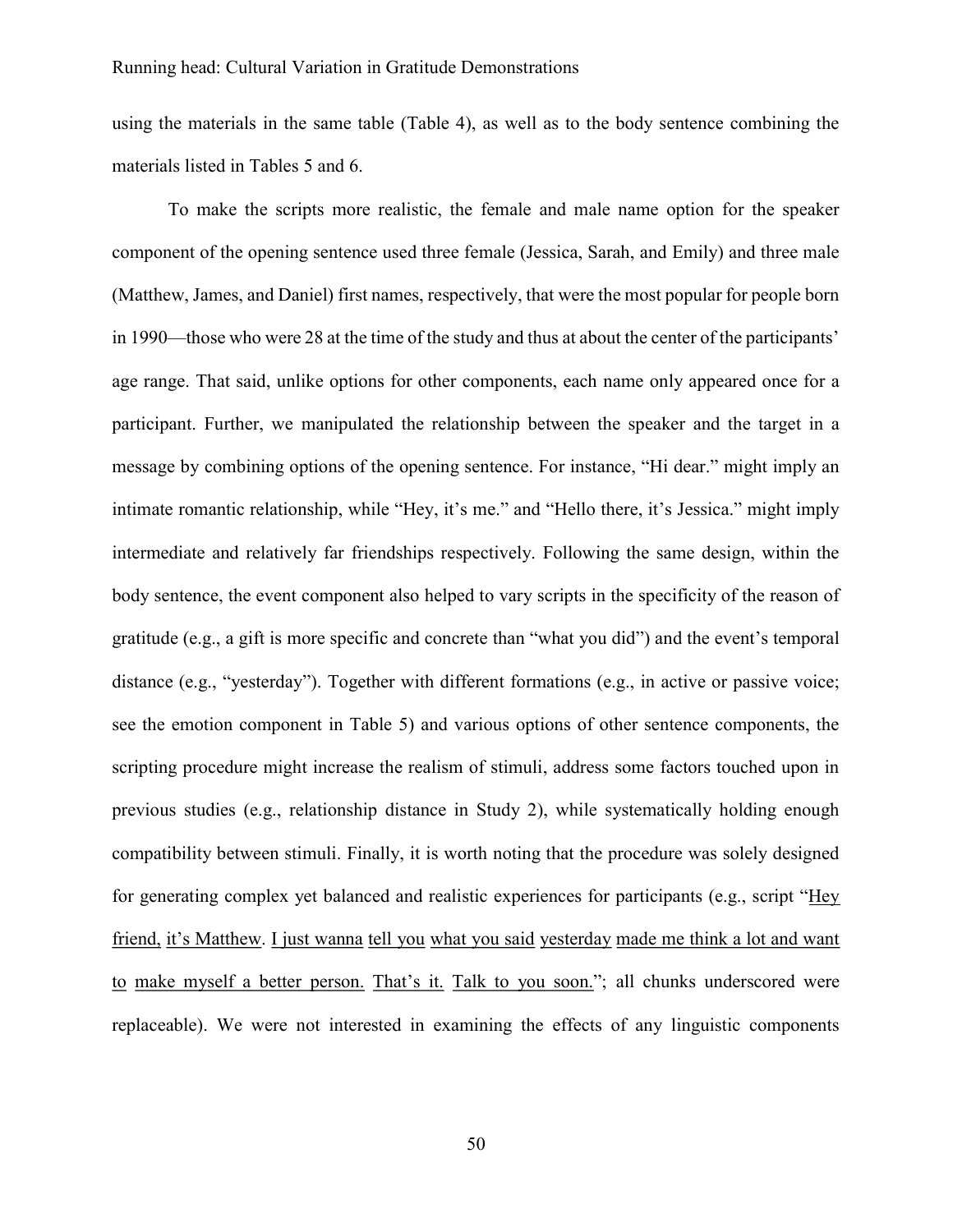factored in here—say, the object of gratitude or temporal distance of the object—nor did the study have the statistical power to assess the effects.

After creating the four sets of stimuli (each with a bodily-contact, a self-improvement, and a reciprocating-kindness stimulus) in English, we conducted a pilot test to determine which two out of the four voices of actors—one of each gender—sounded more realistic as a voicemail message that could be left for someone. We then had four native Taiwanese-Chinese professional voice actors (again two of each gender) who read and speak both English and Taiwanese-Chinese languages translate all four versions of English scripts to Chinese. The actors discussed and finalized the translations together, and then recorded in Chinese only the messages that matched their gender and were deemed more realistic in English. Subsequently, there were two Chinese versions of each of the two sets of English stimuli that were deemed more realistic, so we could again choose the more realistic Chinese version out of the two alternatives, once for each gender. The two chosen Chinese sets of recordings, with their English counterparts, were then the final audio stimuli. The English and Chinese scripts deemed not chosen as voice messages were then hand-written on post-it notes by research assistants who speak American English or Taiwanese Chinese as native languages and who had the same genders as the voice actors of the scripts. Together the procedure produced 24 stimuli—3 demonstrations of gratitude (a set) x 4 versions (2 genders nested in 2 formats) x 2 languages, and participants were presented the half of this set that matched the main languages of their cultures.

Insert Tables 4, 5, and 6 about here.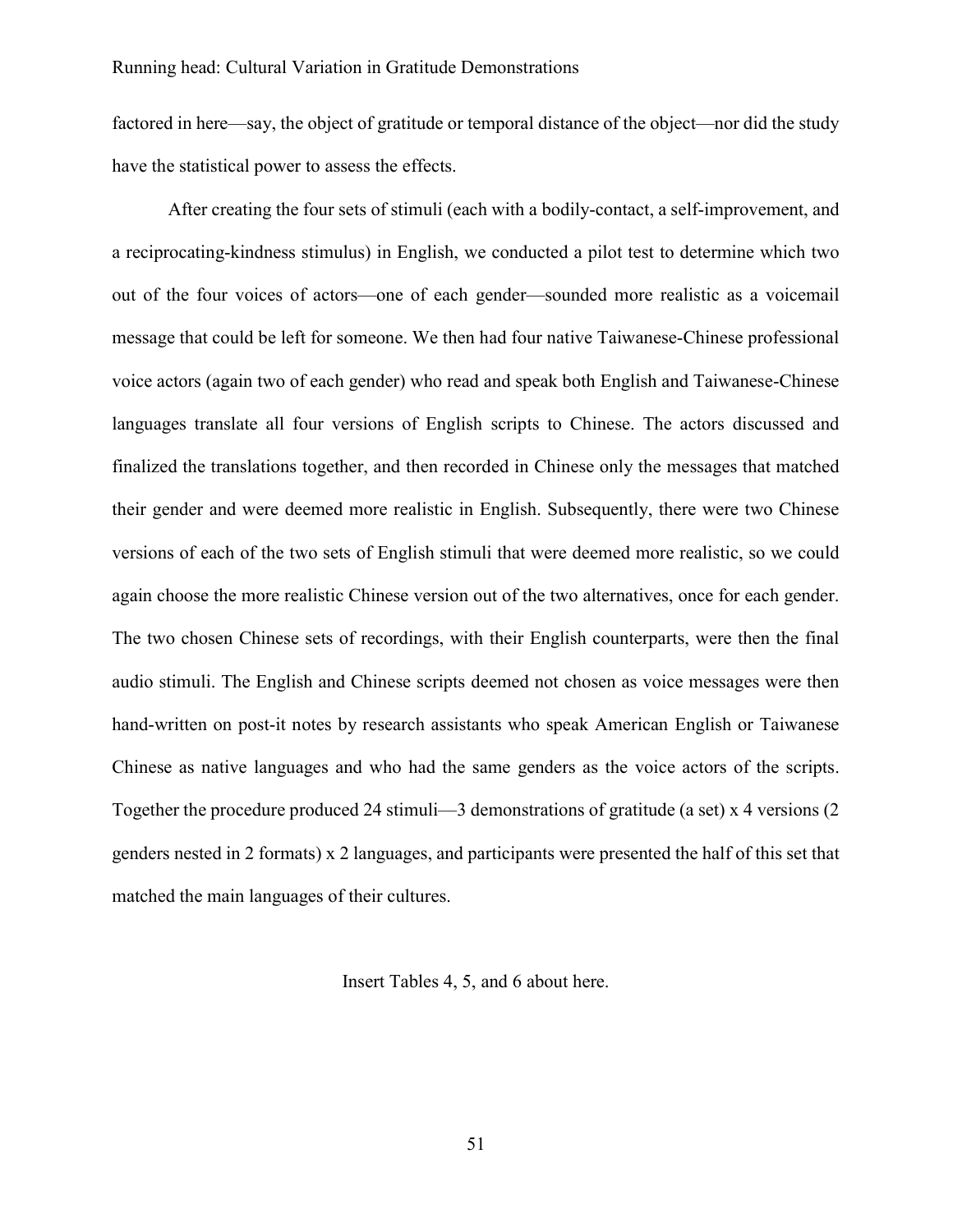### References

- Algoe, S. B. (2012). Find, Remind, and Bind: The Functions of Gratitude in Everyday Relationships. Social and Personality Psychology Compass, 6(6), 455-469. doi:10.1111/j.1751-9004.2012.00439.x
- Algoe, S. B., Fredrickson, B. L., & Gable, S. L. (2013). The Social Functions of The Emotion of Gratitude via Expression. Emotion, 13(4), 605-609. doi:10.1037/a0032701
- Algoe, S. B., & Haidt, J. (2009). Witnessing Excellence in Action: The "Other-Praising" Emotions of Elevation, Gratitude, and Admiration. The Journal of Positive Psychology, 4(2), 105-127. doi:10.1080/17439760802650519
- Algoe, S. B., Haidt, J., & Gable, S. L. (2008). Beyond Reciprocity: Gratitude and Relationships in Everyday Life. Emotion, 8(3), 425-429. doi:10.1037/1528-3542.8.3.425
- Algoe, S. B., Kurtz, L. E., & Hilaire, N. M. (2016). Putting the "You" in "Thank You". Social Psychological and Personality Science, 7(7), 658-666. doi:10.1177/1948550616651681
- Armenta, C. N., Fritz, M. M., & Lyubomirsky, S. (2017). Functions of Positive Emotions: Gratitude as a Motivator of Self-Improvement and Positive Change. Emotion Review, 9(3), 183-190.
- Bai, Y., Maruskin, L. A., Chen, S., Gordon, A. M., Stellar, J. E., McNeil, G. D., . . . Keltner, D. (2017). Awe, the Diminished Self, and Collective Engagement: Universals and Cultural Variations in the Small Self. Journal of Personality and Social Psychology, 113(2), 185- 209. doi:10.1037/pspa0000087
- Boer, D., Hanke, K., & He, J. (2018). On Detecting Systematic Measurement Error in Cross-Cultural Research: A Review and Critical Reflection on Equivalence and Invariance Tests. Journal of Cross-Cultural Psychology, 49(5), 713-734. doi:10.1177/0022022117749042
- Boiger, M., Ceulemans, E., De Leersnyder, J., Uchida, Y., Norasakkunkit, V., & Mesquita, B. (2018). Beyond Essentialism: Cultural Differences in Emotions Revisited. Emotion, 18(8), 1142-1162. doi:10.1037/emo0000390
- Carstensen, L. L., Graff, J., Levenson, R. W., & Gottman, J. M. (1996). Affect in Intimate Relationships: The Developmental Course of Marriage. In S. H. McFadden (Ed.), Handbook of Emotion, Adult Development, and Aging (pp. 227-247). San Diego: Academic Press.
- Chang, Y.-P. (2015). Cultural Differences in Gratitude Expression. Unpublished manuscript.
- Chang, Y.-P., Algoe, S. B., & Chen, L. H. (2017). Affective Valence Signals Agency within and between Individuals. Emotion, 17(2), 296-308. doi:10.1037/emo0000229
- Chang, Y.-P., & Chen, L. H. (2013). The More Grateful the Better: The Effect of Gratitude on Self-Improvement. Unpublished manuscript.
- Chang, Y.-P., Lin, Y.-C., & Chen, L. H. (2012). Pay It Forward: Gratitude in Social Networks. Journal of Happiness Studies, 13(5), 761-781. doi:10.1007/s10902-011-9289-z
- Chen, F.-M., & Li, T.-S. (2007). Marital Enqing: An Examination of Its Relationship to Spousal Contributions, Sacrifices, and Family Stress in Chinese Marriages. The Journal of Social Psychology, 147(4), 393-412. doi:10.3200/SOCP.147.4.393-412
- Cicchetti, D. V. (1994). Guidelines, Criteria, and Rules of Thumb for Evaluating Normed and Standardized Assessment Instruments in Psychology. Psychological Assessment, 6(4), 284-290. doi:10.1037/1040-3590.6.4.284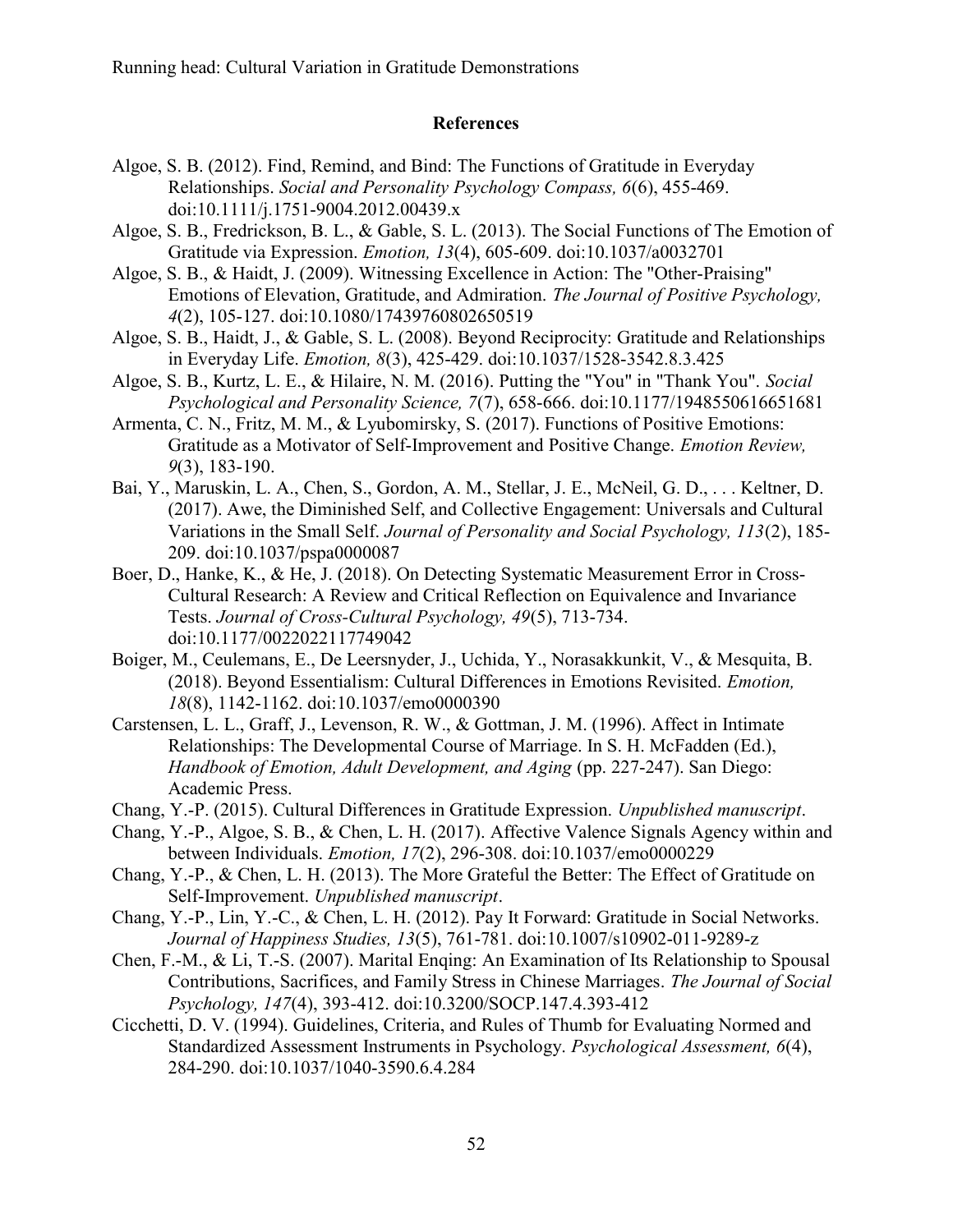- Clark, M. S., Pataki, S. P., & Carver, V. H. (1996). Some Thoughts and Findings on Self-Presentation of Emotions in Relationships. In Knowledge Structures in Close Relationships: A Social Psychological Approach (pp. 247-274). Hillsdale, NJ, US: Lawrence Erlbaum Associates, Inc.
- Confucius. (2007). The Analects of Confucius (B. Watson, Trans.). New York: Columbia University Press.
- Conover, W. J. (1999). Practical Nonparametric Statistics. New York: Wiley.

Cordaro, D. T., Sun, R., Keltner, D., Kamble, S., Huddar, N., & McNeil, G. (2018). Universals and Cultural Variations in 22 Emotional Expressions across Five Cultures. Emotion, 18(1), 75-93. doi:10.1037/emo0000302

Darwin, C. (2009). The Expression of the Emotions in Man and Animals. London: Penguin.

Debrot, A., Schoebi, D., Perrez, M., & Horn, A. B. (2013). Touch as an Interpersonal Emotion Regulation Process in Couples' Daily Lives: The Mediating Role of Psychological Intimacy. Personality and Social Psychology Bulletin, 39(10), 1373-1385. doi:10.1177/0146167213497592

- DeSteno, D., Bartlett, M. Y., Baumann, J., Williams, L. A., & Dickens, L. (2010). Gratitude as Moral Sentiment: Emotion-Guided Cooperation in Economic Exchange. Emotion, 10(2), 289-293. doi:10.1037/a0017883
- Ekman, P. (2007). Emotions Revealed: Recognizing Faces and Feelings to Improve Communication and Emotional Life. New York: Henry Holt.
- Fischer, A. H., & Giner-Sorolla, R. (2016). Contempt: Derogating Others while Keeping Calm. Emotion Review, 8(4), 346-357. doi:10.1177/1754073915610439
- Fischer, A. H., & Roseman, I. J. (2007). Beat Them or Ban Them: The Characteristics and Social Functions of Anger and Contempt. Journal of Personality and Social Psychology, 93(1), 103-115. doi:10.1037/0022-3514.93.1.103
- Floyd, S., Rossi, G., Baranova, J., Blythe, J., Dingemanse, M., Kendrick, K. H., . . . Enfield, N. J. (2018). Universals and Cultural Diversity in the Expression of Gratitude. Royal Society Open Science, 5(5). doi:10.1098/rsos.180391

Fredrickson, B. L. (2013). Positive Emotions Broaden and Build. In E. A. Plant & P. G. Devine (Eds.), Advances in experimental social psychology (Vol. 47, pp. 53). Burlington: American Press.

- Gächter, S., & Herrmann, B. (2009). Reciprocity, Culture and Human Cooperation: Previous Insights and a New Cross-Cultural Experiment. Philosophical Transactions of the Royal Society B: Biological Sciences, 364(1518), 791-806. doi:10.1098/rstb.2008.0275
- Gendron, M., Roberson, D., van der Vyver, J. M., & Barrett, L. F. (2014). Perceptions of Emotion from Facial Expressions are not Culturally Universal: Evidence from a Remote Culture. Emotion, 14(2), 251-262. doi:10.1037/a0036052

George, J. M. (1991). State or Trait: Effects of Positive Mood on Prosocial Behaviors at Work. Journal of Applied Psychology, 76(2), 299-307. doi:10.1037/0021-9010.76.2.299

- Gordon, A. M., Impett, E. A., Kogan, A., Oveis, C., & Keltner, D. (2012). To Have and to Hold: Gratitude Promotes Relationship Maintenance in Intimate Bonds. Journal of Personality and Social Psychology, 103(2), 257-274. doi:10.1037/a0028723
- Gottman, J. M., & Levenson, R. W. (2000). The Timing of Divorce: Predicting When a Couple Will Divorce Over a 14-Year Period. Journal of Marriage and Family, 62(3), 737-745. doi:10.1111/j.1741-3737.2000.00737.x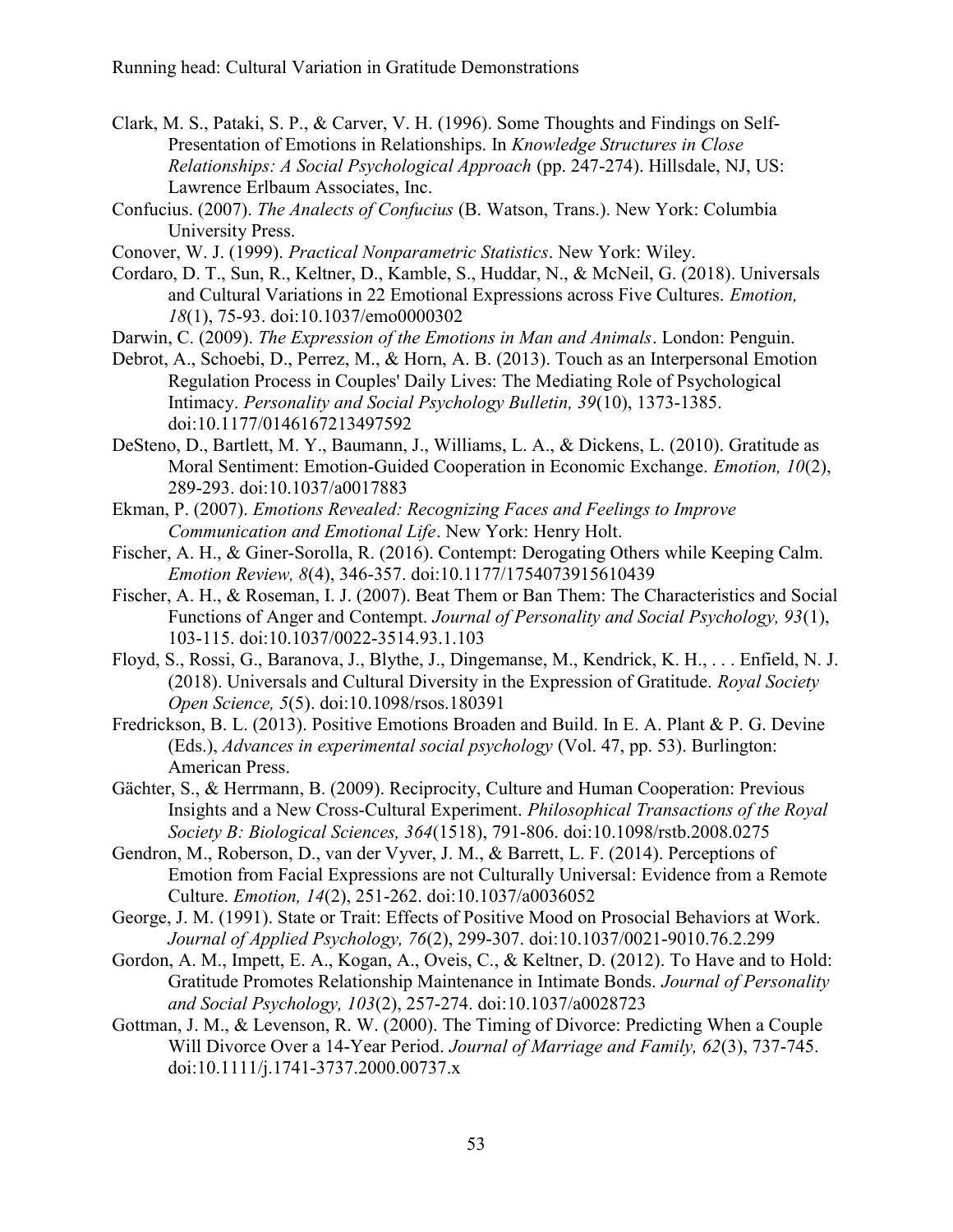- Gouldner, A. W. (1960). The Norm of Reciprocity: A Preliminary Statement. American sociological review, 161-178.
- Gudykunst, W. B., Ting-Toomey, S., & Chua, E. (1988). Culture and Interpersonal Communication. Thousand Oaks, CA, US: Sage Publications, Inc.
- Haidt, J. (2003). Elevation and the Positive Psychology of Morality. In C. L. M. Keyes & J. Haidt (Eds.), Flourishing: Positive Psychology and the Life Well-Lived (pp. 275-289). Washington DC: American Psychological Association.
- Hamamura, T., Heine, S. J., & Paulhus, D. L. (2008). Cultural Differences in Response Styles: The Role of Dialectical Thinking. Personality and Individual Differences, 44(4), 932- 942. doi:10.1016/j.paid.2007.10.034
- Heine, S. J., & Buchtel, E. E. (2009). Personality: The Universal and the Culturally Specific. Annual Review of Psychology, 60(1), 369-394. doi:10.1146/annurev.psych.60.110707.163655
- Heine, S. J., Kitayama, S., Lehman, D. R., Takata, T., Ide, E., Leung, C., & Matsumoto, H. (2001). Divergent Consequences of Success and Failure in Japan and North America: An Investigation of Self-Improving Motivations and Malleable Selves. Journal of Personality and Social Psychology, 81(4), 599-615. doi:10.1037/0022-3514.81.4.599
- Henrich, J., Heine, S. J., & Norenzayan, A. (2010). The Weirdest People in the World? Behavioral and brain sciences, 33(2-3), 61-83.
- Hertenstein, M. J., Keltner, D., App, B., Bulleit, B. A., & Jaskolka, A. R. (2006). Touch Communicates Distinct Emotions. Emotion, 6(3), 528-533. doi:10.1037/1528- 3542.6.3.528
- Hinds, P., Liu, L., & Lyon, J. (2011). Putting the Global in Global Work: An Intercultural Lens on the Practice of Cross-National Collaboration. Academy of Management Annals, 5(1), 135-188. doi:10.5465/19416520.2011.586108
- Hofstede, G. (1984). Culture's Consequences: International Differences in Work-Related Values. Beverly Hills: Sage Publications.
- Hutcherson, C. A., & Gross, J. J. (2011). The Moral Emotions: A Social–Functionalist Account of Anger, Disgust, and Contempt. Journal of Personality and Social Psychology, 100(4), 719-737. doi:10.1037/a0022408
- Imada, T., & Ellsworth, P. C. (2011). Proud Americans and Lucky Japanese: Cultural Differences in Appraisal and Corresponding Emotion. Emotion, 11(2), 329-345. doi:10.1037/a0022855
- Jakubiak, B. K., & Feeney, B. C. (2016). Affectionate Touch to Promote Relational, Psychological, and Physical Well-Being in Adulthood: A Theoretical Model and Review of the Research. Personality and Social Psychology Review, 21(3), 228-252. doi:10.1177/1088868316650307
- Jankowiak, W. R., Volsche, S. L., & Garcia, J. R. (2015). Is the Romantic–Sexual Kiss a Near Human Universal? American Anthropologist, 117(3), 535-539. doi:10.1111/aman.12286
- Jia, L., Lee, L. N., & Tong, E. M. W. (2015). Gratitude Facilitates Behavioral Mimicry. Emotion, 15(2), 134-138.
- Keltner, D. (1996). Evidence for the Distinctness of Embarrassment, Shame, and Guilt: A Study of Recalled Antecedents and Facial Expressions of Emotion. Cognition and Emotion, 10(2), 155-172. doi:10.1080/026999396380312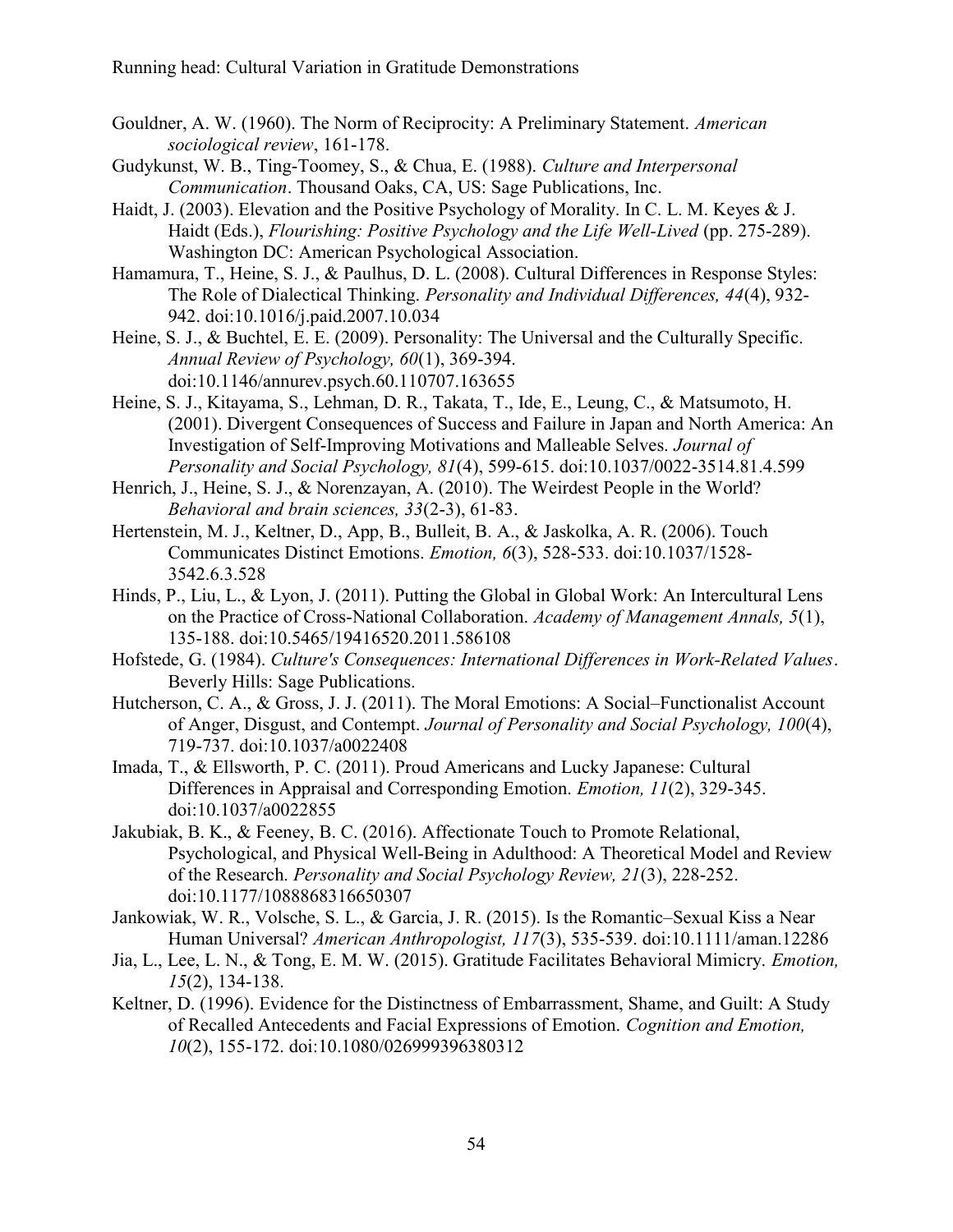- Kitayama, S., Markus, H. R., & Kurokawa, M. (2000). Culture, Emotion, and Well-being: Good Feelings in Japan and the United States. Cognition and Emotion, 14(1), 93-124. doi:10.1080/026999300379003
- Krueger, J. I. (2007). From Social Projection to Social Behaviour. European Review of Social Psychology, 18(1), 1-35. doi:10.1080/10463280701284645
- Kubacka, K. E., Finkenauer, C., Rusbult, C. E., & Keijsers, L. (2011). Maintaining Close Relationships:Gratitude as a Motivator and a Detector of Maintenance Behavior. Personality and Social Psychology Bulletin, 37(10), 1362-1375. doi:10.1177/0146167211412196
- Lazarus, R. S. (1991). Emotion and Adaptation. New York: Oxford University Press.
- Markus, H. R., & Kitayama, S. (2010). Cultures and Selves: A Cycle of Mutual Constitution. Perspectives on Psychological Science, 5(4), 420-430. doi:10.1177/1745691610375557
- Marsh, A. A., Adams, R. B., & Kleck, R. E. (2005). Why Do Fear and Anger Look the Way They Do? Form and Social Function in Facial Expressions. Personality and Social Psychology Bulletin, 31(1), 73-86. doi:10.1177/0146167204271306
- Matsumoto, D., Yoo, S. H., & Fontaine, J. (2008). Mapping Expressive Differences Around the World: The Relationship Between Emotional Display Rules and Individualism Versus Collectivism. Journal of Cross-Cultural Psychology, 39(1), 55-74. doi:10.1177/0022022107311854
- McCullough, M. E., Kimeldorf, M. B., & Cohen, A. D. (2008). An Adaptation for Altruism: The Social Causes, Social Effects, and Social Evolution of Gratitude. Current Directions in Psychological Science, 17(4), 281-285. doi:10.1111/j.1467-8721.2008.00590.x
- Mesquita, B. (2001). Emotions in Collectivist and Individualist Contexts. Journal of Personality and Social Psychology, 80(1), 68-74. doi:10.1037/0022-3514.80.1.68
- Mesquita, B., Boiger, M., & De Leersnyder, J. (2016). The Cultural Construction of Emotions. Current Opinion in Psychology, 8, 31-36. doi:10.1016/j.copsyc.2015.09.015
- Mezulis, A. H., Abramson, L. Y., Hyde, J. S., & Hankin, B. L. (2004). Is There a Universal Positivity Bias in Attributions? A Meta-Analytic Review of Individual, Developmental, and Cultural Differences in the Self-Serving Attributional Bias. Psychological Bulletin, 130(5), 711-747. doi:10.1037/0033-2909.130.5.711
- Morgan, B., Gulliford, L., & Kristjánsson, K. (2014). Gratitude in the UK: A New Prototype Analysis and a Cross-Cultural Comparison. The Journal of Positive Psychology, 9(4), 281-294. doi:10.1080/17439760.2014.898321
- Nedim, K. (2009). Social Distance and Affective Orientations. Sociological Forum, 24(3), 538- 562. doi:10.1111/j.1573-7861.2009.01119.x
- Norenzayan, A., & Heine, S. J. (2005). Psychological Universals: What Are They and How Can We Know? Psychological Bulletin, 131(5), 763-784. doi:10.1037/0033-2909.131.5.763
- Oishi, S. (2010). Culture and Well-Being: Conceptual and Methodological Issues. In E. Diener, D. Kahneman, & J. Helliwell (Eds.), *International differences in well-being* (pp. 34-69): Oxford Scholarship Online.
- Poortinga, Y. H., & Van De Vijver, F. J. R. (1987). Explaining Cross-Cultural Differences: Bias Analysis and Beyond. Journal of Cross-Cultural Psychology, 18(3), 259-282. doi:10.1177/0022002187018003001
- Putterman, L., & Weil, D. N. (2010). Post-1500 Population Flows and the Long Run Determinants of Economic Growth and Inequality. The quarterly journal of economics, 125(4), 1627-1682. doi:10.1162/qjec.2010.125.4.1627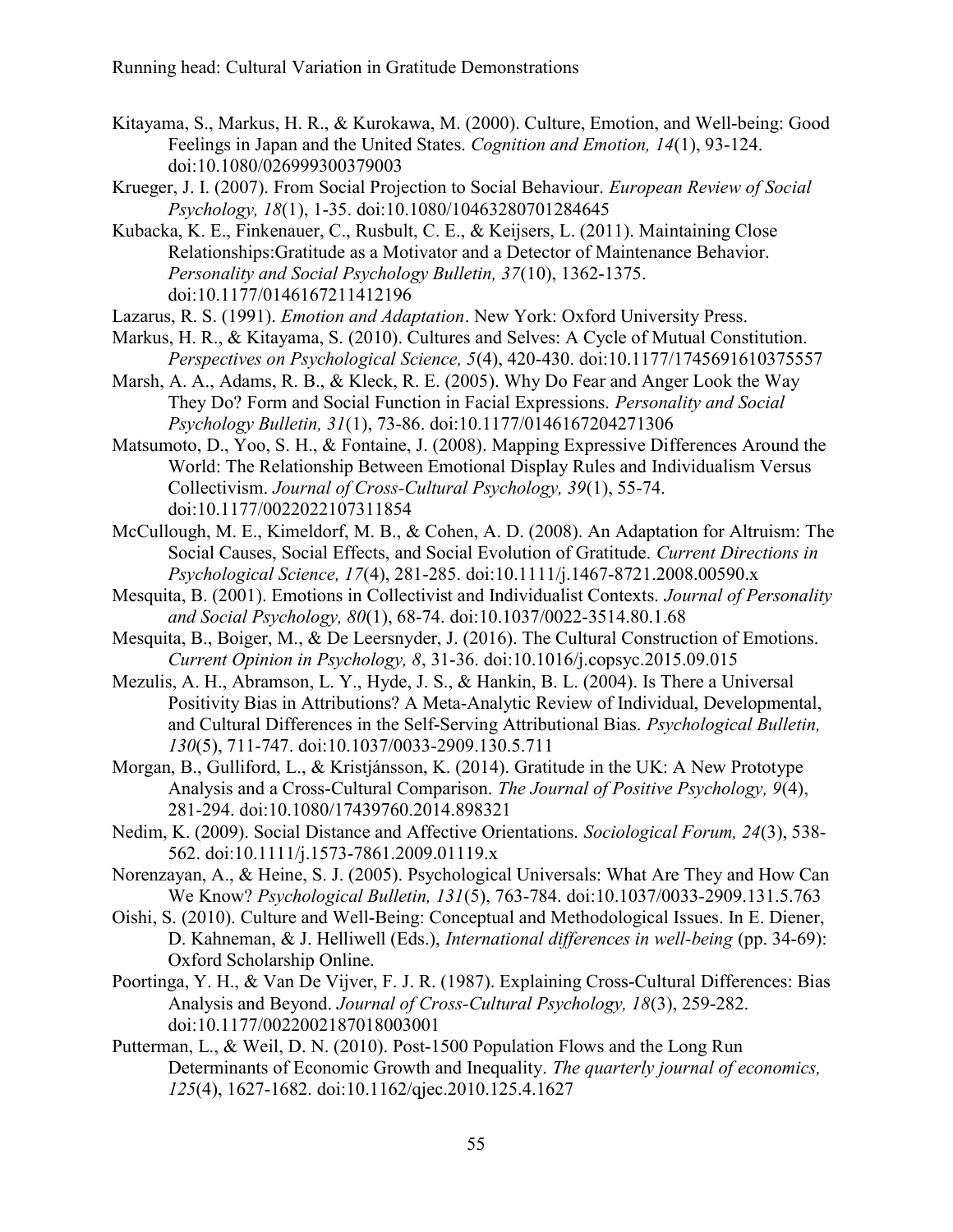- Russell, J. A., Bachorowski, J.-A., & Fernández-Dols, J.-M. (2003). Facial and Vocal Expressions of Emotion. Annual Review of Psychology, 54(1), 329-349. doi:10.1146/annurev.psych.54.101601.145102
- Rychlowska, M., Jack, R. E., Garrod, O. G. B., Schyns, P. G., Martin, J. D., & Niedenthal, P. M. (2017). Functional Smiles: Tools for Love, Sympathy, and War. Psychological Science, 0956797617706082. doi:10.1177/0956797617706082
- Rychlowska, M., Miyamoto, Y., Matsumoto, D., Hess, U., Gilboa-Schechtman, E., Kamble, S., . . . Niedenthal, P. M. (2015). Heterogeneity of Long-History Migration Explains Cultural Differences in Reports of Emotional Expressivity and the Functions of Smiles. Proceedings of the National Academy of Sciences, 112(19), E2429-E2436. doi:10.1073/pnas.1413661112
- Sauter, D. A., Eisner, F., Ekman, P., & Scott, S. K. (2010). Cross-Cultural Recognition of Basic Emotions through Nonverbal Emotional Vocalizations. Proceedings of the National Academy of Sciences, 107(6), 2408-2412. doi:10.1073/pnas.0908239106
- Scarantino, A. (2017). How to Do Things with Emotional Expressions: The Theory of Affective Pragmatics. Psychological Inquiry, 28(2-3), 165-185. doi:10.1080/1047840X.2017.1328951
- Schnall, S., Haidt, J., Clore, G. L., & Jordan, A. H. (2008). Disgust as Embodied Moral Judgment. Personality and Social Psychology Bulletin, 34(8), 1096-1109. doi:10.1177/0146167208317771
- Tracy, J. L., & Robins, R. W. (2007). Emerging Insights Into the Nature and Function of Pride. Current Directions in Psychological Science, 16(3), 147-150. doi:10.1111/j.1467- 8721.2007.00493.x
- Twenge, J. M. (2006). Generation Me: Why Today's Young Americans are More Confident, Assertive, Entitled - and More Miserable than Ever Before. New York: Free Press.
- Varnum, M. E. W., & Grossmann, I. (2017). Cultural Change: The How and the Why. Perspectives on Psychological Science, 12(6), 956-972. doi:10.1177/1745691617699971
- Weidman, A. C., Tracy, J. L., & Elliot, A. J. (2016). The Benefits of Following Your Pride: Authentic Pride Promotes Achievement. Journal of Personality, 84(5), 607-622. doi:10.1111/jopy.12184
- Wong, R. Y.-m., & Hong, Y.-y. (2005). Dynamic Influences of Culture on Cooperation in the Prisoner's Dilemma. Psychological Science, 16(6), 429-434. doi:10.1111/j.0956-7976.2005.01552.x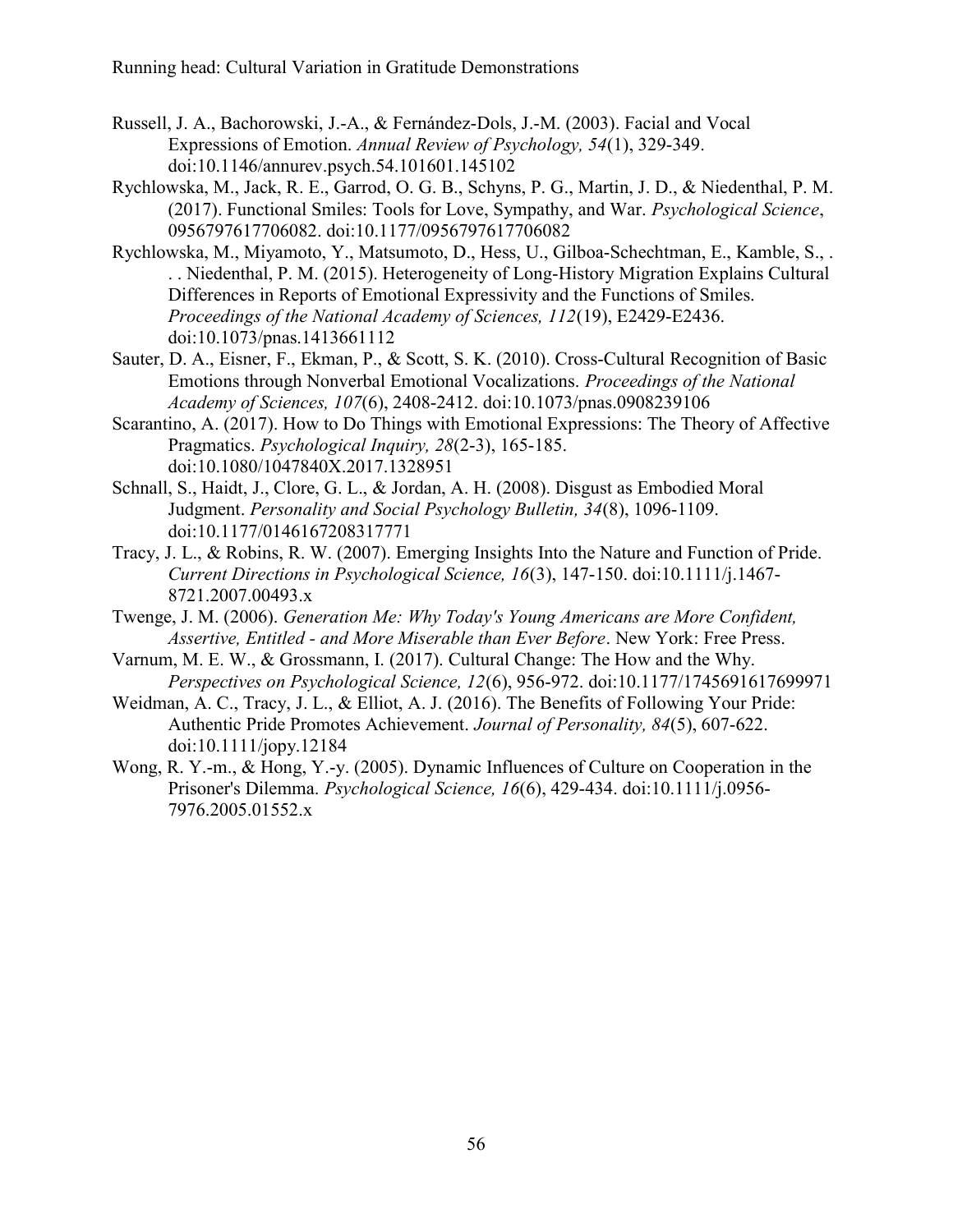# **Table 1.** Results of Study 1 Task A

| Codes          |                        | <b>Expected presence</b> |        | Observed odds ratios |            |              |                  |                  |  |
|----------------|------------------------|--------------------------|--------|----------------------|------------|--------------|------------------|------------------|--|
|                |                        | Taiwan                   | U.S.   | CI 95% lower         | Odds ratio | CI 95% upper | $\boldsymbol{t}$ | $\boldsymbol{p}$ |  |
|                | Self-improvement       |                          |        |                      |            |              |                  |                  |  |
|                | Intention <sup>*</sup> | 39.67%                   | 27.87% | 1.64                 | 2.91       | 5.15         | 3.69             | .001             |  |
|                | Action *               | 34.28%                   | 24.08% | 1.90                 | 3.44       | 6.23         | 4.11             | .000             |  |
|                | Cognition <sup>*</sup> | 30.90%                   | 23.31% | 1.62                 | 2.87       | 5.08         | 3.64             | .001             |  |
| Bodily contact |                        |                          |        |                      |            |              |                  |                  |  |
|                | Touch <sup>*</sup>     | 17.40%                   | 24.44% | 0.10                 | 0.19       | 0.36         | $-5.16$          | .000             |  |
|                | Hug $*$                | 4.75%                    | 20.17% | 0.00                 | 0.00       | 0.00         | $-30.59$         | .000             |  |
|                | Reciprocating kindness |                          |        |                      |            |              |                  |                  |  |
|                | Intention              | 51.40%                   | 66.50% | 0.37                 | 0.64       | 1.13         | $-1.54$          | .126             |  |
|                | Action                 | 26.62%                   | 27.07% | 0.47                 | 0.94       | 1.88         | $-0.17$          | .862             |  |

*Note*: \* indicates  $p < .05$ ; model: Logit(E(Code<sub>ij</sub>)) =  $\gamma_{00} + \gamma_{01} \times$  Culture<sub>j</sub> +  $u_{0j}$ , given Code<sub>ij</sub> | E(Code<sub>ij</sub>)  $\sim$  BER(E(Code<sub>ij</sub>)); odds

ratios are tested against 1, i.e., no cultural difference, with the U.S. as the reference and *df* = 141; models are fitted by maximumlikelihood estimator with robust standard errors.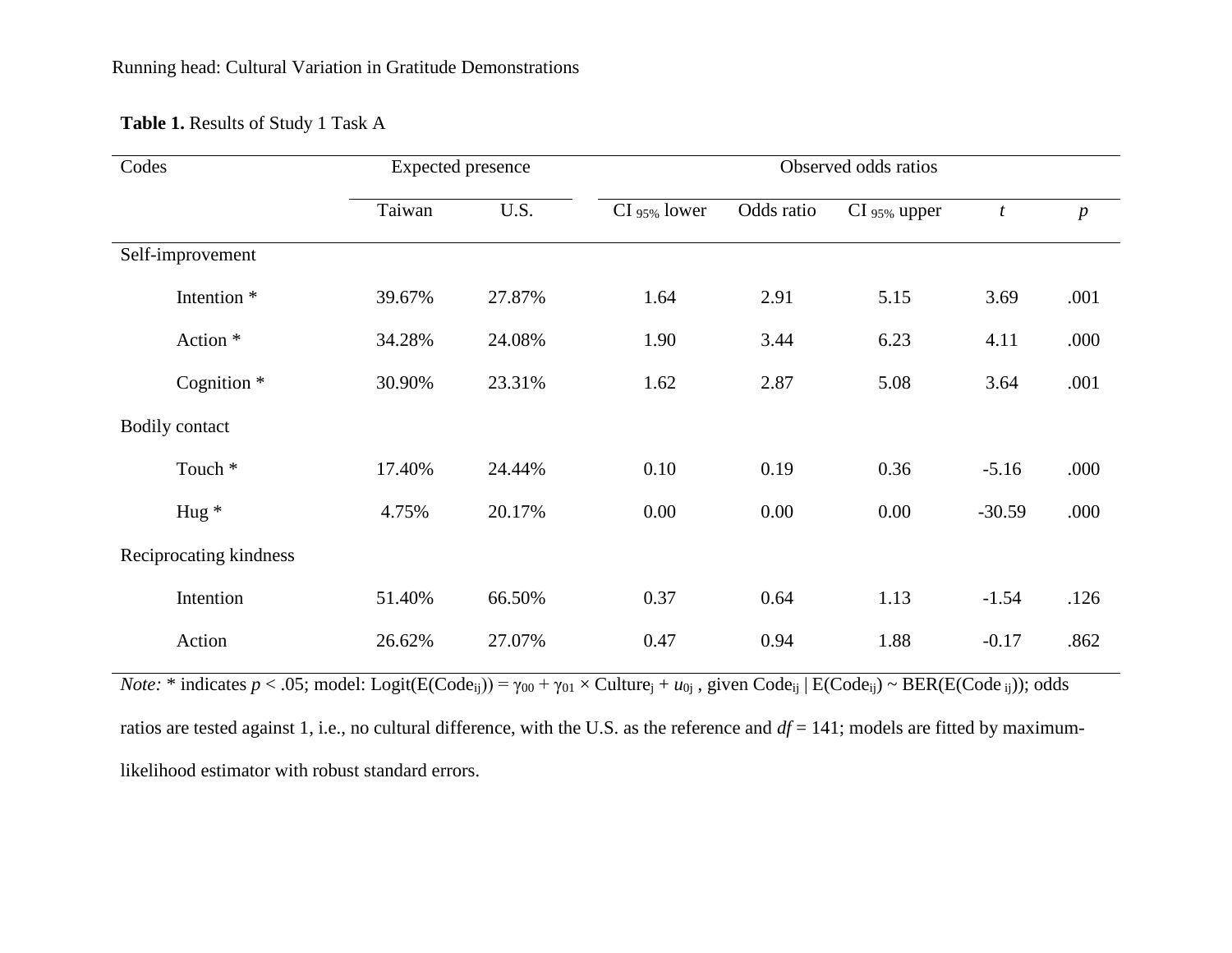# **Table 2.** Results of Study 1 Task B

| Codes                  | Taiwan |           |           | U.S.      |        |           |           | $\boldsymbol{p}$ |          |      |
|------------------------|--------|-----------|-----------|-----------|--------|-----------|-----------|------------------|----------|------|
|                        | Mean   | <b>RM</b> | <b>RS</b> | <b>Sk</b> | Mean   | <b>RM</b> | <b>RS</b> | <b>Sk</b>        |          |      |
| Self-improvement *     | 5.71%  | 142.41    | 9542.50   | 2.34      | 3.21%  | 129.13    | 25438.50  | 5.56             | 5935.500 | .028 |
| Bodily contact †       | 0.71%  | 124.94    | 8371.00   | 6.79      | 2.49%  | 135.07    | 26609.00  | 2.86             | 6093.000 | .055 |
| Reciprocating kindness | 6.41%  | 124.05    | 8311.50   | 3.52      | 8.13%  | 135.37    | 26668.50  | 2.21             | 6033.500 | .165 |
| Verbal acknowledgment  | 68.34% | 133.08    | 8916.50   | $-0.71$   | 69.04% | 132.30    | 26063.50  | $-0.10$          | 6560.500 | .941 |

*Note:* \* and † indicate  $p < .05$  and .06 respectively; RM and RS indicate rank mean and sum respectively; Sk indicates skewness.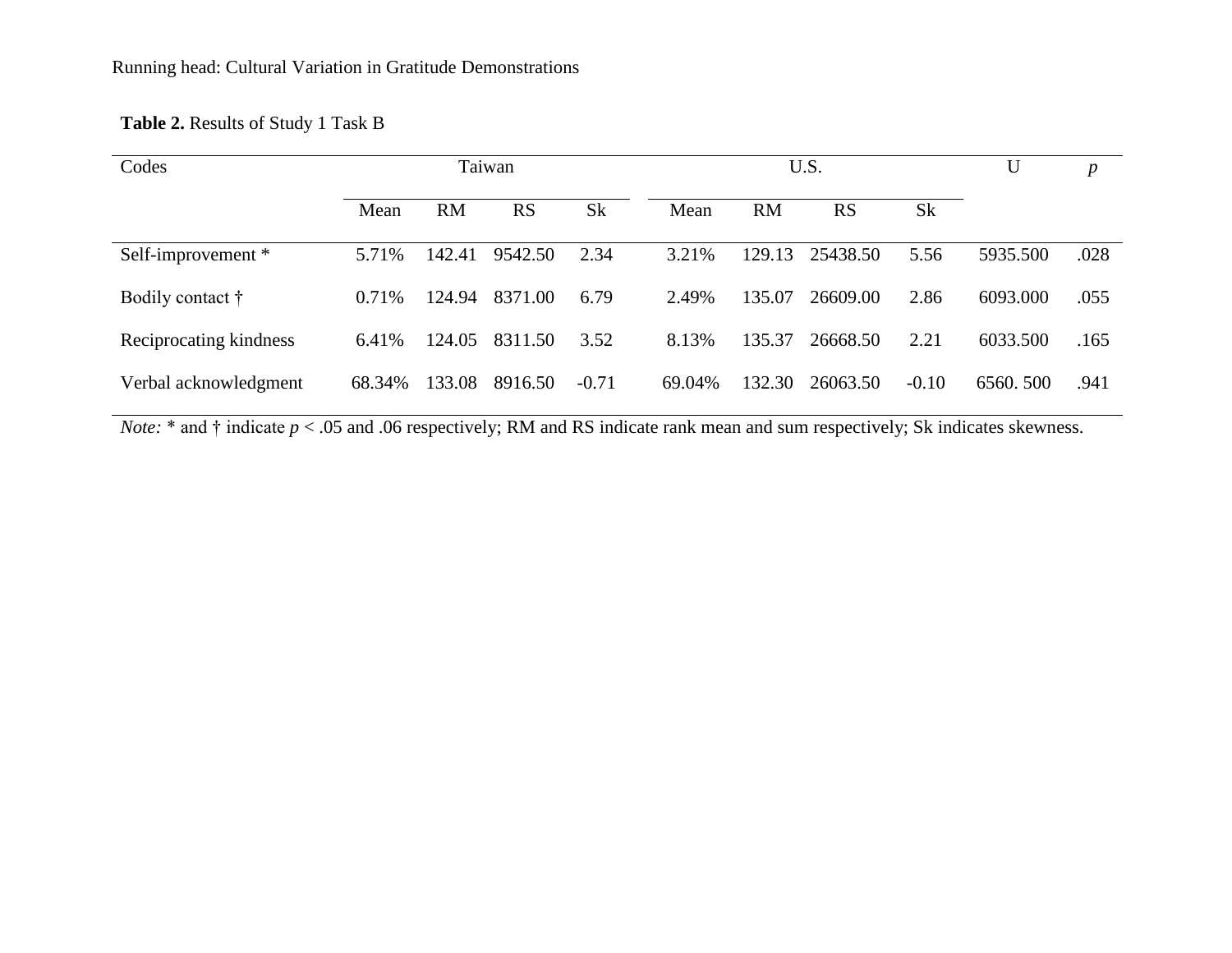| Culture                |               | The U.S.    |                |               | Taiwan      |                |
|------------------------|---------------|-------------|----------------|---------------|-------------|----------------|
| Component              | Demonstration | Affiliation | Sole component | Demonstration | Affiliation | Sole component |
| Verbal acknowledgement | .804          | $-.050$     | .755           | .712          | .021        | .687           |
| Bodily contact         | .684          | $-.383$     | .544           | .341          | .644        | .513           |
| Reciprocating kindness | .543          | .326        | .614           | .796          | .080        | .785           |
| Paying it forward      | .650          | .424        | .745           | .769          | .288        | .819           |
| Socializing            | $-.045$       | .456        | .089           | $-.141$       | .853        | .112           |
| Self-improvement       | .132          | .726        | .336           | .700          | $-.035$     | .660           |

### **Table 3.** Results of Pattern Matrices inw Study 2

*Note:* The demonstration and the affiliation component were estimated together in a two-component PCA, and the sole-component component was estimated solely in a one-component PCA; two-component models were varimax-rotated; loadings > .5 are underscored; although socializing does not load highly by itself on either component for Americans, the discrepancy between its loadings on the components indicates that it belongs to the affiliation component—true in both cultures—so the component is named affiliation; in contrast to affiliation and its items (mainly socializing), those under the demonstration component seem more behavior- and action-focused so the component is named demonstration; although bodily contact loads fairly highly by itself on the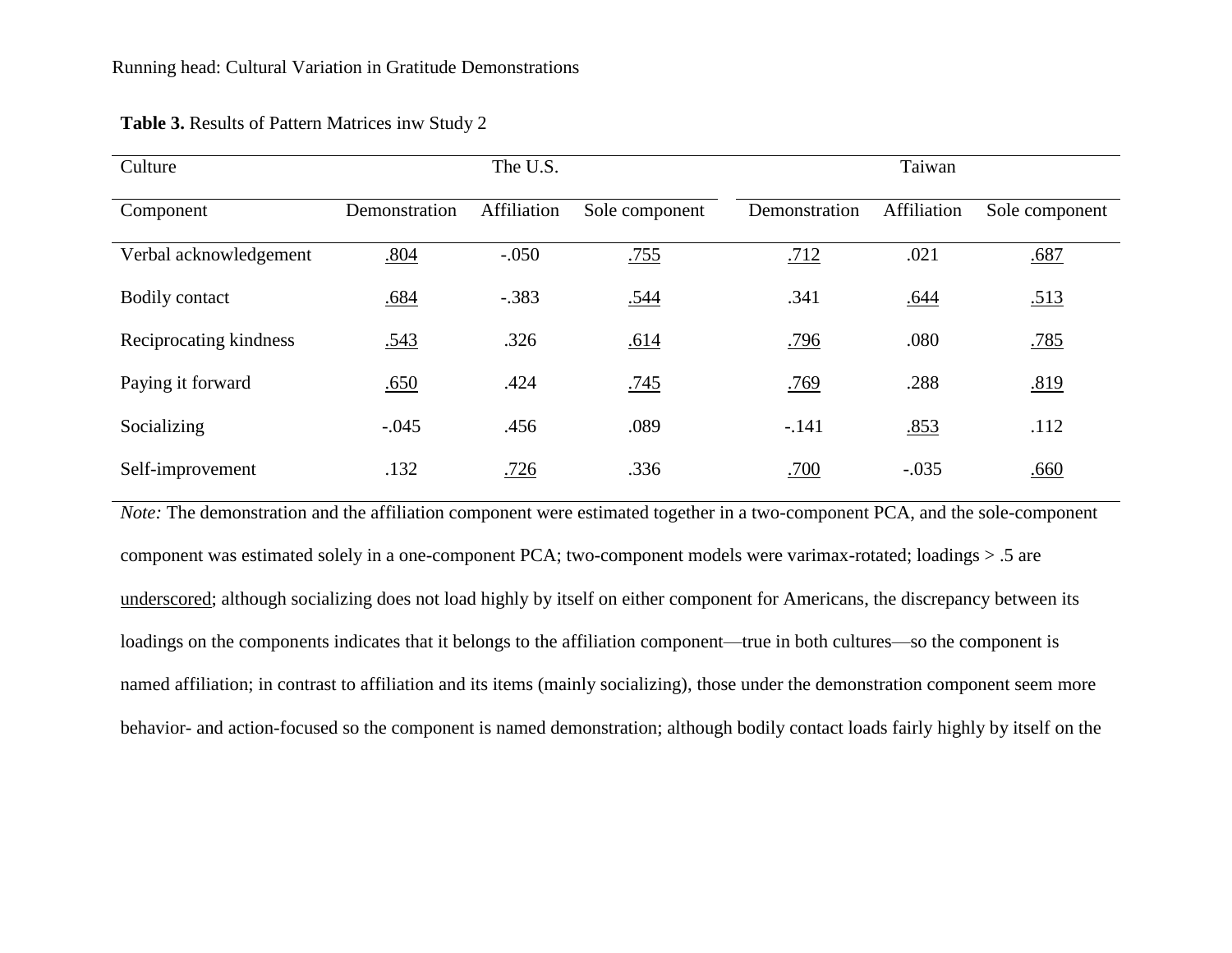sole component for the Taiwanese, the discrepancy between the loadings on the component indicates that bodily contact is still

meaningfully different from verbal acknowledgment, reciprocating kindness, paying it forward, and self-improvement.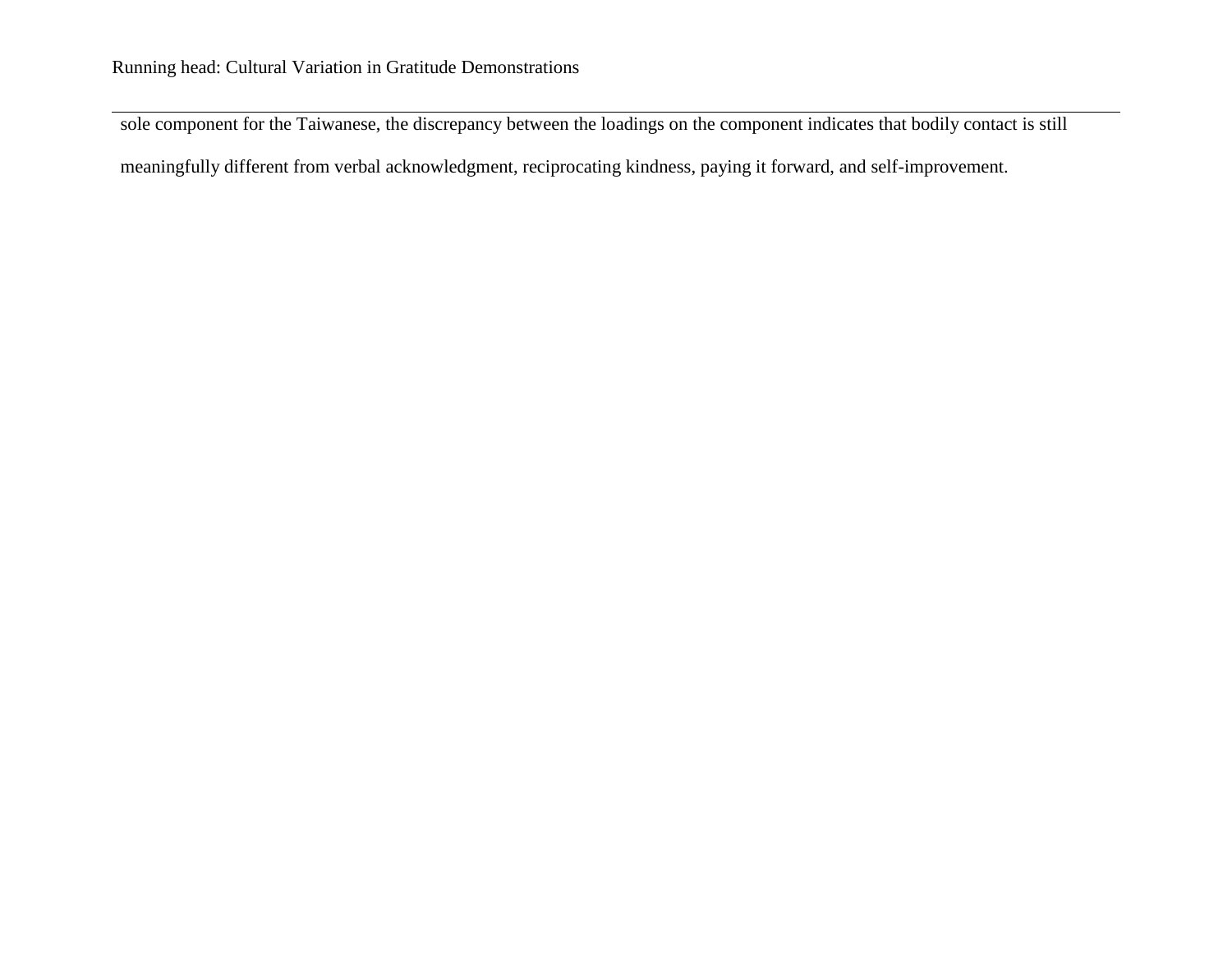| Opening sentence |        |                               | Ending sentence |                    |  |
|------------------|--------|-------------------------------|-----------------|--------------------|--|
| Greeting         | Target | Speaker                       | Transition      | Farewell           |  |
| Hello            | (none) | (none)                        | (none)          | See you later      |  |
| Hey              | dear   | , it's me.                    | That's it.      | See you around.    |  |
| Hi               | friend | , it's [a female first name]. | That's all.     | See you soon.      |  |
|                  | there  | , it's [a male first name].   | Anyway.         | Talk to you later. |  |
|                  |        |                               |                 | Talk to you soon.  |  |
|                  |        |                               |                 | We'll catch up.    |  |

**Table 4.** Composition of Opening and Ending Sentence of Voice Messages

*Note:* Unlike other options of components of sentences, each name only appeared once so there were six female and six male names.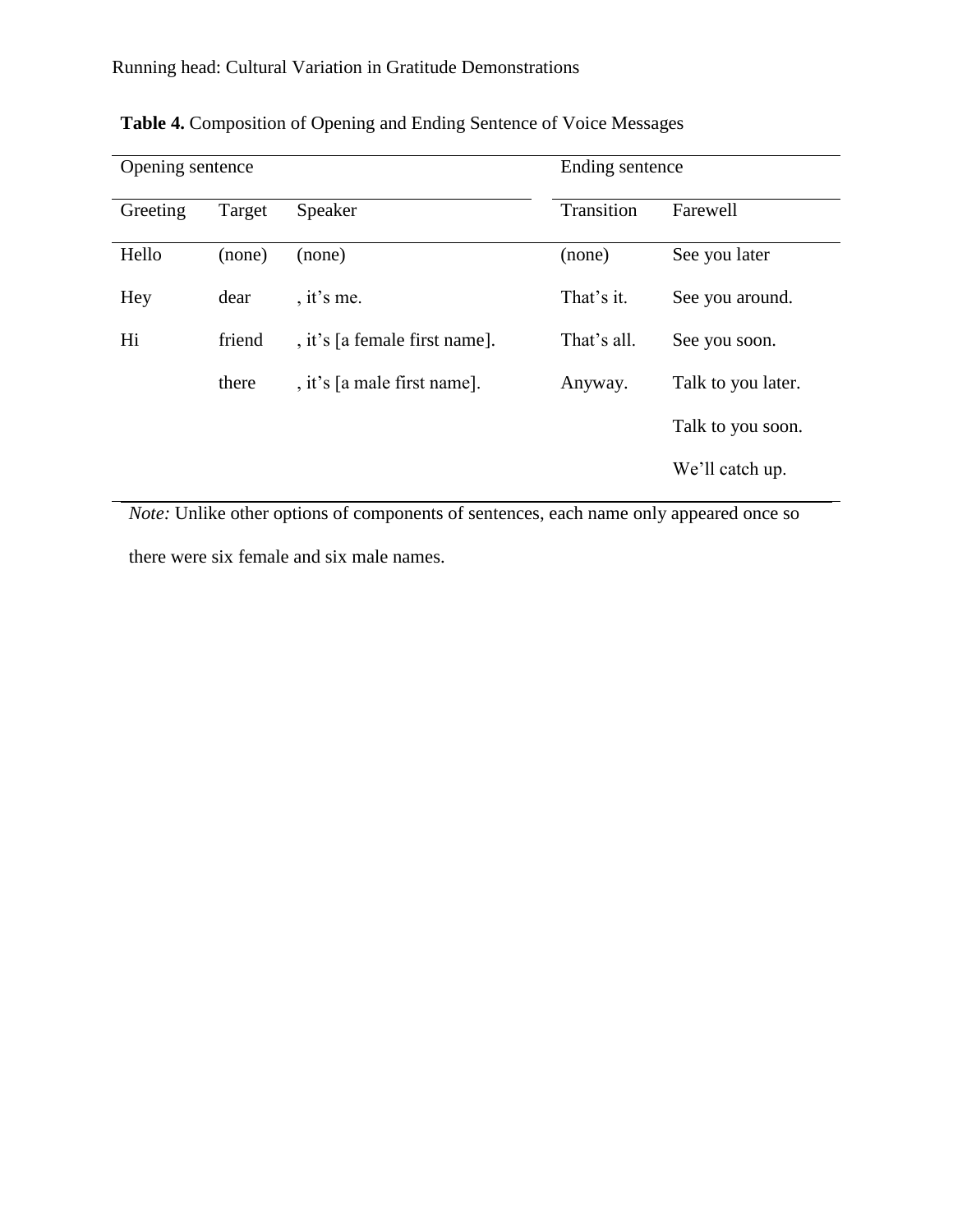| Purpose        |              | Event                |               | Emotion                 |
|----------------|--------------|----------------------|---------------|-------------------------|
| Part 1         | Part 2       | Object               | Time          |                         |
| I wanna        | let you know | what you did         | (none)        | I thought a lot about * |
| I just wanna   | say          | what you said        | the other day | was awesome             |
| I want to      | tell you     | the gift you gave me | yesterday     | made me really happy    |
| I just want to |              | the joke you made    |               |                         |

|  |  | Table 5. Composition of Emotion Manipulation of Body Sentence of Voice Messages |
|--|--|---------------------------------------------------------------------------------|
|  |  |                                                                                 |

*Note:* \* indicates Event and Emotion switched the order in the sentence.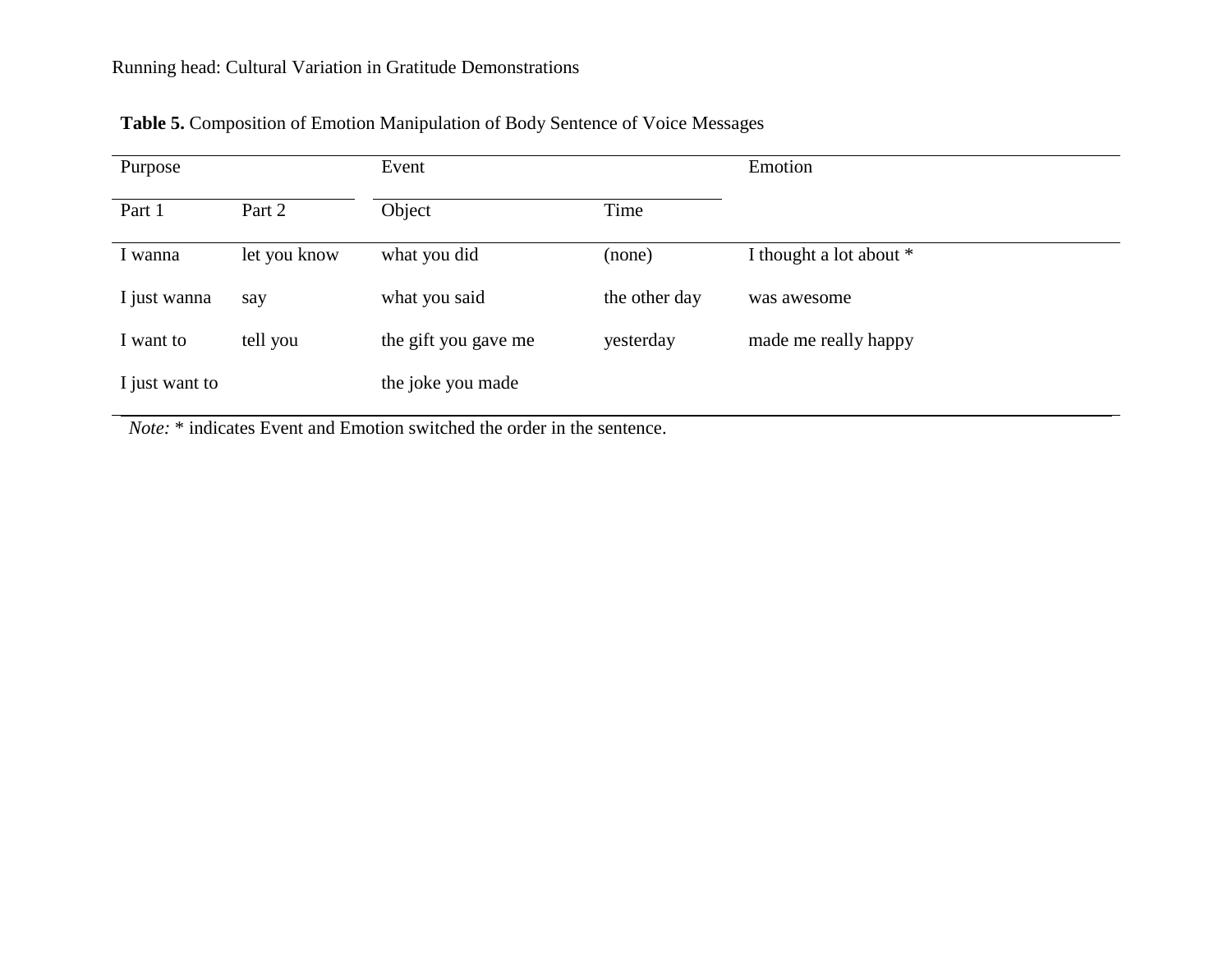| Transition              |                      | Expression                   |                          |
|-------------------------|----------------------|------------------------------|--------------------------|
| Emotion                 | Causal link          |                              |                          |
| I thought a lot about * | and want to          | give you a big hug.          | (Bodily contact)         |
| was awesome             | , and got me want to | hug you.                     |                          |
| made me really happy    | , and let me want to | make myself a better person. | (Self-improvement)       |
|                         |                      | improve myself.              |                          |
|                         |                      | do the same for you.         | (reciprocating kindness) |
|                         |                      | repay you.                   |                          |

**Table 6.** Composition of Expression Manipulation of Body Sentence of Voice Messages

*Note:* Emotion is only to show the condition of Causal link here; they were not randomly matched.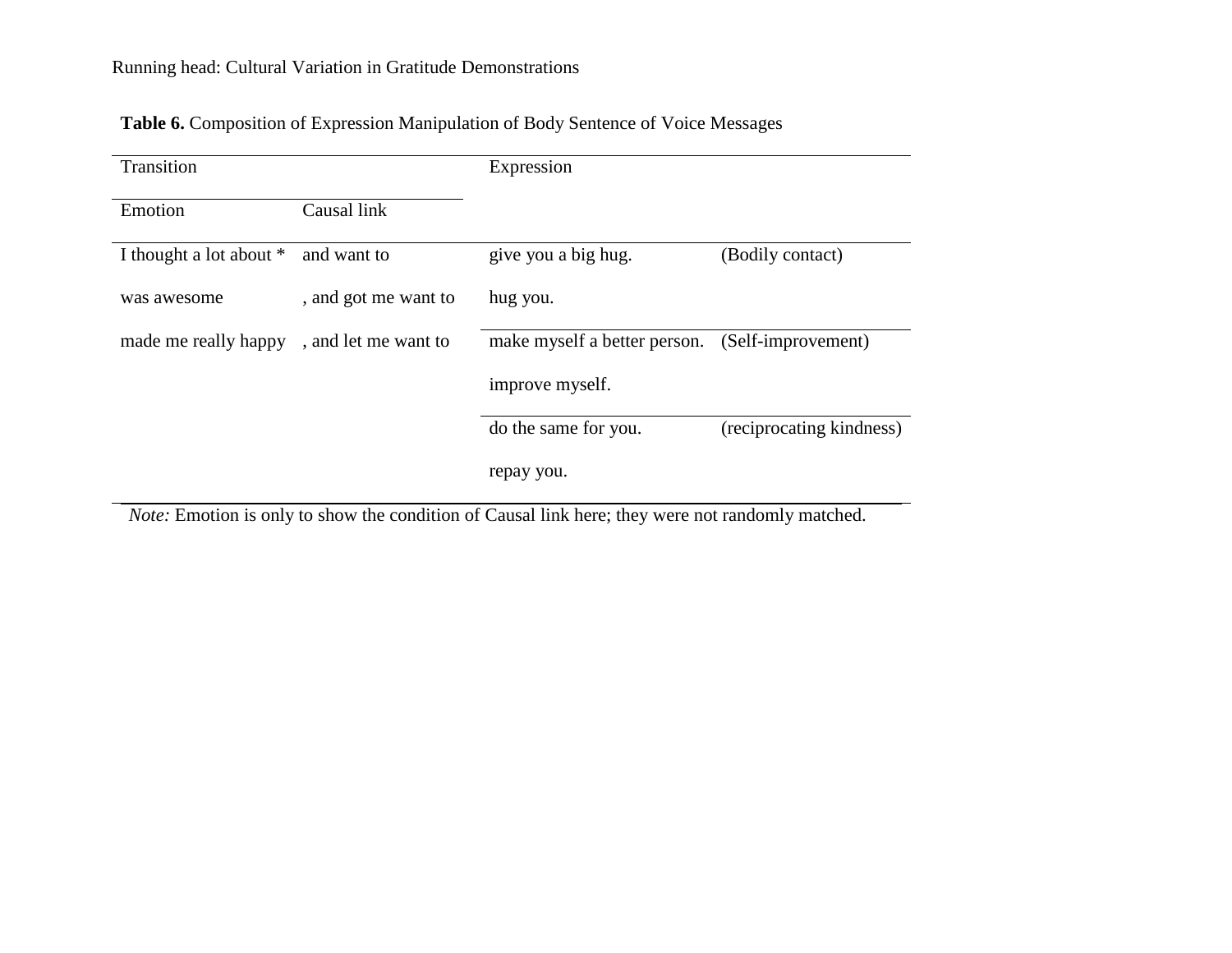| When a close other makes you feel grateful, would you                                               |  |  |  |  |  |  |
|-----------------------------------------------------------------------------------------------------|--|--|--|--|--|--|
| (By "closer other," we mean someone you've interacted with at least once a week in the recent past) |  |  |  |  |  |  |
|                                                                                                     |  |  |  |  |  |  |
| Thank the person verbally.                                                                          |  |  |  |  |  |  |
|                                                                                                     |  |  |  |  |  |  |
| This might include                                                                                  |  |  |  |  |  |  |
| Verbally saying thanks, thank you, or I appreciate it;<br>O                                         |  |  |  |  |  |  |
| Expressing thanks in writing, e.g., emails, cards, facebook posts;<br>$\circ$                       |  |  |  |  |  |  |
| Explaining to the person why you feel thankful.<br>O                                                |  |  |  |  |  |  |
|                                                                                                     |  |  |  |  |  |  |
| Extremely Unlikely<br>Somewhat Unlikely<br>Somewhat Likely<br><b>Extremely Likely</b>               |  |  |  |  |  |  |
| $-40$<br>10<br>50<br>-30<br>$-20$<br>$-10$<br>20<br>30<br>-50<br>$\Omega$<br>40                     |  |  |  |  |  |  |
|                                                                                                     |  |  |  |  |  |  |
|                                                                                                     |  |  |  |  |  |  |

# *Figure 1.* Exemplar stimulus of Study 2

*Note:* This example trial tests the condition of close other X verbal acknowledgment.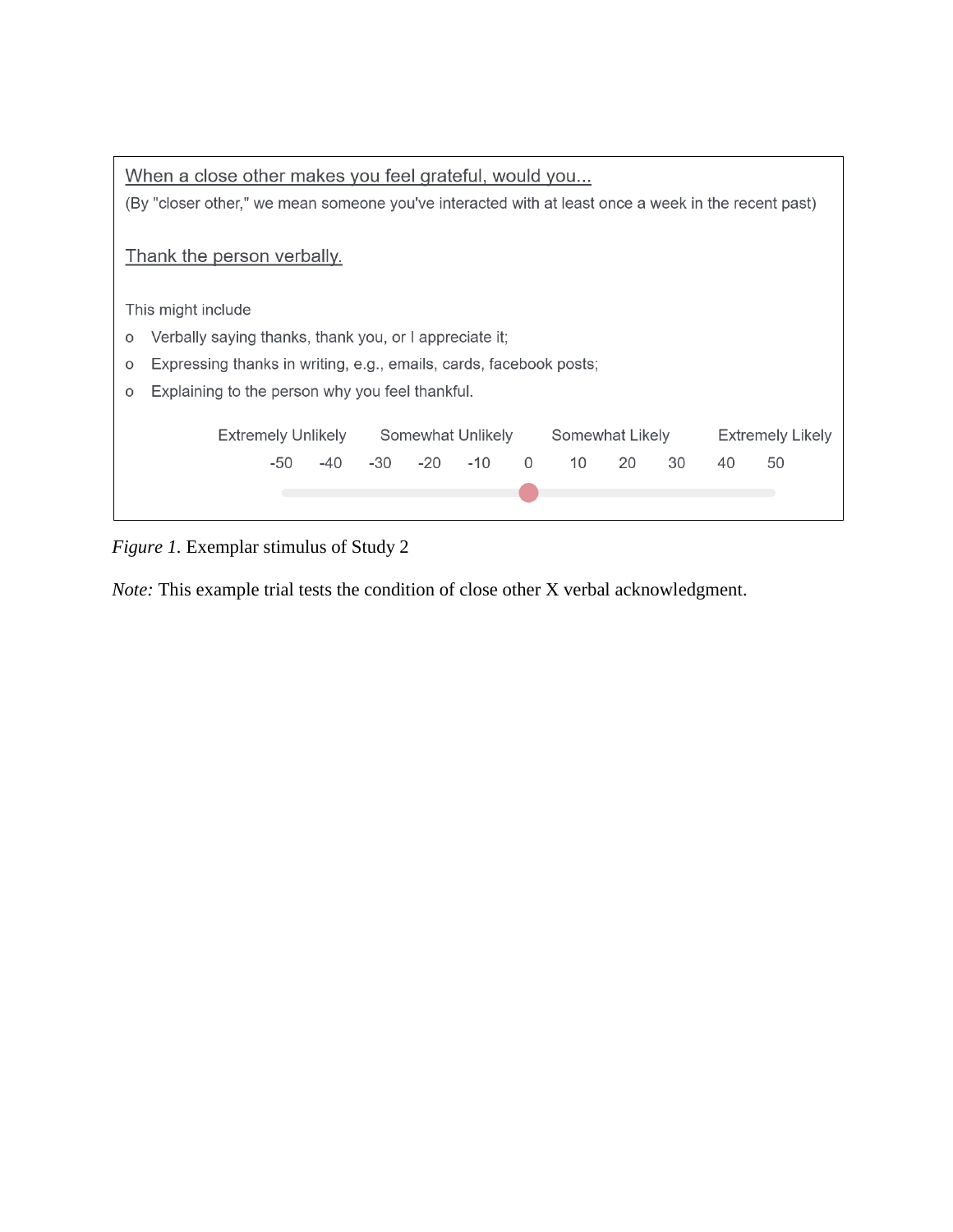

*Figure 2.* Scree Plots of PCA of Study 2

*Note:* The solid lines are of the raw data; the higher dashed lines are of the mean eigenvalues of roots of simulated data based on the raw data; the lower dashed lines are of the 95<sup>th</sup> percentiles of the same simulated data.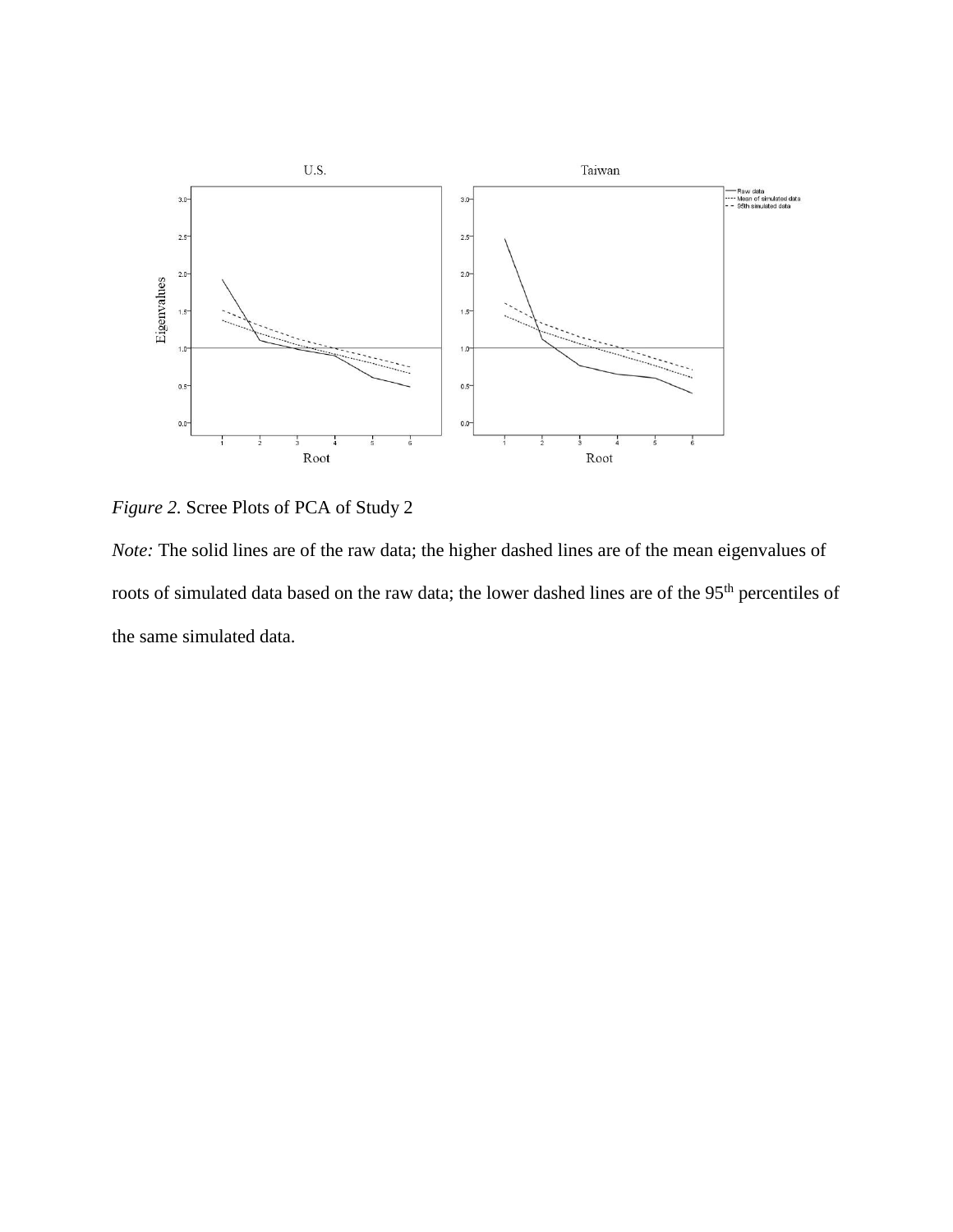

*Figure 3.* Profiles of Americans' and the Taiwanese's Likelihoods of each demonstration of Gratitude beyond Amusement

*Note:* The data are each demonstration's varimax-rotated principal component loading on either the demonstration or the affiliation component in different cultures; legends are in the right, affiliation, profile.